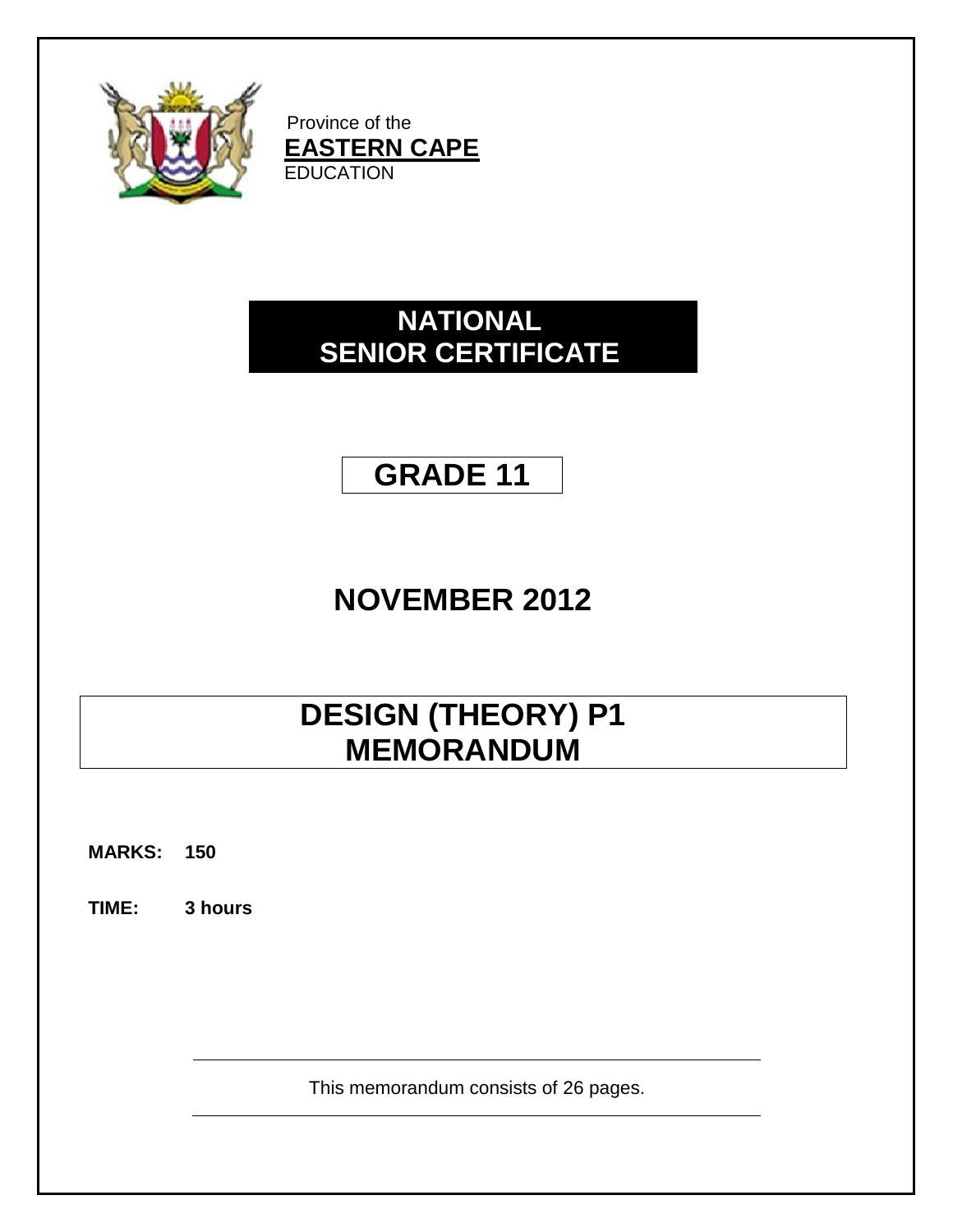### **QUESTION 1**

- **AS 3.3 Demonstrate knowledge of the theory that underpins, and terminology that describes design.**
- **AS 3.4 Discuss and explain the context and purpose of the products, images, signs and symbols used in design.**

#### 1.1

# **(Allocate 6 marks – 2 marks for each element)**

LINE:

- The dominant line in this vessel is formed by the outlines of all the flowers and ferns and is therefore curvilinear and organic.  $\boxtimes$  More rigid, thinner line depicting leaf like shapes with veins, form a background.  $\boxtimes$
- The lines are dense and concentrated creating a very lively and busy surface. **☑**
- The outline of the vessel itself is irregular and natural due to flower and leaf shapes being attached loosely to a background and jutting out in places.  $\boxtimes$  (2)

#### SHAPE:

- The flowers and leaves have been stylised to form flat, organic shapes.  $\boxtimes$
- These organic shapes give movement and flow to the work.  $\boxtimes$  (2)

### ACTUAL TEXTURE:

- The vessel seems to be made of a felt-like fabric stretched over wire  $\boxtimes$ simultaneously conveying woolly softness and rigidity.  $\boxtimes$
- Woollen fabric or felt is not normally used to create vessels and its use adds an unexpected, surprise element to the design.  $\boxtimes$

# **EASY 3; MODERATE 2; CHALLENGING 1** (2)

### 1.2 **(Allocate 2 marks)**

UNITY:

• The repetition of flower and leaf shapes, as well as the single red colour of the vessel helps to unify the design.  $\boxtimes$  and the vessel helps to unify the design.  $\boxtimes$ 

### CONTRAST:

 Rounded, star-like flowers contrast with straighter, spear-like fern shapes  $\boxtimes$  and the many thin, straight lines in the background contrast with the smoother, flat foreground shapes.  $\boxtimes$  These contrasts help to create visual interest.  $\boxtimes$  (1)

Credit must also be given to any other well-reasoned and substantiated answer.

### **MODERATE 2**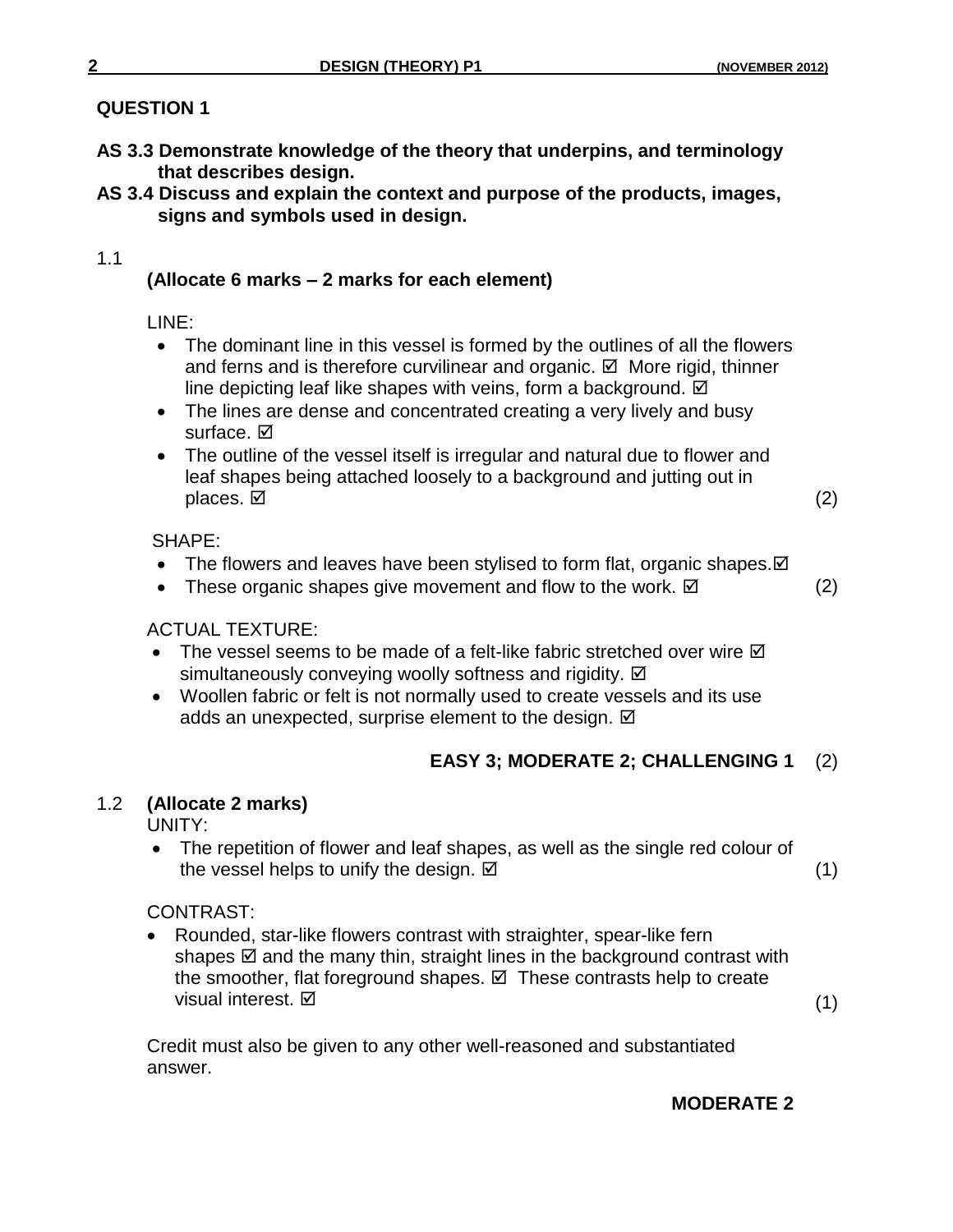### 1.3 **(Allocate 2 marks)**

POSITIVE ASPECTS:

It is an aesthetically pleasing, well-crafted form using both strong colour and carefully composed shapes and lines and therefore will serve a decorative purpose, i.e. to enhance and beautify the environment in which it is placed.  $\boxtimes$ It can also serve a practical purpose, i.e. to store items.  $\boxtimes$  (1)

NEGATIVE ASPECTS:

Because it has openings between the wirework it will not be able to hold liquid.  $\boxtimes$ 

Shapes that jut out could be impractical as they could hook onto things and its 'furry' texture could pick up dust and dirt more easily.  $\boxtimes$  It could be difficult to clean.  $\boxtimes$  (1)

One positive and one negative aspect must be mentioned. Credit any other relevant answers.

### **CHALLENGING 2**

#### 1.4 1.4.1 **(Allocate 4 marks, 2 for each symbol – one for the name of a symbol and one for its meaning.)**

Any valid statements must be credited.

- The silhouette of a woman with an 'afro' hairstyle,  $\boxtimes$  wearing earrings, a necklace and a headband that are reminiscent of African beadwork symbolises Africa. Ø
- The strip of film that is placed above a 'thought' cloud to look like a rainbow  $\boxtimes$  symbolises both films and hope or beauty.  $\boxtimes$
- The swallows at the top of the poster signify migration and could be seen as symbols for the other countries that will be represented at this festival. Ø
- Butterflies and flowers are colourful and pretty and remind one of peace and happiness.  $\boxtimes$
- Palm trees remind one of beaches and tropical climates and symbolise a trouble-free, idyllic existence as well as relaxation and enjoyment. **Ø**
- The buck is part of the African veld and helps to symbolise that this event is on the African continent. ☑

### **EASY 2; MODERATE 2** (4)

### 1.4.2 **(Allocate 3 marks)**

The learner can answer 'yes' and then supply the following possible reasons:

- The main heading, i.e. 'Durban International Film Festival' is large and bold and therefore very eye-catching.  $\boxtimes$
- The words are in different sizes and colours and sections of type are placed at different angles creating an exciting surface.  $\boxtimes$
- Most of the words are in lowercase giving the poster a friendly, non-threatening feel. Ø
- 'Film Festival' is depicted in rounded 'pop style' lettering conveying a 'fun', light feel. Ø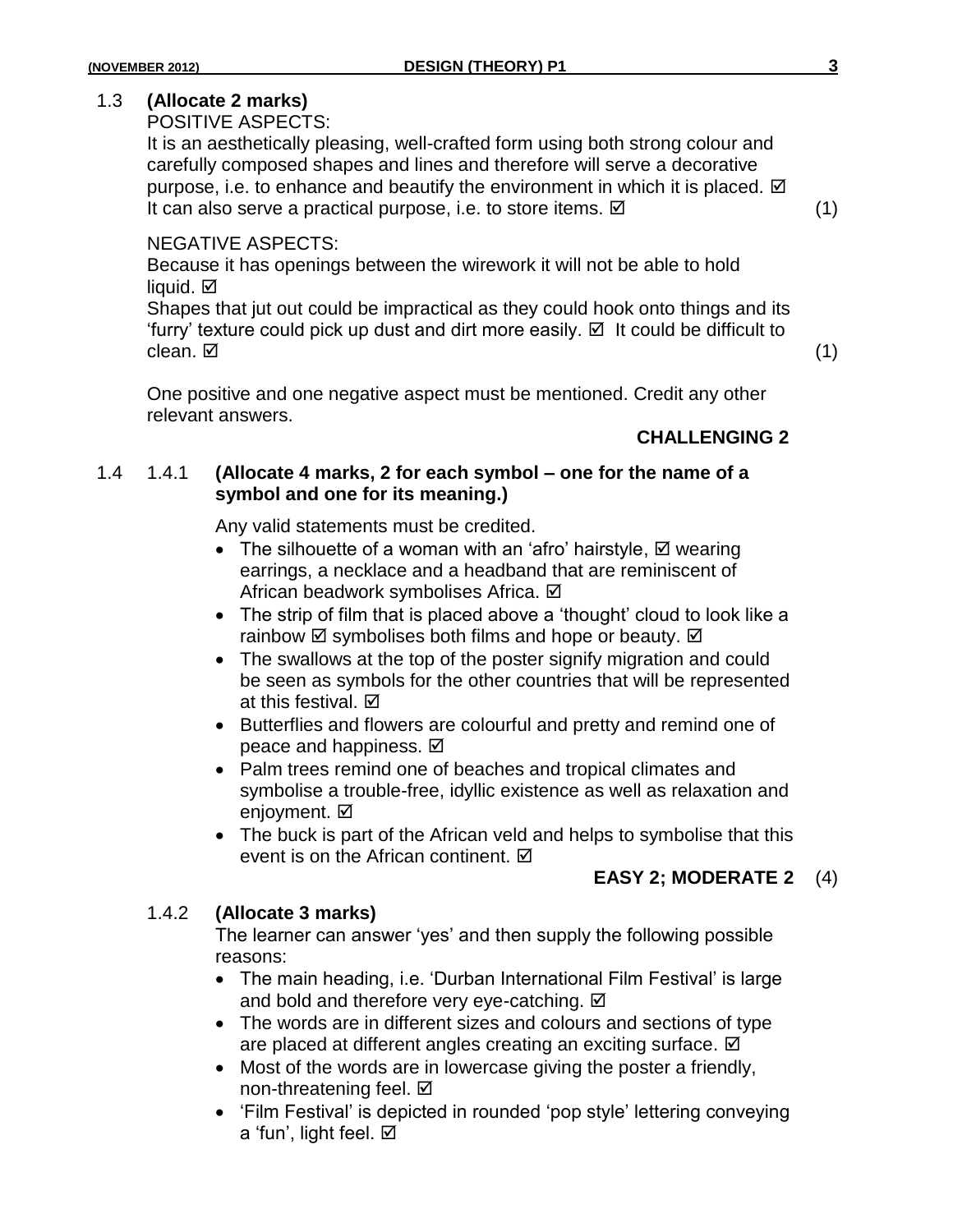• The typography used for the names of the venues in the bottom section of the poster is also bold and eye-catching because the letters are fat, and in lower case, using a sans serif style.  $\boxtimes$ 

If the learner answers 'no' the answer must be supported by clear referencing to the work. Possible reasons could be:

- The diagonal angles along which groups of words are placed make reading difficult. Ø
- The fact that words are placed along different angles creates a busy, cluttered and confusing surface.  $\boxtimes$
- The simple, rounded shapes are not derived from African shapes, which are more geometric and therefore are not suited to a poster advertising a South African event. Ø
- Credit any valid, well-motivated statements.

#### (3)  **MODERATE 1; CHALLENGING 2**

#### 1.4.3 **(Allocate 1 mark)**

COLOUR:

The poster makes use of a wide range of pure, light, bright colours such as lime-green, violet, pink and orange which attract attention and also convey excitement and enjoyment.  $\boxtimes$  (1)

#### 1.4.4 **(Allocate 2 marks)**

The learner can answer 'yes' and two reasons must be supplied. Possible reasons are:

- The woman's jewellery is reminiscent of African beadwork.  $\boxtimes$
- $\bullet$  African animals such as giraffe and impala are depicted.  $\boxtimes$
- The focal point is a woman with an African hairstyle.  $\boxtimes$

If the learner answers 'no' the following reasons are possible:

- The colours are not typical of African colours as they appear chemically produced, bright and artificial. Ø
- The typography, the flat simple shapes and the bright colours are typical of Pop design, which is a Western art style. Ø

# **MODERATE 1; CHALLENGING 1** (2)

**[20]**

| <b>QUESTION 1</b>  |  | 1 ?<br>ن. | <b>TOTAL</b> |
|--------------------|--|-----------|--------------|
| EASY               |  |           |              |
| MODERATE           |  |           |              |
| <b>CHALLENGING</b> |  |           |              |
| <b>TOTAL</b>       |  |           |              |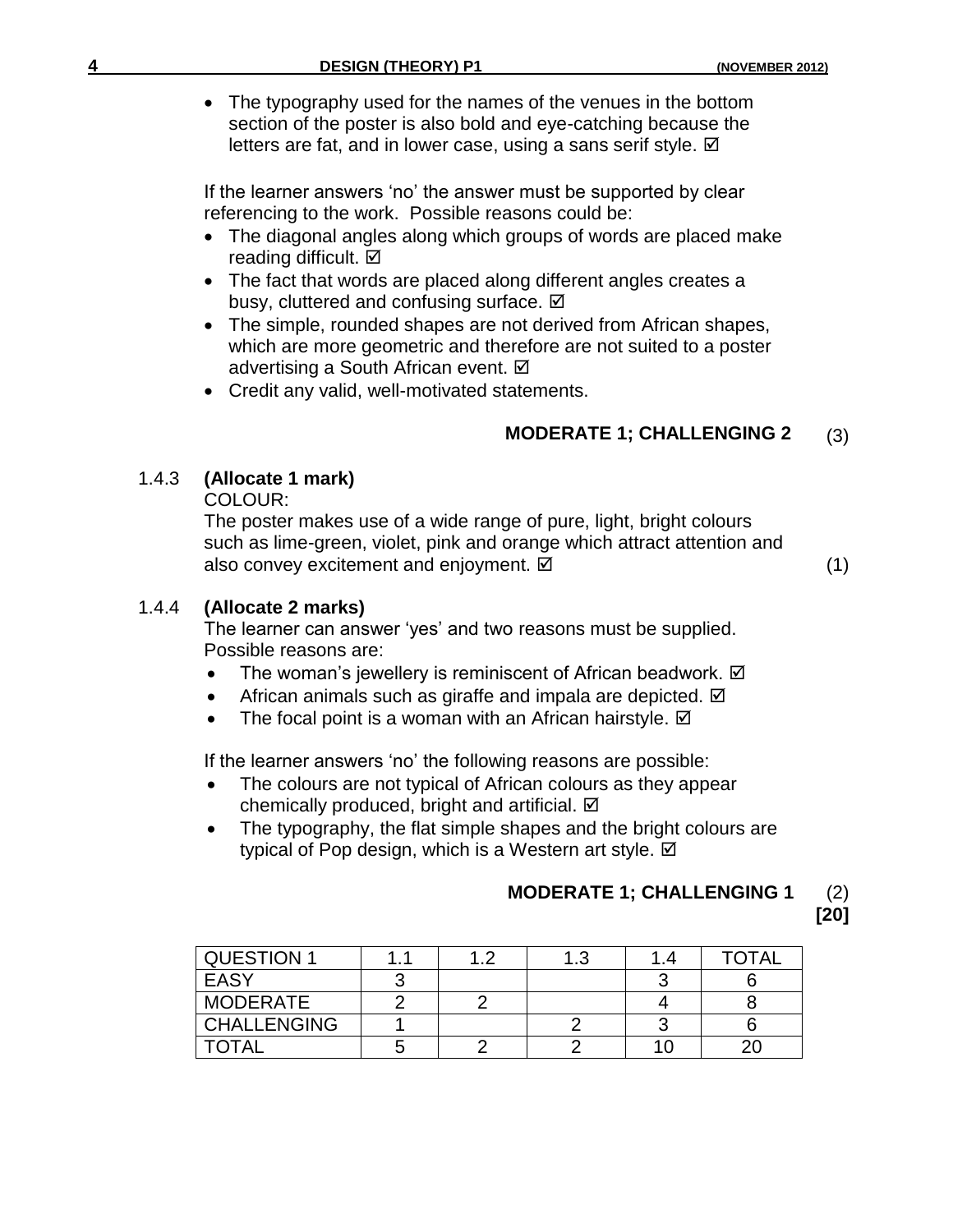#### **QUESTION 2**

- **AS 3.5 Investigate, reflect on and interpret information from a variety of sources, and understand the influences shaping the development of design, including African and South African design, past and present.**
- **AS 3.6 Analyse and interpret examples and relate them to their cultural, historical and contemporary contexts.**

#### 2.1 2.1.1 **(Allocate 2 marks)**

FIGURE 3 belongs to the Art Deco movement  $\boxtimes$ FIGURE 4 belongs to the Bauhaus movement.  $\boxtimes$ 

**EASY 2** (2)

#### 2.1.2 **(Allocate 5 marks)**

Any five of the following are acceptable. (Also give credit to any other well-reasoned answer that is based on established fact).

Bauhaus and Art Deco have the following in common.

- They both produced quality machine made products.  $\boxtimes$
- They designed for industry and mass production.  $\boxtimes$
- Both reduced design motifs to their simplest form without losing a sophisticated and refined appearance.  $\boxtimes$
- They made use of stylised geometric shape/forms in their designs. Ø
- $\bullet$  Both belong to the movement known as Modernism.  $\boxtimes$
- The cost of their designs ensured that they were also available to the working class person.  $\boxtimes$
- They made use of new materials,  $\boxtimes$  for example Art Deco made products out of Perspex, chrome and plastic. Bauhaus made use of reinforced concrete. **☑**

#### **MODERATE 4; CHALLENGING 1** (5)

#### 2.2 2.2.1 **(Allocate 8 marks)**

Candidates must supply at least TWO aims, THREE INFLUENCES and THREE CHARACTERISTICS.

The brooch is typical of Art Nouveau because it reflects the following aims, influences and general characteristics. AIMS:

- It shows a close link between artists/designers and craftsmen.  $\boxtimes$
- It shows how they attempted to re-establish the value and involvement of the skilled craftsman to try and improve the overall quality of the works.  $\boxtimes$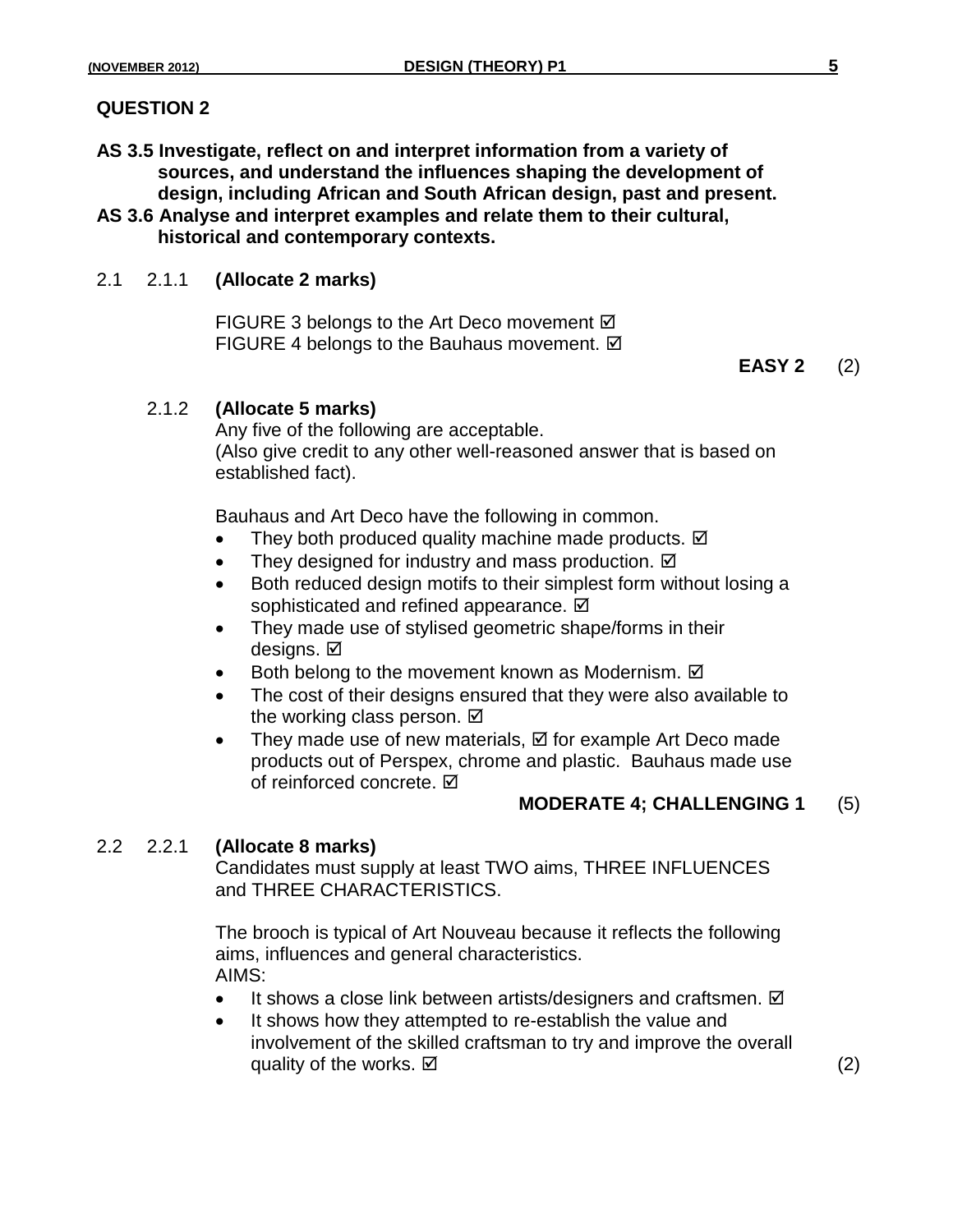- The Japanese use of the simple flowing decorative line, and elegant design. **Ø**
- Celtic design of body ornaments with the emphasis on elaborate, curving linear designs, twisted decoratively together. Ø
- The Symbolist use of sensual designs based on nature and the female form.  $\boxtimes$  (3)

#### GENERAL CHARACTERISTICS OF ART NOUVEAU:

- Organic subject matter such as animals, birds, plants, highly stylised roses, sunflowers, lilies, peacocks and the sensuous female form.  $\boxtimes$
- Line: The use of the 'serpentine'/'whiplash' line to create stylised and simplified shapes.  $\boxtimes$
- Shape and form: The flowing curves and shapes reflect the rhythm of the 'whiplash' line.  $\boxtimes$
- Colour: subtle and subdued. Flat matt colour contained within the curving line.  $\boxtimes$
- Compositions were always asymmetrically balanced.  $\boxtimes$  (3)

# **EASY 6; MODERATE 2**

# 2.2.2 **(Allocate 5 marks)**

ONE POSSIBLE EXAMPLE

DESIGNER: Louis Comfort Tiffany ⊠ 1999 (1)

WORK: The Grapevine Lamp **⊠** (1)

ANALYSIS

- The subject matter is organic,  $\boxtimes$  stylised images of fruit (grapes) and leaves.  $\boxtimes$
- The lamp stand forms the stem of the grapevine and has texture reminiscent of wood. **Ø**
- The lampshade is made of different pieces/fragments of iridescent coloured glass  $\boxtimes$  set in a linear metal framework  $\boxtimes$  to represent the fruit and leaves.
- The glass fragments that form the fruit and leaves in the lampshade are made up of flat colour  $\boxtimes$  and the metal framework creates a decorative outline for each piece of stained glass.  $\boxtimes$
- The glass shapes are stylised and simplified.  $\boxtimes$   $\qquad \qquad$  (3)

# **CHALLENGING 5**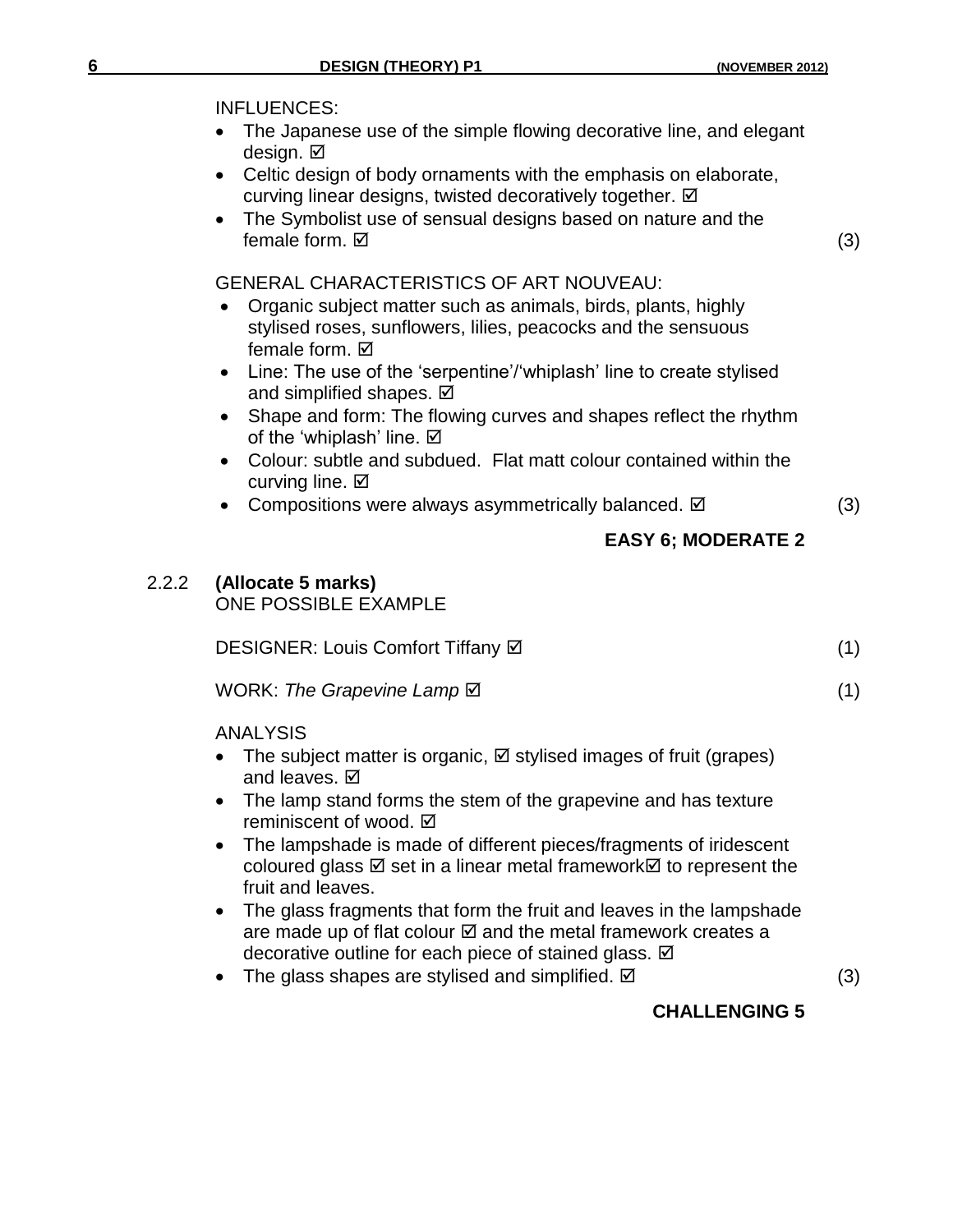#### 2.3.1 **(Allocate 10 marks x 2 = 20)**

There are many examples that the learners may choose to study. The examples chosen for the memorandum of this paper may be used to show how a learner could answer this question.

#### EXAMPLE 1: YORUBA TEXTILES

Brief History

- The Yoruba tribe lives in Yoruba-land in Nigeria and they weave and tiedye their own cloth. **Ø**
- Their history of textile production dates back to the 9<sup>th</sup> century.  $\boxtimes$
- They are best known for their Adire (Indigo resist-dyed) cloths.  $\boxtimes$
- From the  $16<sup>th</sup>$  century onwards their poorer quality cloths were bought for export to Brazil. Ø
- By the 1920s and 30s it had become a major local craft and the cloths were sold throughout West Africa. **Ø**
- During the 1930s the market collapsed irretrievably due to deterioration in the quality of the dye and poor craftsmanship.  $\boxtimes$
- Today some designs are still produced using a multi-coloured wax resist technique. **Ø**
- Men's weaving continues to thrive. Ø

 **EASY 3** (3)

#### Materials, Methods and Processes:

- Cloth was originally woven from fibre known as Bast, which is made from the flax plant.  $\boxtimes$  Today it is infrequently used and is mainly mixed with cotton.
- $\bullet$  Cloth is also woven from wool, cotton, silk and raffia.  $\boxtimes$
- There are two types of cloth, 'Adire oniko', a tie-dye technique, which uses any, or all of the tie-dye resist processes  $\boxtimes$  and 'Adire eleko', a starch based technique.  $\boxtimes$  The starch paste is made from the base of the Cassava plant and is painted onto cloth using chicken feathers, thin pieces of palm leaves and matchsticks as tools. Ø
- They worked with 2 or more layers of cloth at a time.  $\boxtimes$
- Patterns consisted of large and small circles, chevrons and rectangles of various sizes. Ø
- Asa-oke (Strip weaving) is traditionally done by men and consists of strips 4 inches wide, which are then sewn together to form a larger piece of cloth.  $\boxtimes$
- Weaving is done on a handloom.  $\boxtimes$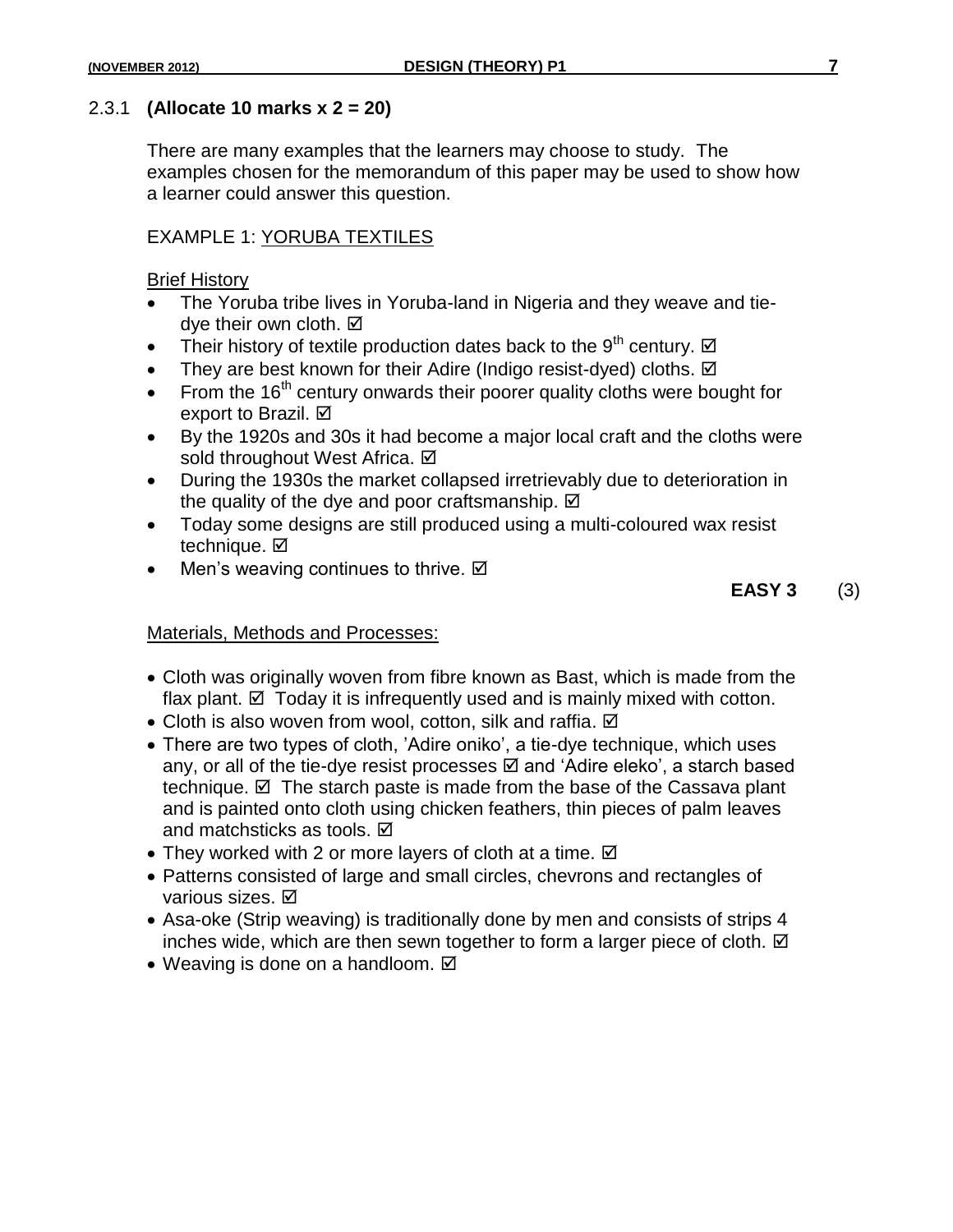- Preparation of the fibres for weaving is as follows:
	- Soaking first cleans the plant fibres.
	- The clean, dry fibres are then rolled between the palm of the hand and the thigh to create yarn/thread.
	- The finished thread is wound around two sticks to prevent it from becoming tangled

Once enough thread is made, (a skein), it is dyed ready for weaving.  $\boxtimes$ 

Textile dyes:

- Indigo 'ikat' dyed yarn made from the Wild Indigo plant was used to create a range of blues it was also used as part of a tie-dye resist process to create patterns on cloth.  $\boxtimes$  Patterns were created by pleating, knots made out of raffia, running stitches in lines or patterns (known as Alabere) and by fastening sticks and stones in or onto the cloth.  $\boxtimes$
- Vegetable and mineral sources from their own environment were used to create blue, green, brown, red and yellow.  $\boxtimes$
- Black was made using a two-phase process. The yarn was either boiled with leaves from two indigenous trees or with a mixture of sheep's dung and dried ground wild mushroom.  $\boxtimes$

### **MODERATE 4** (4)

### Purpose/Functions

- The woven cloth is worn as clothing and/or headgear and it is also used during rituals to 'dress' a house, for example, during a period of mourning. **Ø**
- To create designs which have symbolic meaning, or tell a story, for example, the 'mirrors pattern' that protects the wearer from the 'evil eye'. ☑
- 'Asa-oke' is the one that the Yoruba most identify with as a reflection of their consciousness. It is worn at important events, usually lifestyle events such as baby naming ceremonies and funerals.  $\boxtimes$

### **CHALLENGING 3** (3)

Learners can be credited with any other valid and well-reasoned facts that apply under the given headings of the question.

### EXAMPLE 2. ZULU CERAMICS

### A brief history:

- Ceramics is probably the oldest human art form.  $\boxtimes$
- The first known pots date back to 6800 BC. Ø
- The ceramic process has remained basically unchanged for thousands of years. **Ø**
- The first pots were hand made, but there is evidence of wheel-thrown pots made as early as 2500 BC in Mesopotamia. **Ø**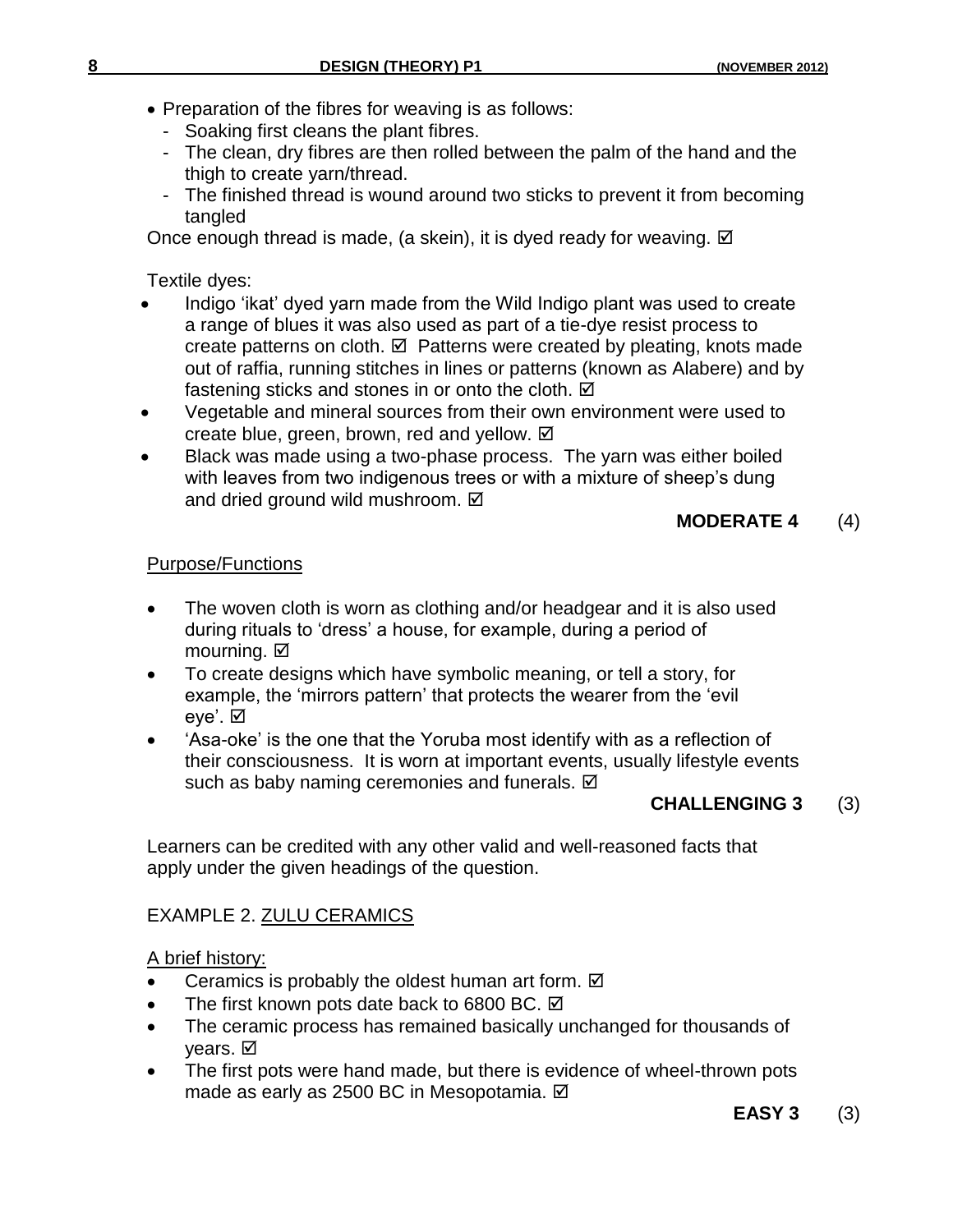#### Use of material, methods and processes:

- The coiling technique is used to make Zulu pots.  $\boxtimes$
- Red and dark clay is gathered from the mountains and is ground to a fine powder on a grinding stone and is then dried until it has reached the right consistency or suitable degree of plasticity.  $\boxtimes$
- The walls of the vessel are gradually built up from a circular base. Careful attention is paid to symmetry, and correct width of walls.  $\boxtimes$
- Inner and outer walls are shaped and burnished with a piece of calabash, stone or metal tool.  $\boxtimes$
- Once completed the pot is covered with blankets and placed in a hut until leather hard. **Ø**
- It is then dried outside for seven days.  $\boxtimes$
- There are two main Zulu decoration techniques i.e., applied and carved decoration:
	- o Applied decoration is done by attaching small clay balls onto pots or exerting pressure from inside the pot to create outer protrusions.
	- o Carved decorations: drawing and carving patterns out of the pot create these.  $\boxtimes$
- Zulus made use of pit firing pots are placed in a shallow pit and covered with dry aloe leaves and wood, which are then set alight. Pots intended for eating and drinking undergo a second firing using cakes of dry cow dung.  $\boxtimes$
- Pots emerge from the second firing possessing with a black face which is rubbed with gooseberry leaves, a small flattened stone and animal fat giving it a glossy black finish. **Ø**

#### **MODERATE 4** (4)

#### Purposes/functions:

- Shapes and sizes vary according to their function the largest pot is the undecorated '*imbiza*', a pot used for cooking and holding up to 40 litres of traditional beer. **☑**
- Drinking pots have an urn-shape with a cylindrical funnel, which prevents spillage and facilitates pouring.  $\boxtimes$
- The '*umancishane*', a smaller pot, indicates to a visitor that has received beer in it, that a short stay only is expected.

#### **CHALLENGING 3** (3)

#### EXAMPLE 3: XHOSA BEADWORK

#### A brief history:

- Beadwork has formed an integral part of Xhosa dress tradition for a long time. **☑**
- Arab, Portuguese, Dutch and English traders brought the first glass beads to South Africa. Ø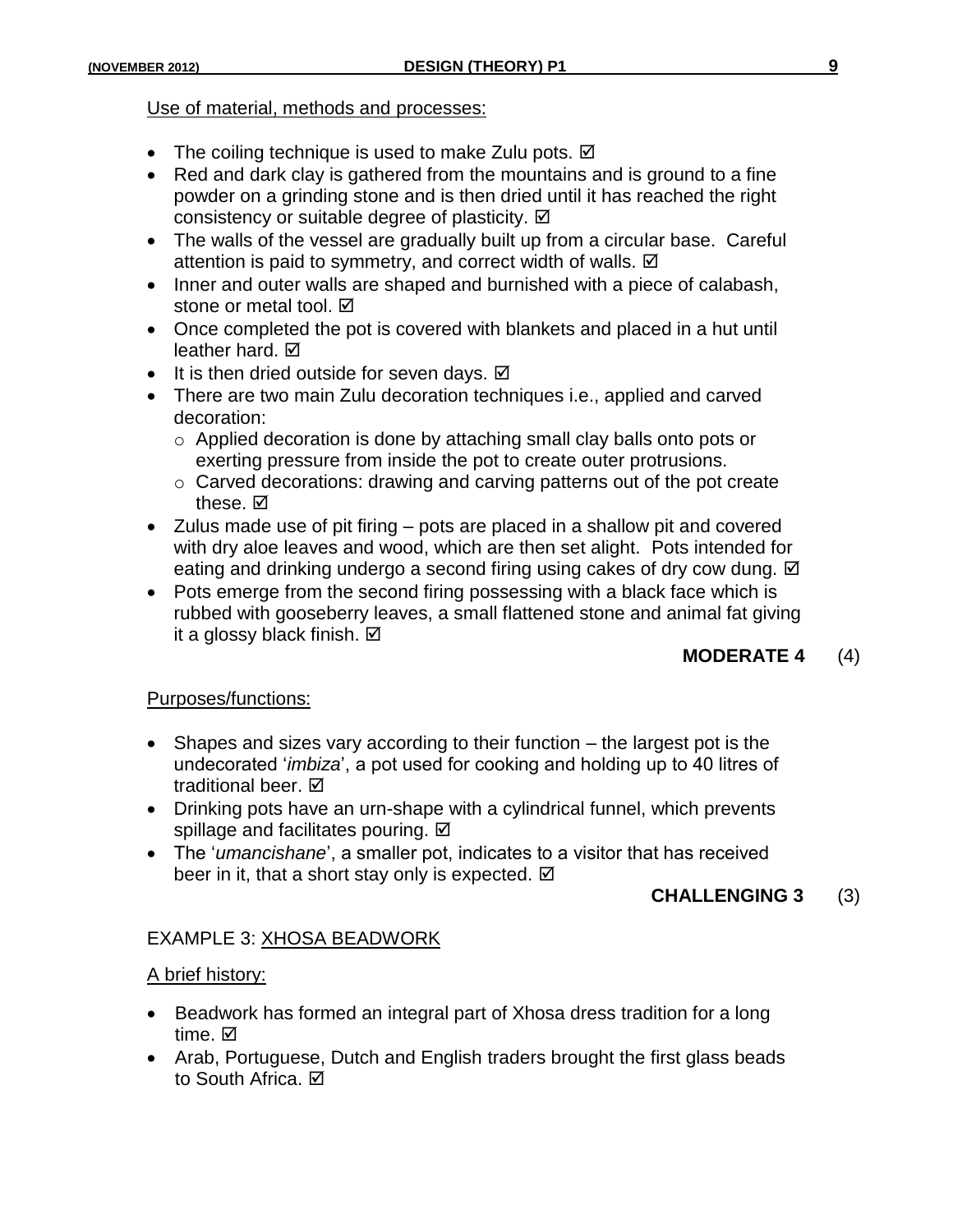- Because beads were scarce, they were regarded as very valuable and were often used as a trading or bartering tool and were later used as a means of currency. **Ø**
- As the influence of Dutch and English cultures infiltrated South Africa, beads became more accessible and available, enabling the development of Xhosa beadwork into an elaborate craft. **Ø**

 **EASY 3** (3)

#### Use of materials, methods and processes:

- Beads were initially made from natural materials such as ostrich egg shells and metals.  $\boxdot$
- Today beads are bought in shops where the purchaser looks out for bright, clean colours and well-shaped beads with a fair-sized hole. Ø
- To create a piece, beads were stitched onto backings from cowhide and goatskins. **Ø**
- Traditionally the fibres from the aloe known as *ikhala* are used to make strong thread. Today cotton thread is mainly used.  $\boxtimes$

#### **MODERATE 1** (4)

#### Purposes/Functions:

- Forms part of daily dress as well as for special occasions. Armbands, legbands, necklaces, collars, aprons, girdles and headbands are just some of the items that were decorated with beads and carried by various members of the tribe.  $\boxtimes$
- Xhosa beadwork also served as a unifying factor for the community by creating a sense of similarity and belonging. When viewed as collections, the beadwork creates a visual record of the tribe's history.  $\boxtimes$
- Charm necklaces were particularly used as protection to ward off harm or any evil that threatened children. Ø
- Members within Xhosa society pass through clearly identified stages of life which are symbolised by various pieces of beadwork.  $\boxtimes$
- Beadwork, as well as the colours used can convey specific messages, e.g. white symbolises enlightenment, purity and mediation.  $\boxtimes$

#### **CHALLENGING 3** (3)

(2 x 10) (20)

**[40]**

| QUESTION 2         | つつ 1 | ت. ے | <b>TOTAL</b> |
|--------------------|------|------|--------------|
| <b>EASY</b>        |      |      |              |
| <b>MODERATE</b>    |      |      |              |
| <b>CHALLENGING</b> |      |      |              |
| <b>TOTAL</b>       | 13   |      |              |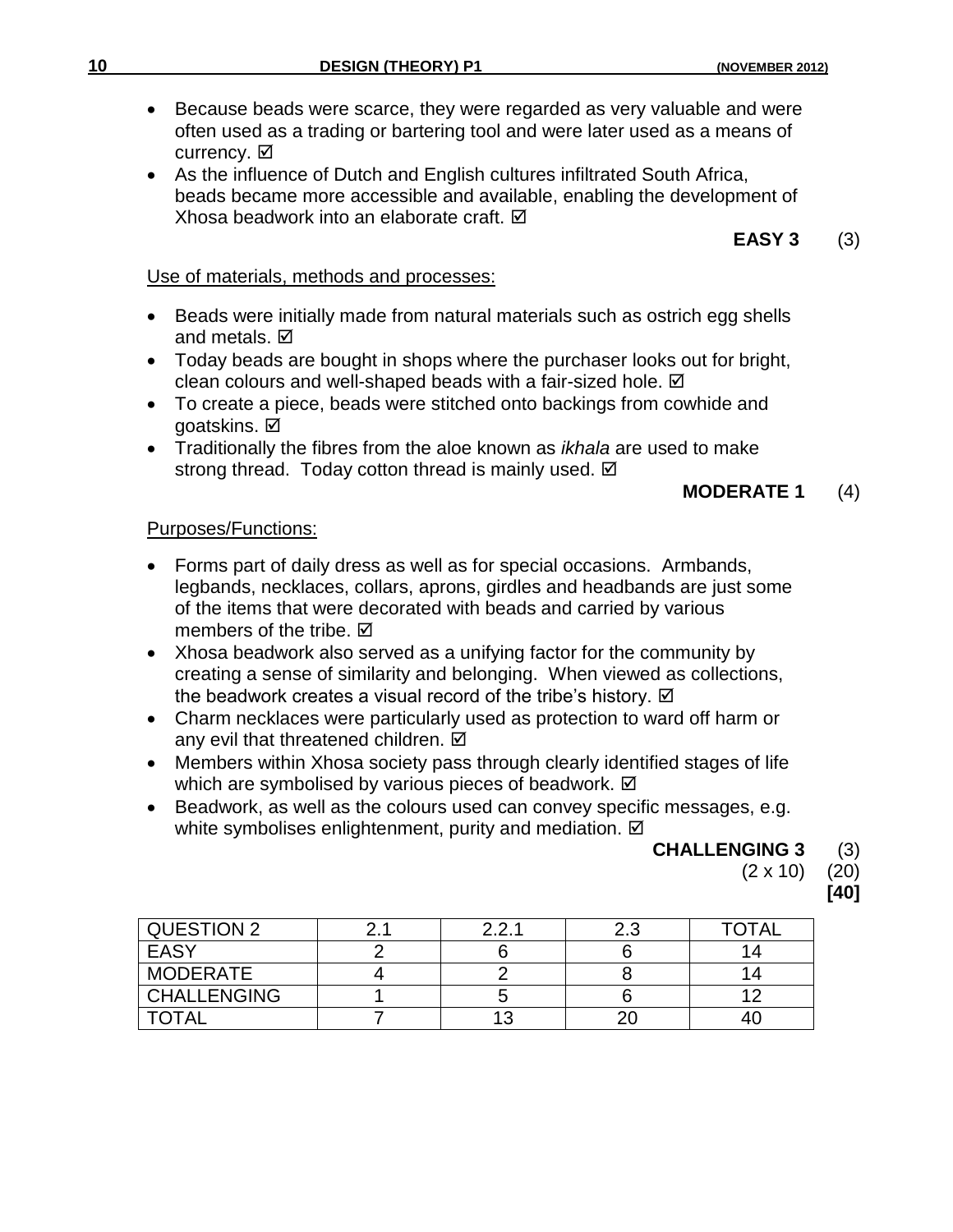#### **QUESTION 3**

- **AS 3.6 Analyse and interpret examples and relate them to their cultural, historical and contemporary contexts.**
- **AS 3.7 Understand and describe the materials and processes used by communities or individual design practitioners.**
- 3.1 3.1.1 **(Allocate 1 mark)**
	- The construction of the seat is reminiscent of traditional basketry.  $\boxtimes$

#### **MODERATE 1** (1)

#### 3.1.2 **(Allocate 3 marks)**

FIGURE 7 is contemporary because:

- It is made from modern materials, i.e. stainless steel and plastic.  $\boxtimes$
- It is very simple.  $\boxtimes$
- The emphasis is on structure and not surface decoration.  $\boxtimes$
- Tradition is incorporated in a new, unexpected way by creating a seat that refers to the lines and structure of basketry but uses modern materials.  $\boxtimes$
- The colours are simple and smoothly applied.  $\boxtimes$

#### **MODERATE 1; CHALLENGING 2** (3)

#### 3.2 **(Allocate 10 marks)**

Any designer from the Woolworths Source Book *'Living with Design Daily*' or '*Craft Art South Africa'* by E. Coetsee,

EXAMPLE ONE: Bongiwe Walaza.

Bongiwe Walaza: Fashion Designer Ø

#### **EASY 1** (1)

#### African influences and inspiration:

Her Xhosa background inspires Bongiwe; – the landscape, people and traditional Xhosa dress. **Ø** She is also inspired by the patterns on '*shweshwe*' and other African prints, as well as by the diverse cultures in our country and wants to embrace and build on the many untapped trends that she believes South Africa has.  $\boxtimes$  She feels that having started with almost nothing has taught her to improvise. **MODERATE 2** (2)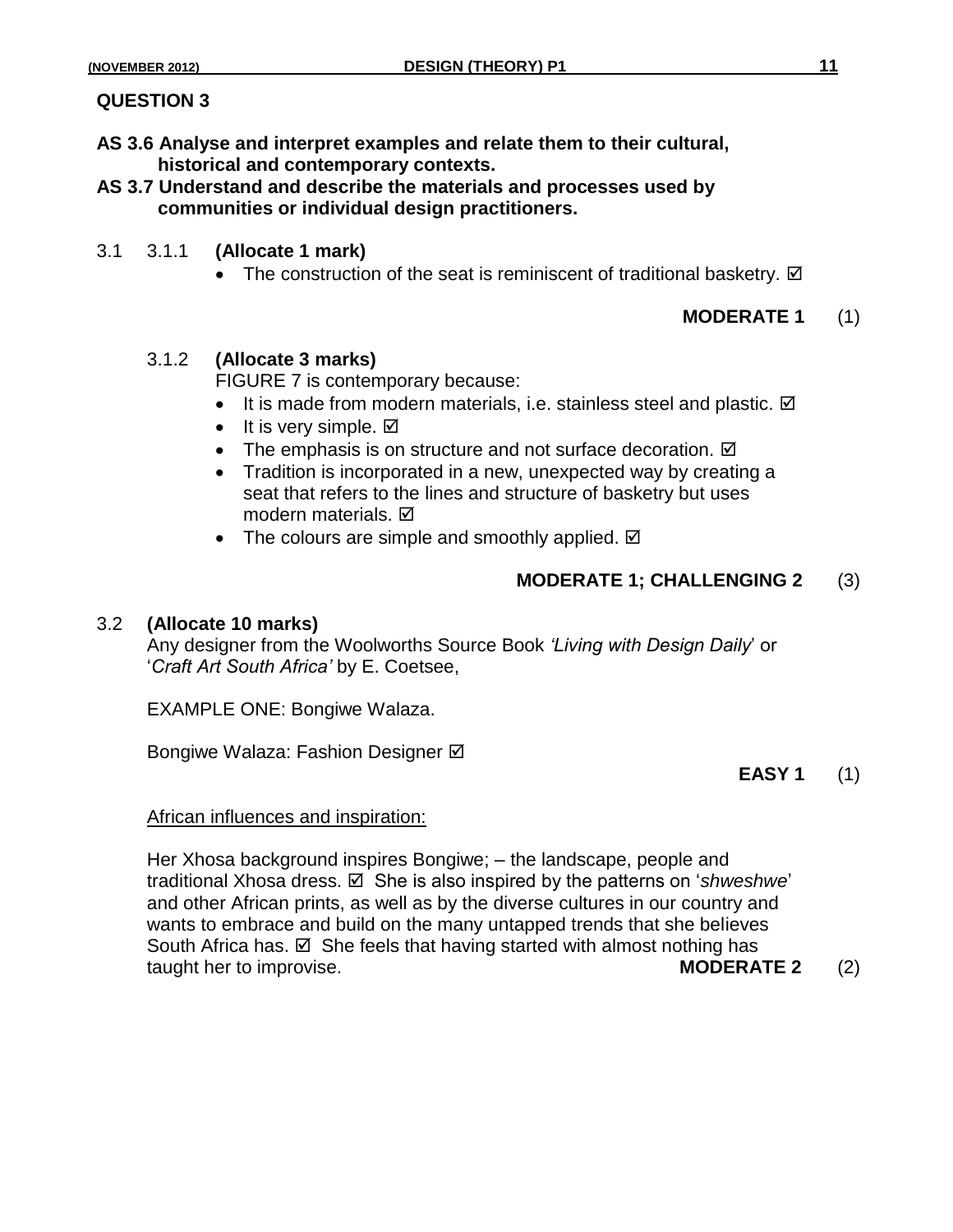General characteristics:

- Texture, especially print fabric (e.g. 'shweshwe') mostly geometric in pattern – features strongly in her work.  $\boxtimes$
- Her engineering studies instilled a feeling for structure in her, which is clearly revealed in her work.  $\boxtimes$
- She uses a palette of only traditional, natural fabrics in her range. She is currently exploring the combination of synthetics and knits with traditional fabrics. **D**
- She is not attracted to mainstream fashion, but borrows elements and trends from these; however her clothing still carries her signature and roots. **EASY 1; MODERATE 1; CHALLENGING** (3)

# Name and brief analysis of one work by the designer:

Name of work: Dress inspired by traditional Xhosa dress Ø Analysis:

Line:

The emphasis is on the vertical in that

• The design of the bodice is made up of alternating, contrasting vertical lines. These help to break up the solidity of the bodice's broad dark band and remind us of the proud upright posture of the African woman which add to the feeling of elegance.  $\boxtimes$ 

The vertical emphasis is broken by some strong horizontals such as:

- The light band that forms the upper edge of the bodice.  $\boxtimes$
- The dark lower edge of the bodice, which forms a clear dividing line between the hip-hugging top section of the skirt and the bodice.  $\boxtimes$

Strong diagonals are evident in that:

- Both shoulder straps go over the same shoulder creating strong diagonals that break the strong vertical/horizontal emphasis.  $\boxtimes$
- The layers of the flared section of the skirt, (each layer is cut so that it is longer on the one side than the other, thereby creating two opposing diagonals). Ø
- The same opposing diagonal tension can be seen in the diagonal lacing of the bodice at the back of the dress.  $\boxtimes$
- All of the above add to the feeling of dynamism in the design.  $\boxtimes$

Curvilinear line is represented by:

- The slight curve of both the upper and lower edge of the bodice as well as on the hemline of the two layers of the skirt. It helps to soften the diagonals and horizontals and is reminiscent of the soft sensuous curves of the female form.  $\boxtimes$
- The figure-hugging bodice and upper section of the skirt further highlight the curvilinear lines of the female form.  $\boxtimes$
- This emphasis on the curvilinear is repeated in the pattern of the lighter coloured fabric. Ø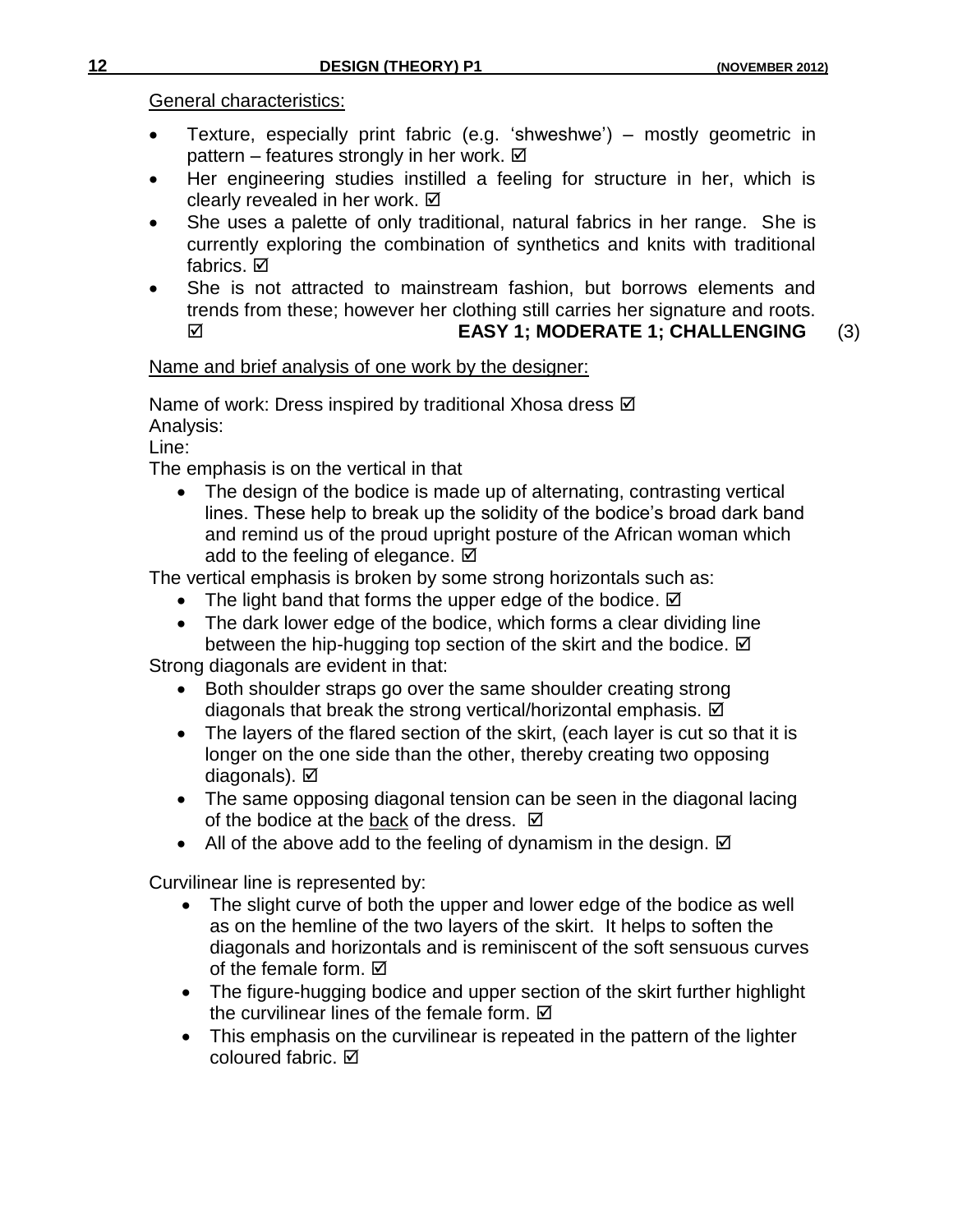Movement:

 The undulating (wavy, flowing) diagonals of both flared sections of the skirt create the feeling of movement in a counter-directions  $\boxtimes$ 

#### Contrast:

- The vertically lined pattern of the bodice contrasts with the curvilinear lined patterning on the material of the upper sections of the skirt.  $\boxtimes$
- The light patterned material, (visible in the upper sections of the skirt, the upper edging of the bodice, the shoulder straps and the thin vertical lines on the bodice), contrasts with the darker plain material of the bottom layer of the skirt, the bodice, and the dark lace ups at the back of the dress.  $\boxtimes$

Balance:

- The balance is asymmetrical due to the fact that both straps go over the left shoulder. The straps also take the eye outwards until it is in line with the flared skirt on the left of the figure.  $\boxtimes$
- This strong focus of emphasis on the one side is counter-balanced by the flare of the patterned section of the skirt on the opposite side.  $\boxtimes$
- Further, the cut-away shoulder section, (i.e. the side without shoulder straps) is counter-balanced by a corresponding cut-away section of the bottom flare of the lower section of the skirt.  $\boxtimes$

Any four valid, well-motivated statements must be credited.

### **EASY 1; MODERATE 1; CHALLENGING 2** (4)

### EXAMPLE 2: GARTH WALKER: GRAPHIC DESIGNER. (1)

AFRICAN INFLUENCES AND INSPIRATION

The company promotes a local design language rooted in the South African experience, in the ordinary people of the streets and townships of South Africa.  $\boxtimes$ 

Contact is kept with the South African population through a non-profitable design magazine called *Ijusi* which creates the opportunity for designers from diverse cultures and backgrounds to collaborate.  $✓$ 

### **MODERATE 2** (2)

#### GENERAL CHARACTERISTICS

Garth Walker is curious about the world he lives in. He collects a wide variety of art and photography.  $\boxtimes$ 

He explores the unexpected and the unknown to refresh the visual codes that guide our everyday encounters as social beings. **Ø** 

Orange Juice Design's studio portfolio includes the design of the logos, packaging and other promotional material for '*Impulse*', '*Canderel*' and '*Tastic Rice*'.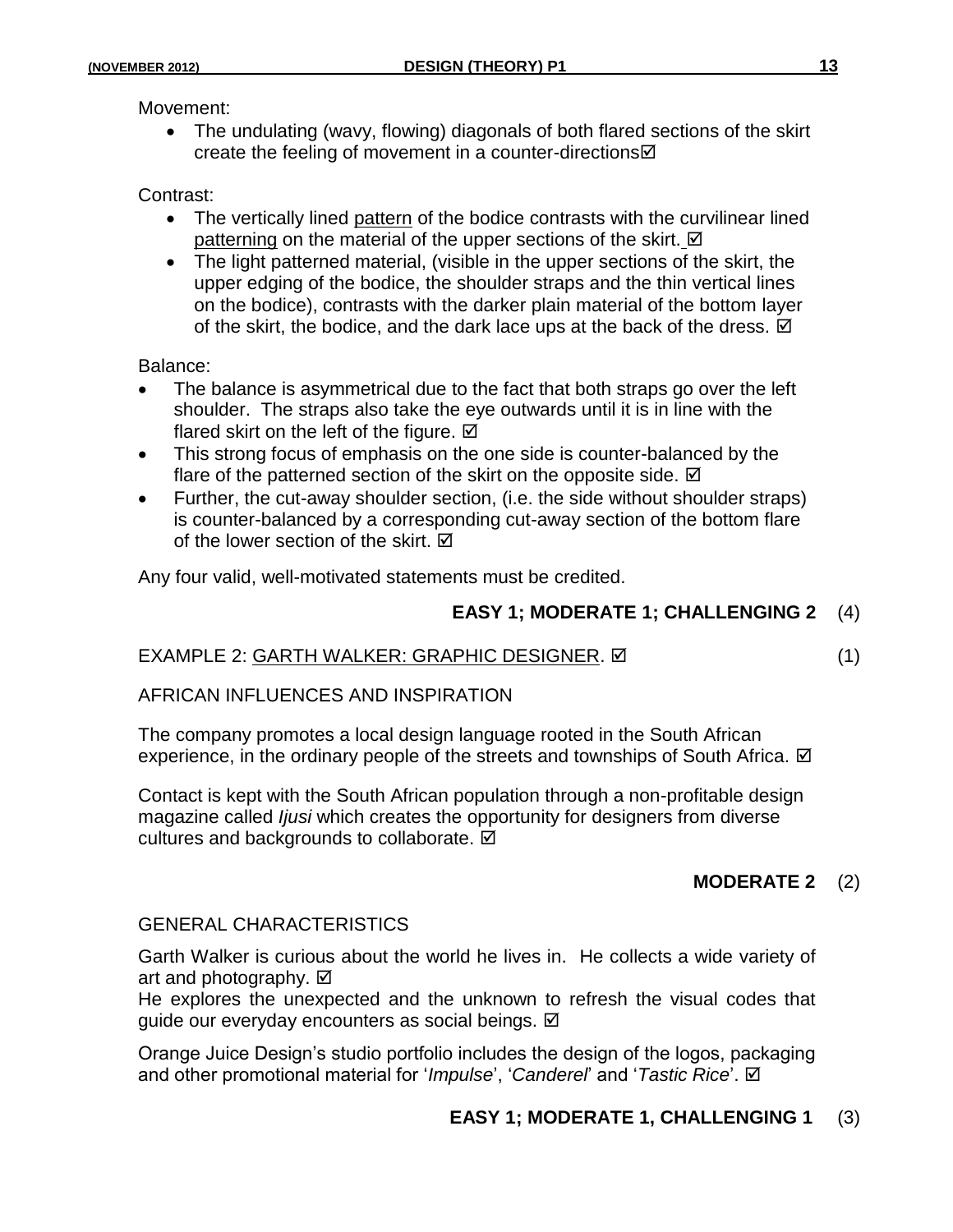NAME AND BRIEF ANALYSIS OF ONE WORK:

The lettering and signage for south Africa's Constitutional Court: ☑

This court is built on a site that was once occupied by the 'Old Fort Prison'. Throughout the apartheid era, the prison was a place of incarceration, oppression and torture. Today, the court is a symbol of equality, democracy, truth, dignity and freedom and its job is to uphold the rights of people as laid down by the Constitution of South Africa, which was formulated after 1994. Ø

He meticulously documented all the visible lettering on this historical site, including the prison graffiti and builders' markings and then refashioned these fragments into something new.  $\boxtimes$  To make the typeface even more symbolic, it is portraved in South Africa's 11 official languages  $\boxtimes$  and in the different colours of the national flag on the facade of the Court building.  $\boxtimes$ 

# **EASY 1; MODERATE 1; CHALLENGING 2** (4)

#### 3.3 3.3.1 **Allocate 10 marks)**

Refer to ONE International designer from the LTSM, Design Culture Now.

Allocate 2 marks: One for the name of the designer One for naming an example of work.

For 4 marks: Learners must supply an in-depth discussion and analysis of the designers' intentions, methods and materials.

For 4 marks: Learners must fully explain and justify the influences that each designer has had on people:

JULIE BARGMANN Ø (A designer whose work reflects an interest in environmental concerns.) Ø

Julie Bargmann is internationally recognised as a designer who reclaims polluted and industrial sites in the USA that have been severely affected by, for example, mining or the dumping of rubbish:  $\boxtimes$  She explores the creative potential of these degraded

landscapes and alters them into regenerative landscapes.  $✓$ 

Her work, '*Testing the Waters'* is a transformation of a former coal mine into a park for acid mine drainage and community recreation.  $\boxtimes$ The park consists of a landmass carved into a passive AMD treatment system  $\boxtimes$  which allows the public to witness the cleansing of the polluted water physically – as it goes through a series of retention basins and spillways and changes colour from orange to green to blue-green.  $\boxtimes$ The park also consists of a garden of alternative rows of native trees and shrubs,  $\boxtimes$  as well as recreational amenities such as picnic grounds, play areas and wildlife trails. **Ø** 

Learner must explain clearly and concisely how this designer has addressed environmental issues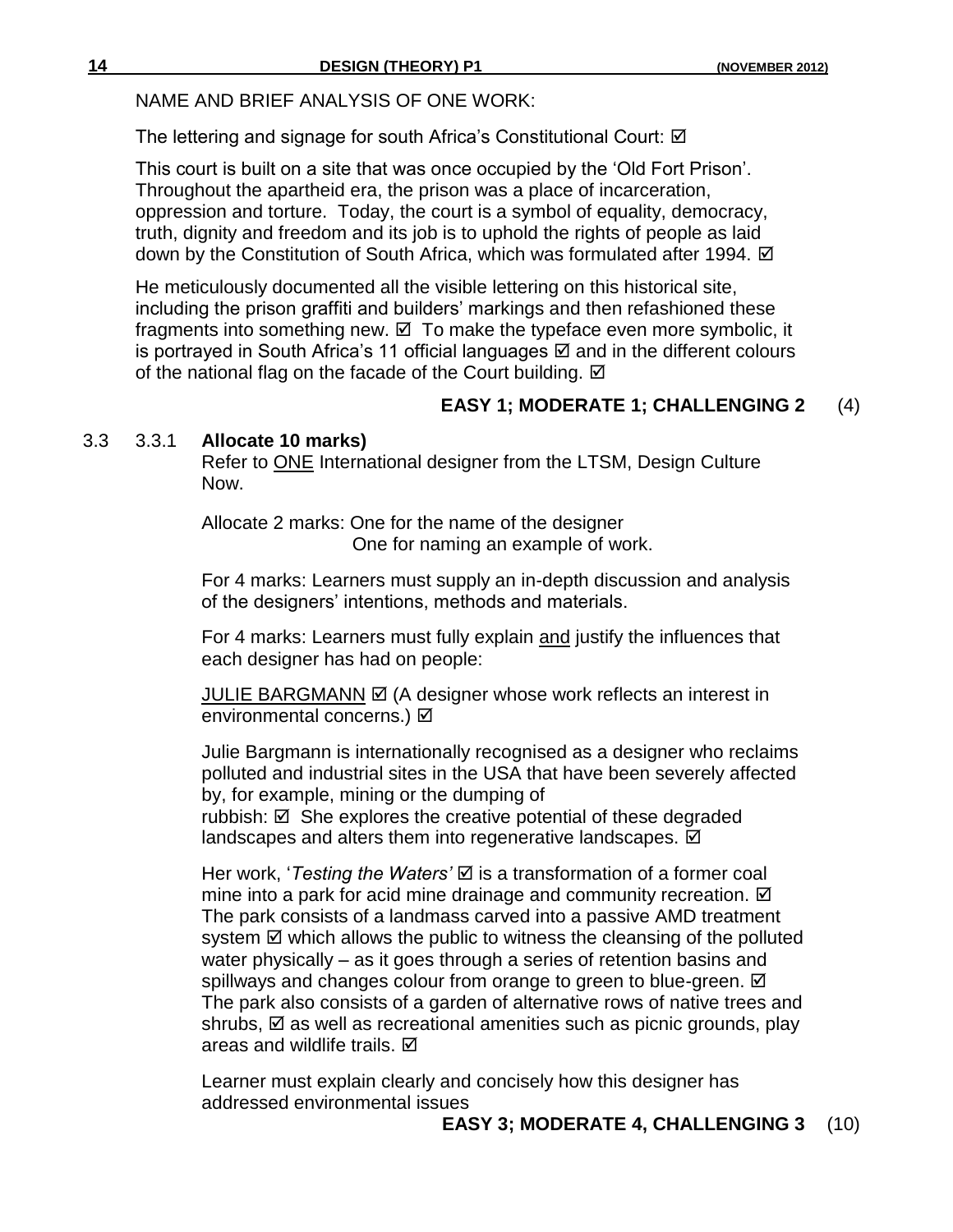#### 3.3.2 EXAMPLE: Thomas Heatherwick Ø

The Rolling Bridge  $\boxtimes$  was designed for London's Paddington Basin,  $UK. \nabla$  It lifts itself up off the ground and gracefully and almost silently curves upwards and curls into a ball. And then slowly, it uncurls again and one end of the bridge points towards the sky before making its decent back to earth. **Ø** 

The Rolling Bridge runs on hydraulics.  $\boxtimes$  Because all the cylinders are driven at a constant rate regardless of the load on each bridge segment, the structure moves smoothly, taking two minutes to open or close.  $\boxtimes$  The pumps and related equipment are housed in the basement of an adjoining building, so the bridge is almost silent as it operates. **Ø** 

Learners must clearly and precisely explain how the designer influenced the lives of people (e.g. created the environment).

# **EASY 3; MODERATE 2; CHALLENGING 1** (6)

**[30]**

| <b>QUESTION 3</b>  | 3.1 | ? ? | 3.3 | TOTAL |
|--------------------|-----|-----|-----|-------|
| EASY               |     |     |     |       |
| <b>MODERATE</b>    |     |     |     | 1 ຕ   |
| <b>CHALLENGING</b> |     |     |     |       |
| <b>TOTAL</b>       |     |     | 16  |       |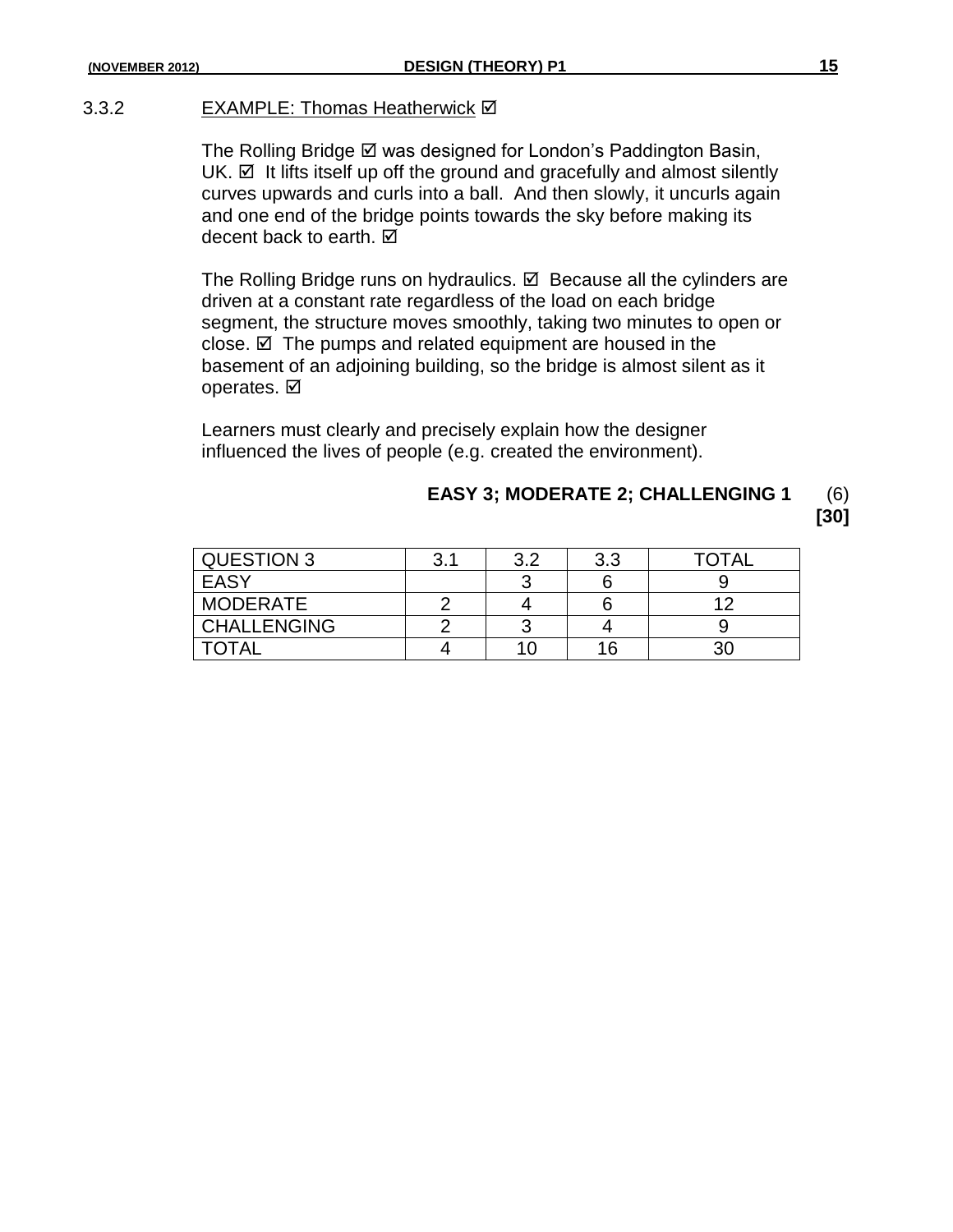# **QUESTION 4**

- **AS 3.9 Critically reflect on how design shapes the physical and social environment.**
- **AS 3.10 Demonstrate ways in which design can be used to benefit society.**
- 4.1 4.1.1 **(Allocate 10 marks)**

Allocate 2 marks for each. The information supplied must be well reasoned and supported by suitable examples.

# **USE OF IMAGES**

FIGURE 8

- Three damaged snapshots of children from different backgrounds are overlapped to form the central focal point.  $\boxtimes$
- The surrounding environment is represented as a war zone, symbolised by the rubble of damaged buildings against the backdrop of a city below.  $\boxtimes$  In the top right-hand corner an aeroplane is dropping bombs in the form of dollar signs which could symbolise the massive waste of money spent on destructive armaments and war which could be better used to alleviate poverty.  $\boxtimes$  In the photograph on the left the viewer can just make out the bullet that the child is holding.
- The outline of a heart is drawn over the photographs of the children and the gun of the tank points directly into the heart,  $\boxtimes$ which could be said to symbolise the destruction or the striking at the heart of a variety of different things such as love, trust and security/homes, particularly for children.  $\boxtimes$

FIGURE 9

 The large shape of an elephant forms an asymmetrical focal point.  $\boxtimes$  It is standing next to a waterhole against a simple African landscape. The waterhole can be said to symbolise the source of all life.  $\boxtimes$  The elephant is in the form of a skeleton symbolising death  $\boxtimes$  and all the images form silhouettes because the scene takes place at sunset which could symbolise that it could soon be too late to save this animal from extinction.  $\boxtimes$  (2)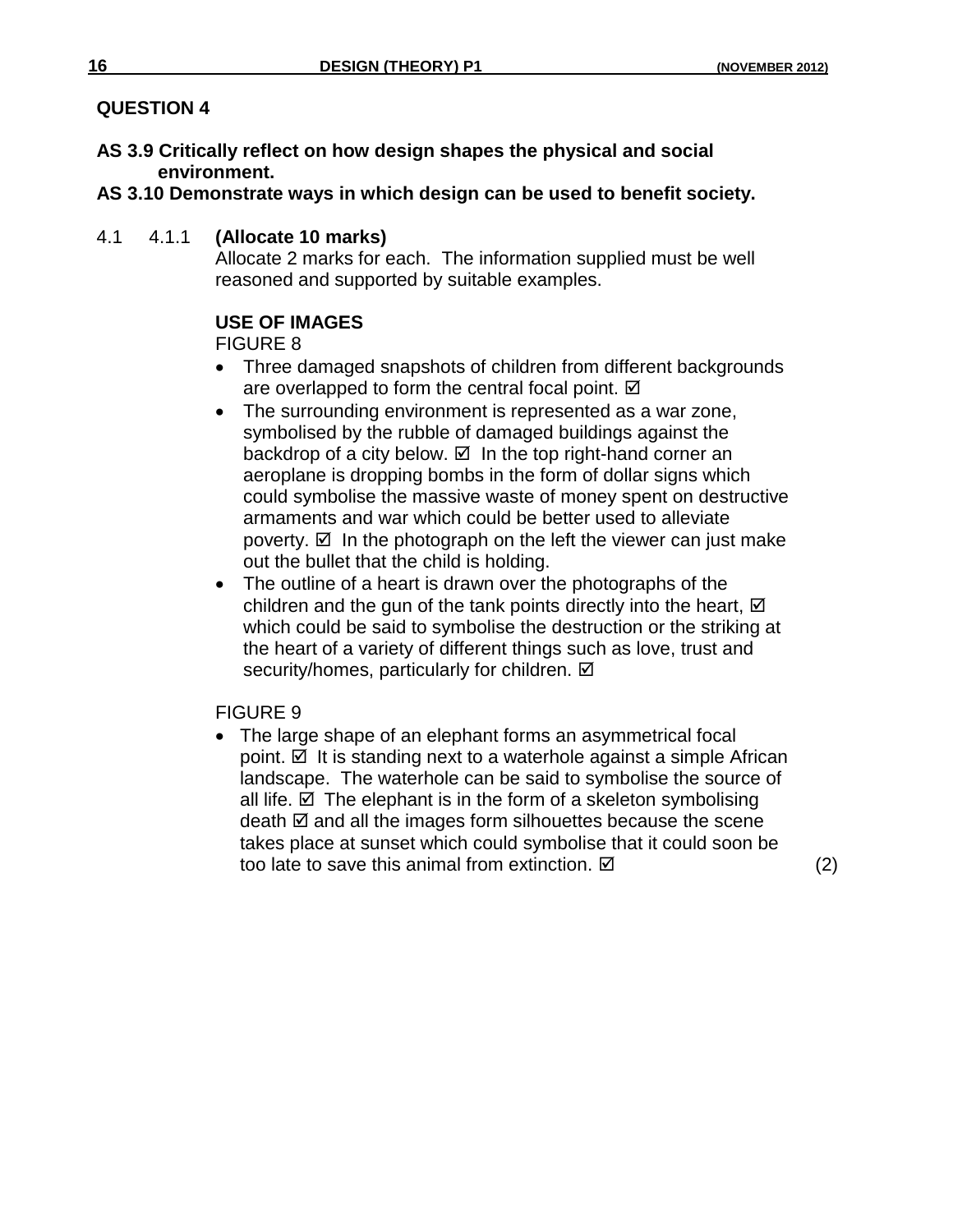# **COLOUR**:

#### FIGURE 8:

- The tank, war damaged city, and the aeroplane are in black and white to symbolise the seriousness of the situation.  $\boxtimes$  The lettering is all in white which makes it clearly legible and contrast with the blue sky.  $\boxtimes$  White could also symbolise purity or the destruction of innocence through hunger and poverty created by war,  $\boxtimes$  or that the only meaningful war is the one against poverty.  $\boxtimes$
- The blue sky could be said to draw attention to the fact that the life goes on as usual oblivious to what is happening in and around it, which could represent a lack of awareness in people.  $\boxtimes$
- The only contrast to the cool colour scheme is the red and green in the photograph on the right, which draws the viewer's attention to the focal point.  $\boxtimes$
- The logo on the plane is in orange and although it is very small it is brought out by the blue of the sky, which is the complementary colour of orange.  $\boxtimes$  The orange is also repeated in the right-hand bottom corner.

#### FIGURE 9

The colours used are orange, yellow, black and ochre which can be described as symbolic of Africa.  $\boxtimes$  The warm colours contrast with the white text, 'WILL ONLY WORDS REMAIN?' to highlight the message and y draw the viewer's attention to the seriousness of the situation.  $\boxtimes$  (2)

# **FONT**

### FIGURE 8

• The main message is in a large simple sans-serif font.  $\boxtimes$  The fact that the font appears damaged serves to reinforce the message.  $\boxtimes$ The paragraph of text on the right-hand side makes a statement which compares the idea of spending money on armaments to theft of food, clothing and shelter from the poor. The message in the paragraph is written in simple sans-serif lower case in the manner of a child, to emphasise the section of society that poverty affects the most.  $\boxtimes$  The varying sizes of the font direct the viewer's eye to what is important first.  $\boxtimes$ 

FIGURE 9

The simple sans-serif typeface is bold and in capitals to make it easy to read and to give the message impact.  $\boxtimes$   $\Box$  and the state of  $(2)$ 

### **TEXT**

#### FIGURE 8

The text is placed at different angles to emphasise the feeling of confusion and chaos that war brings, and like the buildings and the photographs the text in the main heading 'War on poverty' appears damaged. The word poverty is repeated to really emphasise the message.  $\boxtimes$  The smaller text was done in lower case which is easier to read. **☑**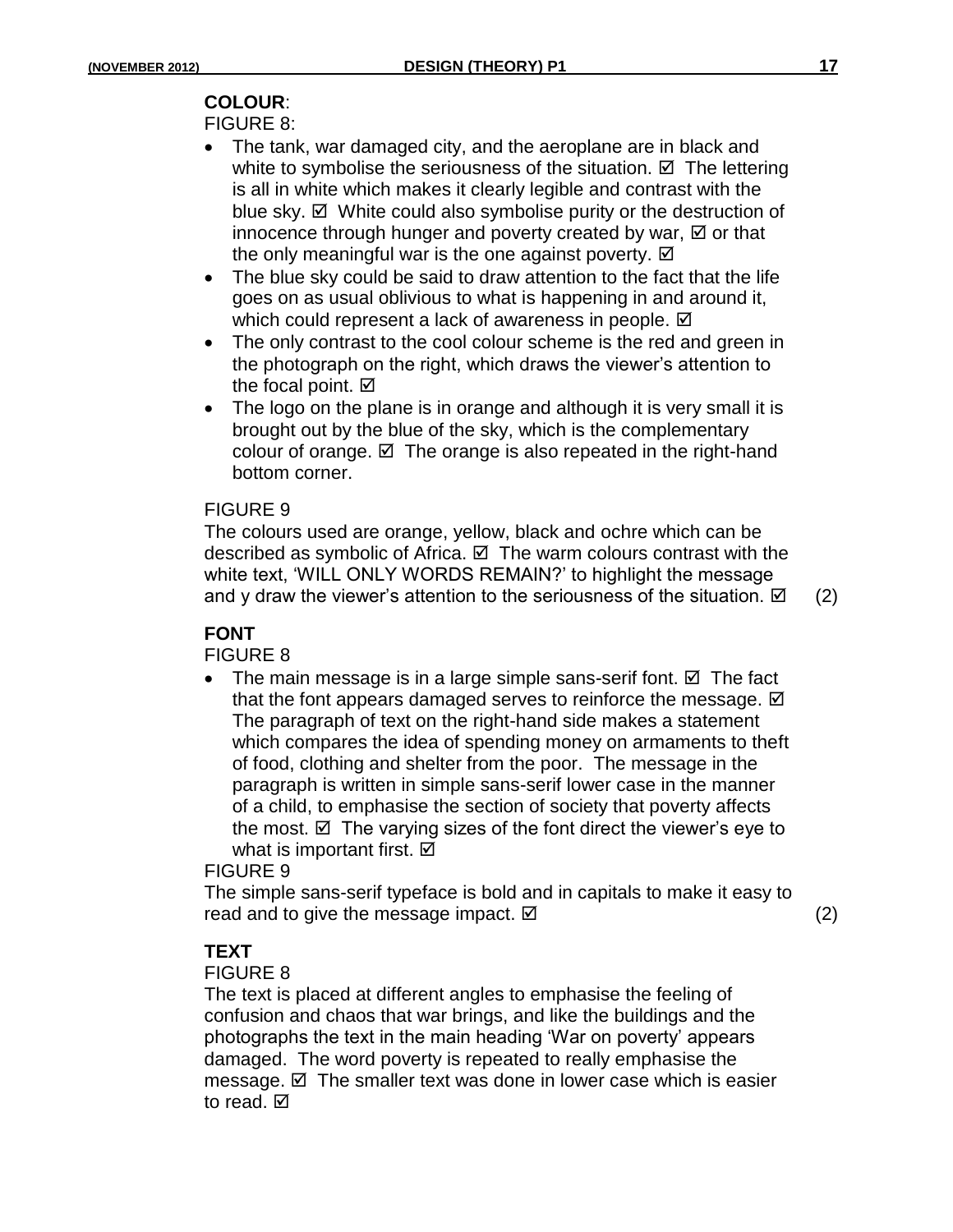#### FIGURE 9

The statement, 'WILL ONLY WORDS REMAIN?' forms a line in the bottom left-hand corner of the poster, where it will have the most impact  $\boxtimes$  and also so it does not interfere with the skeletal shape of the elephant.  $\boxtimes$  The clever use of the word elephant to make up the skeletal form of the elephant helps to integrate the image with its background and also leaves the viewer in no doubt as to what the message refers to.  $\boxtimes$  (2)

# **LAYOUT**

#### FIGURE 8

The placing/layout of the imagery and text all help draw attention to the heart in the centre over the photographs of the children.  $\boxtimes$  At first glance the thinking behind the message is not absolutely clear. On closer scrutiny the power of the message does become clear.  $\boxtimes$ 

#### FIGURE 9

The layout of figures and type is simple, uncluttered and leaves the viewer in no doubt as to the meaning of the message.  $\boxtimes$  The information is clearly arranged in bands or blocks of space to enhance its legibility.  $\boxtimes$ 

In both cases the designers have been careful to place the upper case lettering against an uncluttered background which enhances legibility of the posters.  $\boxtimes$  (2)

# **MODERATE 2; CHALLENGING 8**

# 4.1.2 **(Allocate 3 marks)**

WORD SPACING

• The space between words. It is usually the width of a vowel  $(a, e, i, j)$ o, u).  $\boxtimes$  (1)

### **LEADING**

 It refers to the amount of space in-between lines and it originates from the horizontal stripes of lead which were originally placed between the lines of metal type to keep the lines of words apart.  $\boxtimes$  (1)

#### TYPE ALIGNMENT

 This refers to the position of the text on the page. It could be placed to the left or right or it could be centrally placed.  $\boxtimes$  (1)

**EASY 3**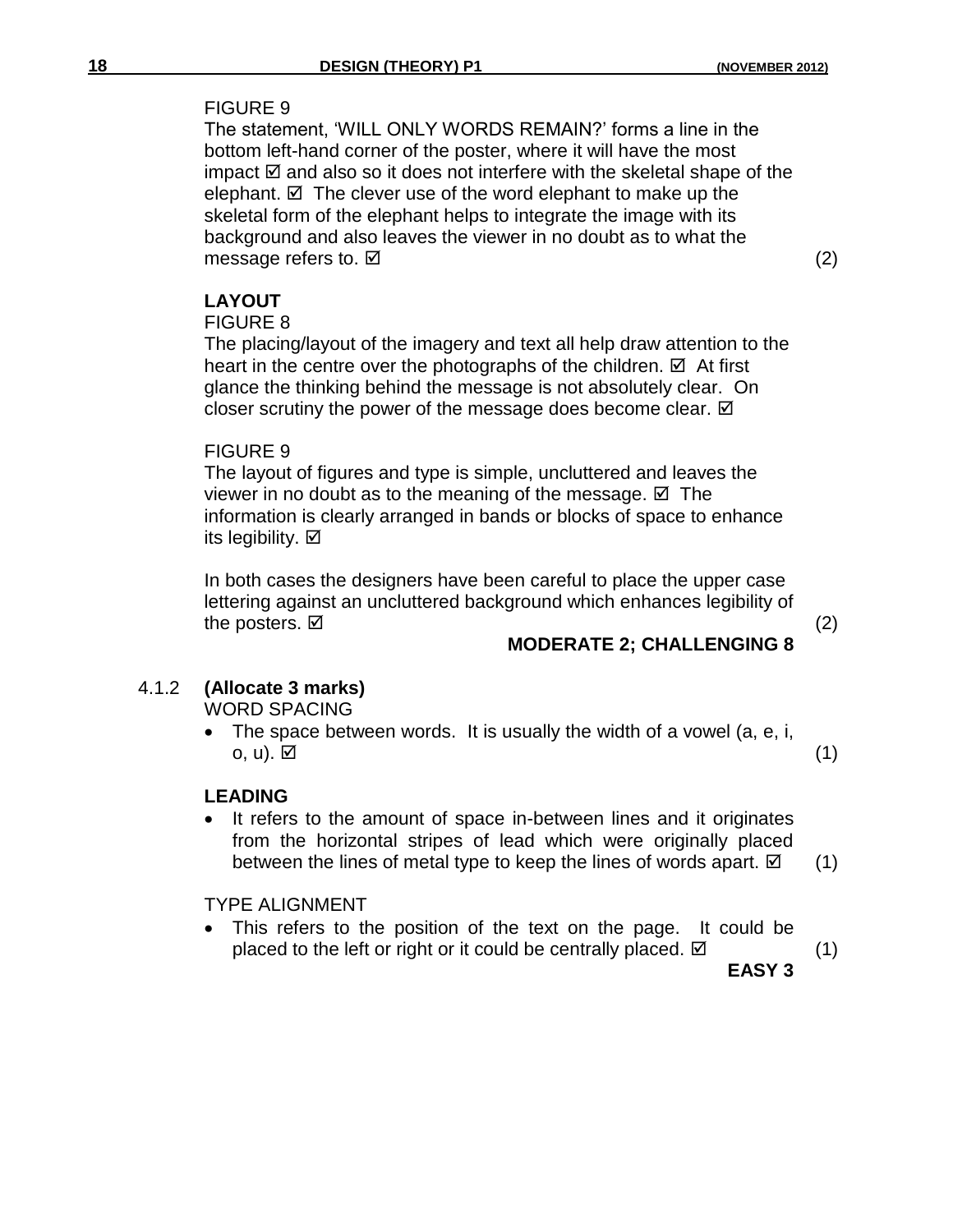#### 4.1.3 **(Allocate 4 marks)**

DEFINITION OF TYPOGRAPHY The selection and arrangement of type elements or the art of printing.

#### CATEGORIES OF TYPOGRAPHY

Any two of the following and one example of where it is used:

- Text typography used in magazines, books and documents.
- Display typography used on posters, book covers, typographic logos, packaging, computer screen displays, promotional and advertising material.
- Kinetic typography used for credits or subtitles of movies or television programmes.

### **EASY 2; MODERATE 1; CHALLENGING 1** (4)

#### 4.1.4 **(Allocate 3 marks)**

- The serif letter form has a short stroke that projects from the ends of the letter.  $\boxtimes$
- The Sans serif letter form is plain and does not have a short stroke projecting from the ends of the letter.  $\boxtimes$
- The italic letter is slanted (slopes forwards) and is used to emphasise a group of words. **Ø**

#### **EASY 2; MODERATE 1** (3)

#### 4.2 4.2.1 **(Allocate 2 marks)**

Irresponsible design refers to any type of promotion that creates a false message,  $\boxtimes$  for example, designing an advertising campaign for a product that you know does not work, or for a product that could harm someone. M

Give credit for any other valid response. **MODERATE 2** (2)

#### 4.2.2 **(Allocate 1 marks)**

Allocate a mark for any ONE of the following or any other wellreasoned response.

- Design can be used to promote social responsibility, for example a 'Keep your city clean' advertising campaign.
- It can be used to promote unity instead of division between different cultures by not being disrespectful to people of other cultures in an advertising campaign.
- It can be used to promote awareness of dangerous situations, for example, by means of public signage, for example a 'Beware of the dog sign' at the front entrance of a property.
- It can help a community economically, for example, promotion of a town to increase tourism and local income.

#### **MODERATE 1** (1)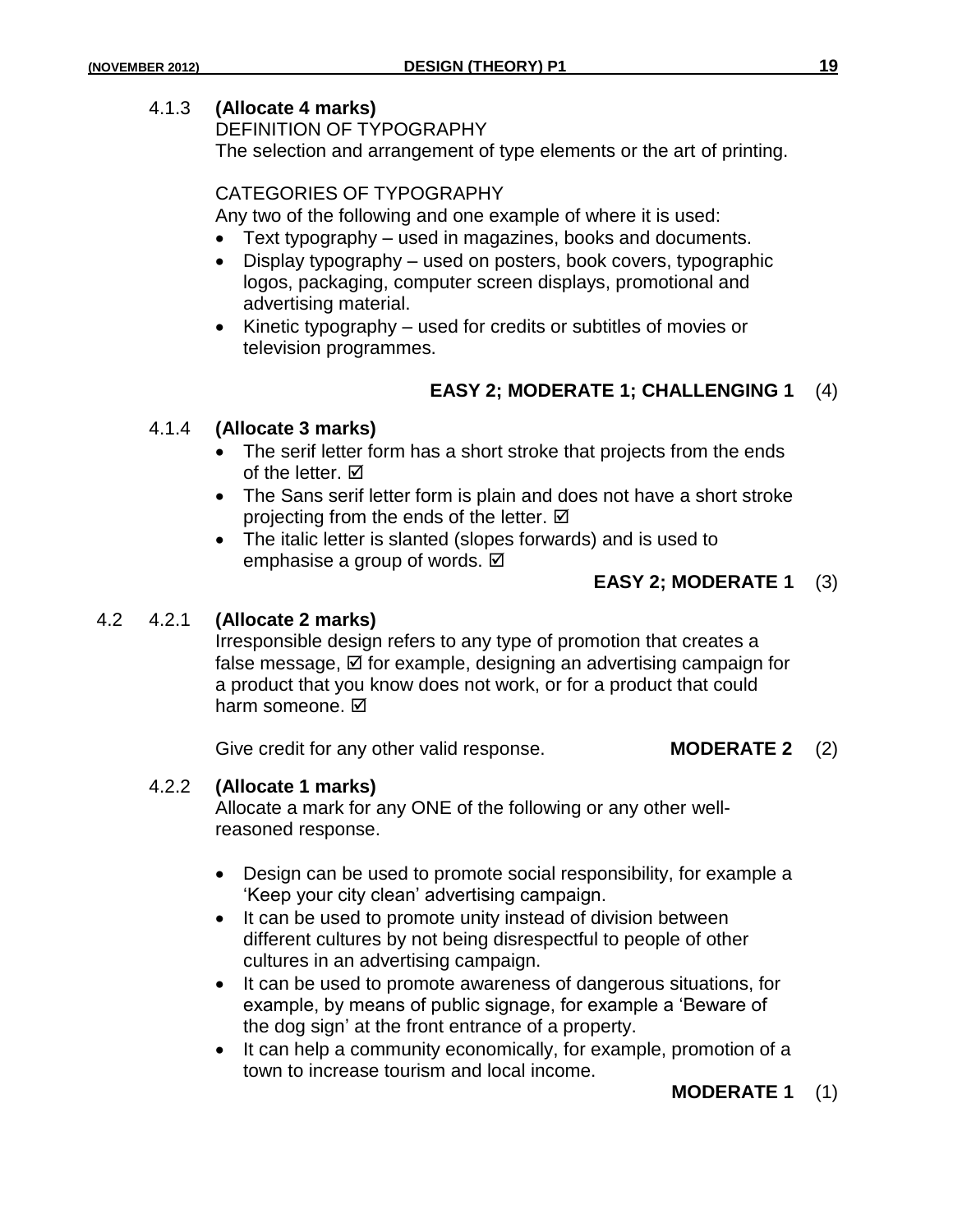### 4.3 **(Allocate 7 marks for one example)**

Learners can refer to any contemporary designer or group whose work reflects social responsibility. Information can be found in the *Woolworths design resource book* or *Craft Art in SA* by E. Coetsee or any other documented source. Possible examples include Mapula, Streetwires and the Mielie Community Development design projects. Learners should be credited for highlighting aims, characteristics and influences of the designer that relate to social responsibility.

2 examples follow:

### EXAMPLE 1: MAPULA

Mapula was started to provide employment for rural women.  $\boxtimes$  It was initially funded by a charitable NGO but is now self-funding.  $\boxtimes$  This is what is known as 'empowerment'. Ø

The women create their own designs based on natural forms such as flowers and trees  $\boxtimes$  and also refer to their lives – such as children playing in a rural community.  $\boxtimes$  The woman were initially taught the skills of surface design and embroidery techniques, and now come up with many new designs.  $\boxtimes$  An example of one of their most used stitches seems to be the chain stitch.  $\boxtimes$ They create both functional products such as cushion covers and table runners, as well as one of a kind art pieces such as wall hangings.  $\boxtimes$ Their work is usually on black cotton cloth, and brightly coloured cottons  $\boxtimes$ emphasise the unique African identity of their work.  $\boxtimes$  Surfaces are often densely embroidered, and the black negative spaces function as the background.  $\boxtimes$  The cotton is in itself environmentally friendly and sustainable as it is readily available in South Africa.  $\boxtimes$  Give credit for any other information. (2)

### EXAMPLE 2: STREETWIRES

A contemporary South African Craft Business and community development project:

Patrick Schofield, Winston Rangwana and Anthony Ressel began Streetwires, a highly profitable craft business and community development project.  $\boxtimes$ The business focuses on producing street wire art, a uniquely Southern African genre. Its aim is to tackle the problems of unemployment and poverty in our country.  $\boxtimes$  The most likely origins of this art form are the rural areas of Maputuland and Zimbabwe where poor herd boys created their own toys out of discarded hanger wire, tin cans and whatever else they could find.  $\boxtimes$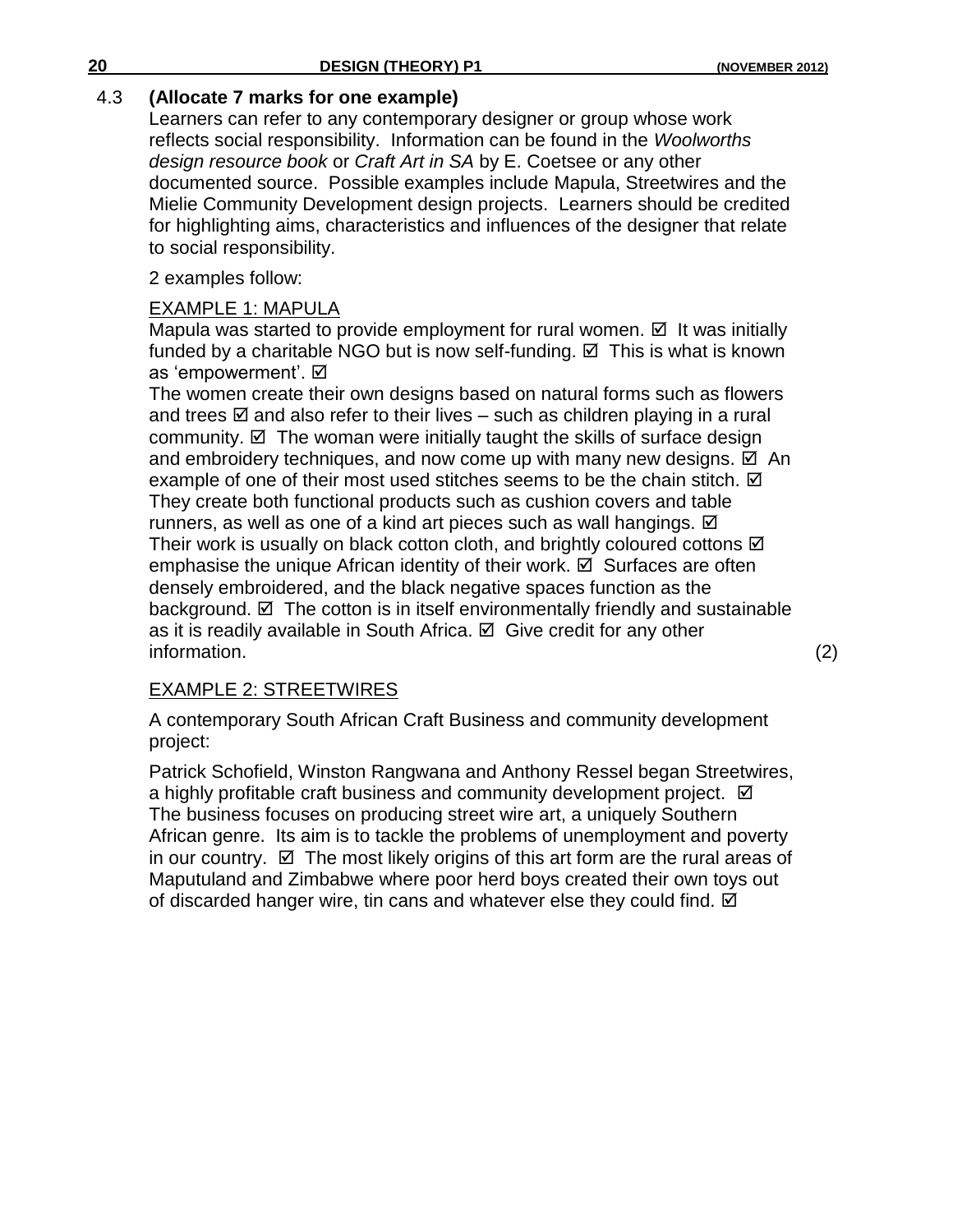The three co-founders of Streetwires all come from different backgrounds and each made a valuable contribution – Scholfield has an Honours degree in Business Science and used his house as security to start the company. Rangwani contributed a wealth of knowledge regarding the 'wire' industry, whilst Ressel provided the marketing know' how.  $\boxtimes$  In the beginning only two wire artists were employed on a part-time basis, using a room in Schofield's house as their workspace.  $\boxtimes$  The business grew, resulting in two larger premises. The Cape Town studio reveals a business based on quality control. ☑

New wire-art designs are being created by a design team and once designs have been approved, templates are made and passed on to the wire crafters who work as a team to reproduce the product.  $\boxtimes$  To maintain a high standard the team leader ensures that the template design is adhered to exactly and that the template design is passed through quality control before being released.  $\boxtimes$ 

The company believes that the major hurdle facing our country is unemployment.  $\boxtimes$  Not only is it the leading cause of numerous social ills such as poverty, it also hampers community growth and development. With this in mind, aims to create meaningful long-term employment for as many South Africans as possible and to improve the life of South Africans by providing a workplace, permanent employment, a sense of purpose and access to skills training and personal development.  $\boxtimes$  'Streetwires Training and Development' is a non-profit company established by Streetwires that specifically aims at uplifting communities by providing skills training, development of individual artists and creating outreach initiatives in orphanages, schools and impoverished communities. Ø

Objects produced are both decorative and functional such as beaded promotional items and gifts (e.g. key rings, paperclips with logo top, businesscard holders),  $\boxtimes$  working radios, various models of cars in wire or beaded wire and animal, bird and human sculptures.  $\boxtimes$  The shapes and forms are highly stylised and simplified,  $\boxtimes$  incorporating an element of whimsy and humour.  $\boxtimes$ Bright colours and simple, curvilinear outlines dominate.  $\boxtimes$  The technique of wire art dominates, incorporating materials such as beads, cut-up tin cans and bottle caps.  $\boxtimes$ 

#### **EASY 2; MODERATE 3; CHALLENGING 2** (7) **[30]**

| <b>QUESTION 4</b>  |  | 4.3 | <b>TOTAL</b> |
|--------------------|--|-----|--------------|
| <b>EASY</b>        |  |     |              |
| MODERATE           |  |     |              |
| <b>CHALLENGING</b> |  |     |              |
| <b>TOTAL</b>       |  |     |              |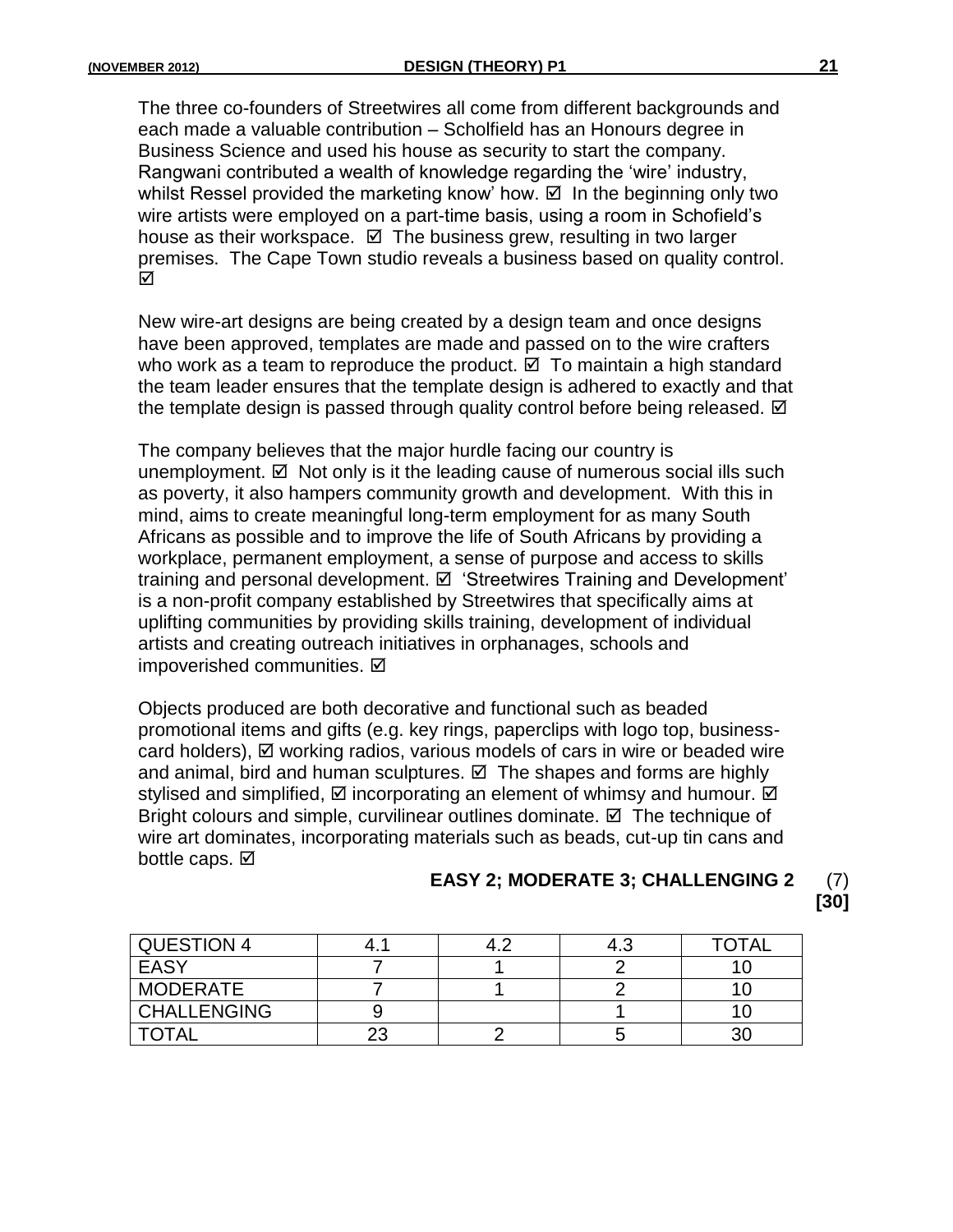# **QUESTION 5**

- **AS 3.11. Discuss the basics of costing and pricing in the marketing of a design product or service.**
- **AS 3.12. Demonstrate an ability to design products and services in terms of target markets.**
- **AS 3.13. Understand the business and social responsibility of designers.**
- 5.1 5.1.1 **(Allocate 2 marks)**

Any TWO of the following are acceptable or any other well-reasoned answer.

#### ADVANTAGES

- It is functional as storage space and could assist with the internal organisation of the cupboard space.  $\boxtimes$
- It is moveable and can be placed at either end of the cupboard according to need. Ø
- It can be removed easily if required.  $\boxtimes$

### DISADVANTAGES

- It is bulky and takes up too much space.  $\boxtimes$
- Because it hangs on the railing it may bend the railing if it becomes too heavy. Ø
- Because it hangs like a coat hanger it may move around too much when a person tries to open the drawers.  $\boxtimes$

# **CHALLENGING 2** (2)

# 5.1.2 **(Allocate 2 marks)**

### POSSIBLE TARGET MARKETS

Any valid, well-reasoned statements must be credited. Learners could state that the design is targeting a modern, young style-conscious female market for the following reasons:

- The wardrobe is in the 'hourglass' form of a female.  $\boxtimes$
- The dress form is funky and youthful.  $\boxtimes$
- The dress form is stylish, simple, undecorated and contemporary/modern.

Any other well-reasoned answer could be credited with marks.

**CHALLENGING 2** (2)

# 5.1.3 **(Allocate 2 marks)**

Marketing refers to the actual selling of a product. Ø Market research is on-going and is about getting continual feedback from anybody and everybody about the design of the product that you hope to manufacture so that it remains contemporary and appealing to the target market.  $\boxtimes$ 

**MODERATE 2** (2)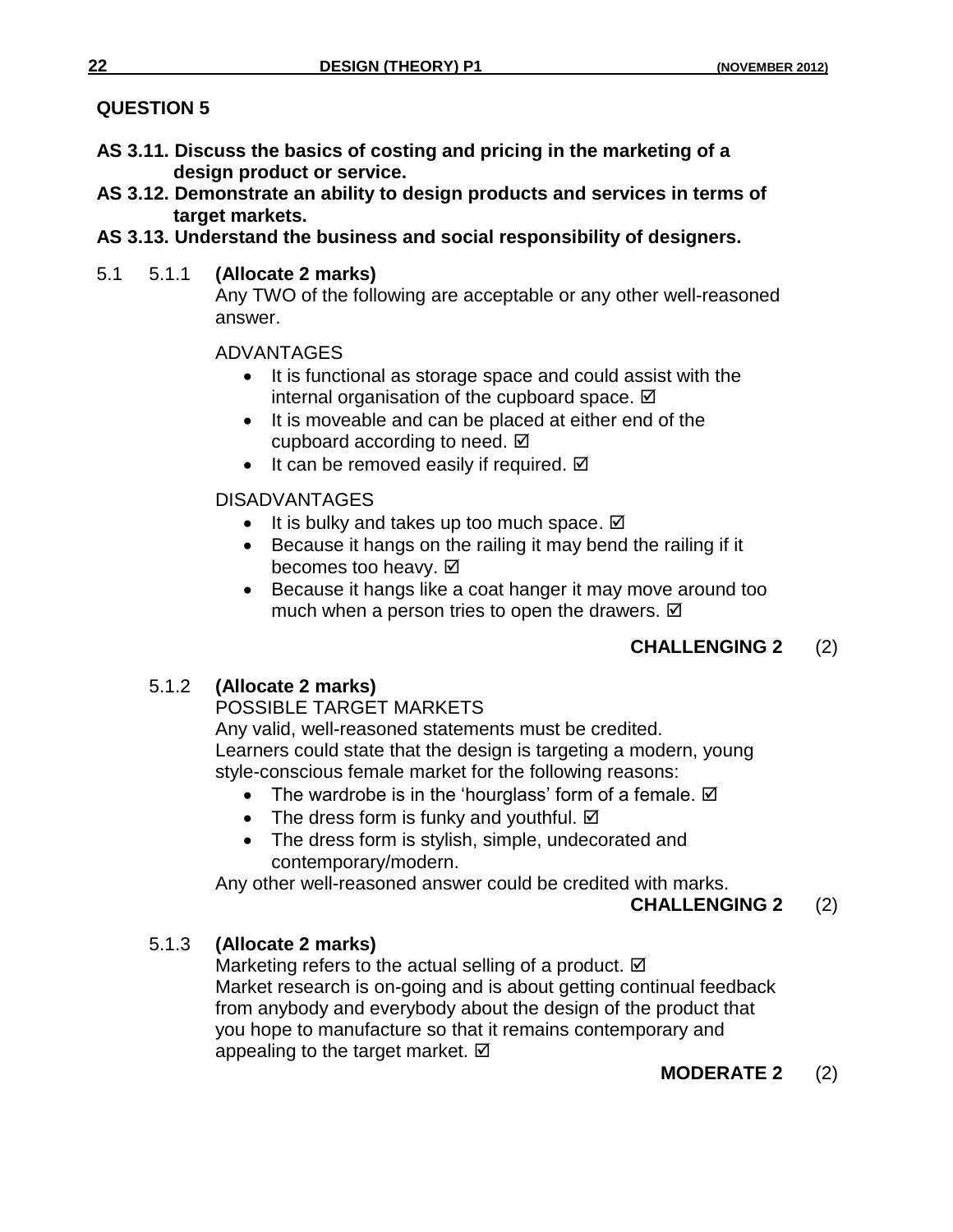#### 5.1.4 **(Allocate 2 marks)**

Marketing research informs you about the following: The type of person that will buy the product. The most suitable retail outlet for the product. What trends are currently popular The current market related prices of similar products.

**MODERATE 2** (2)

#### 5.1.5 **(Allocate 4 marks)**

Possible methods of marketing are: Advertising through print, e.g.

- Posters  $\boxtimes$
- Pamphlets  $\boxtimes$
- Letterheads  $\boxtimes$
- Flyers **⊠**
- **Brochures Ø**
- Labels **⊠**
- **Business cards** Ø
- Radio adverts **Ø**
- Television adverts **Ø**

(Any 4 applicable methods can be listed.) **EASY 4** (4)

#### 5.1.6 **(Allocate 4 marks)**

The characteristics of any one of the advertising methods studied can be explained, for example:

#### OPTION 1: POSTERS

- Posters must have large type that can be read from the expected viewing distance. **Ø**
- Must have a clear, simple, direct message that can make a split-second impact on the viewer. Ø
- The visual image must also attract attention and relate to the message. **☑**
- $\bullet$  A simple layout is essential with a few key elements (type and visuals). **Ø**
- All-important information needs to be included, such as date, time and place.  $\boxtimes$
- $\bullet$  One element should be dominant to attract the eye first  $-$  a headline or visual.  $\boxtimes$
- The visuals must closely relate to the message or subject.  $\boxtimes$

(Any 4 of the above can be listed or any other valid characteristics.)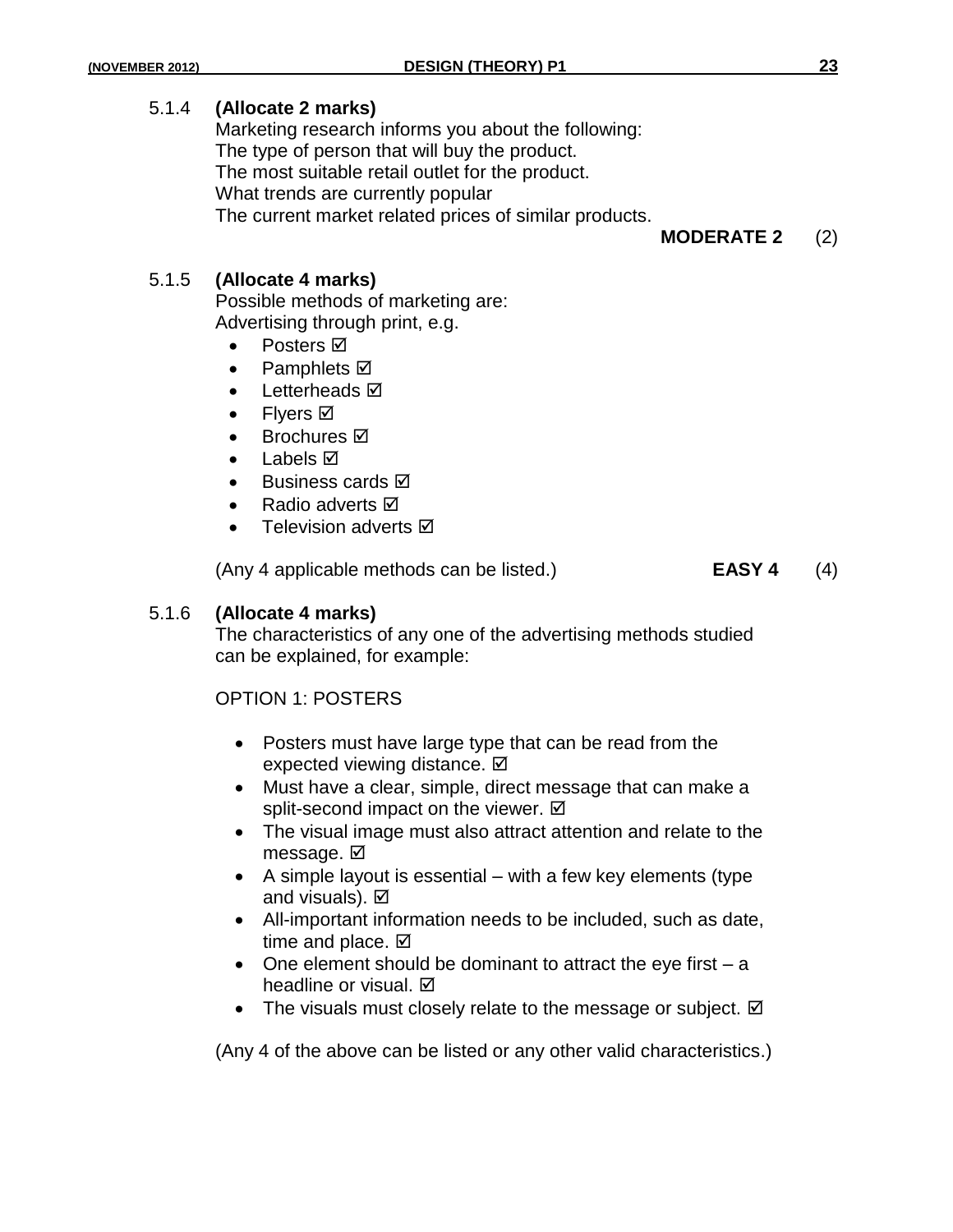#### OPTION 2: BROCHURE

The product could also be marketed by means of a brochure, which should contain the following information:

- A full description of the product.  $\boxtimes$
- Like the product packaging the appearance of the brochure must be sufficiently different to any other product brochures that it might be placed alongside in the marketplace so that it captures the potential customer's attention.
- The most suitable size, shape and proportions of the brochure must be considered. It could be landscape, portrait or square or any other less conventional shape as long as it fits into an envelope.  $\boxtimes$
- The front and back covers must work together as a design layout and must be eye-catching.  $\boxtimes$
- The inside pages must complement the visual effect of the front and back cover.  $\boxtimes$
- The choice of typefaces must be the same throughout the brochure.  $\boxtimes$

(Any 4 of the above can be listed or any other valid characteristics.)

#### **EASY 2; MODERATE 2** (4)

#### 5.1.7 **(Allocate 7 marks)**

The purpose of costing a new product before you price it:

In order to arrive at a realistic price that is not too high and yet still gives a reasonable amount of profit it is first important to work out the total cost of making the product.

#### **AND**

One needs to consider what the market will bear – when pricing has been properly done, one will receive the maximum income without driving potential customers away.

Six things that need to be considered during the costing and pricing procedure: (1)

- The cost of the materials required to produce the product needs to be considered, as well as:  $\boxtimes$
- The cost of transport to deliver these materials to the production place. Ø
- The cost of equipment used during the production.  $\boxtimes$
- The rental of workspace, as well as the cost of overheads  $\boxtimes$ (electricity, water).
- General administrative costs (telephone, postage, stationery).
- Packaging and labelling. Ø
- Marketing costs. Ø
- The costs of labour used to produce and market the product.  $\boxtimes$

### Any of the above points. **CHALLENGING 3; EASY 4** (6)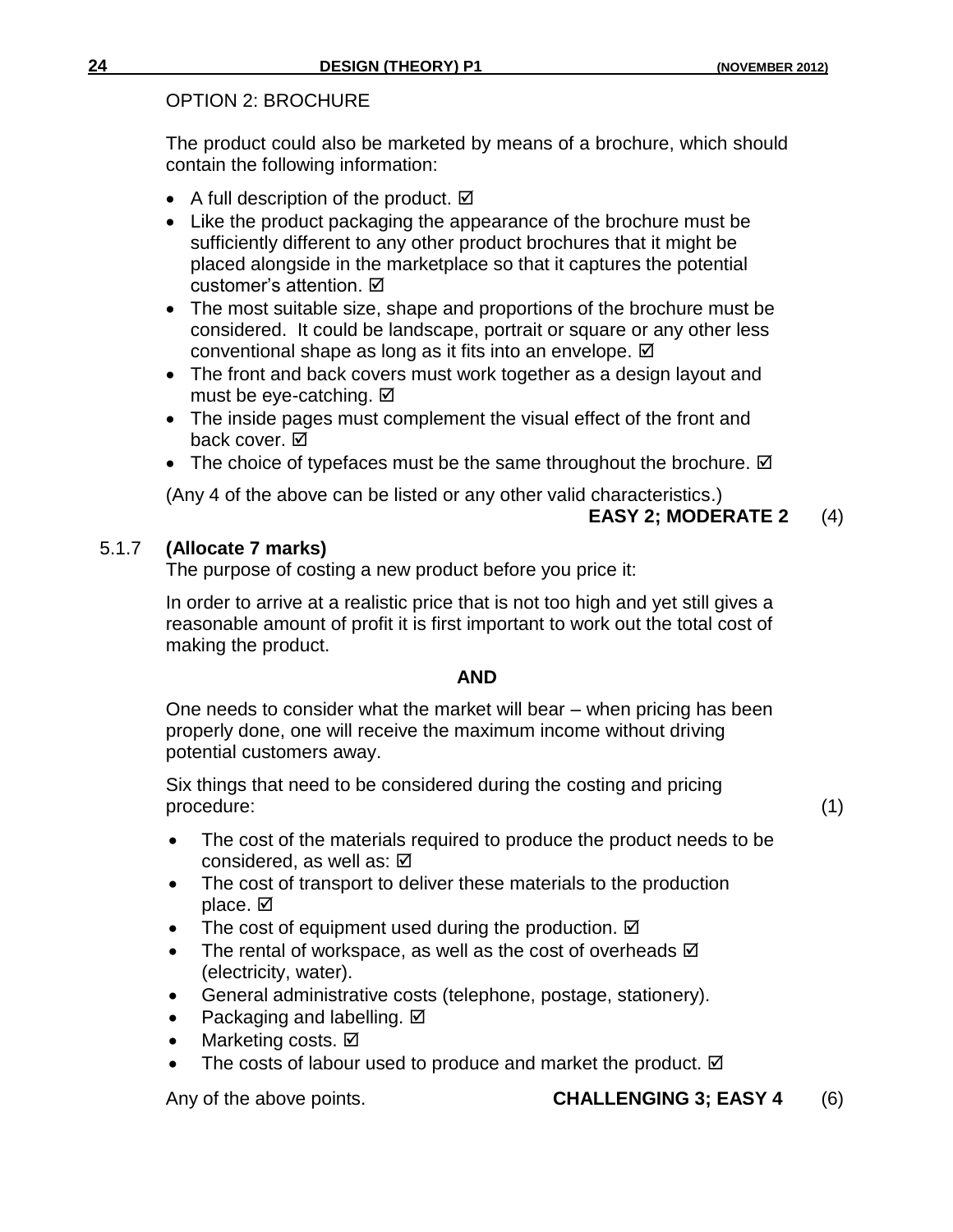#### 5.1.8 **(Allocate 3 marks)**

Any of the following or any other well-reasoned answer:

- The product must have quality and also be effective.
- The packaging must be appealing because first impressions are important.
- Product delivery must be done by an efficient safe and reliable system.
- Staff must be well trained, efficient and friendly as well as committed to the product that they are selling.

**EASY 3** (3)

#### 5.2 5.2.1 **Allocate 4 marks)**

If the learner chooses FIGURE 12 the following reasons could be supplied:

- FIGURE 12 is eye-catching and vibrant because it is very colourful. **☑**
- This colourful nature of FIGURE 12 is very suitable to advertise fruit juice as fruits are bright and exotically coloured.  $\boxtimes$
- The image of a zip opening a pile of fruit is unusual and funky and would appeal to a youthful, modern market.  $\boxtimes$
- This image also successfully conveys a sense of opening up to abundance and implies that the juice is full of health-giving fruit.  $\boxtimes$

If the learner chooses FIGURE 13 the following reasons could be supplied:

- $\bullet$  FIGURE 13 has a simple, modern, streamlined form.  $\boxtimes$
- The typography is also simple and clean and placed in an unusual position at the bottom of the bottle.  $\boxtimes$
- The colour of the juice dominates the form and this uncluttered, open area accentuates the name of the product at the bottom.  $\boxtimes$
- The lid is in the form of a bottle stopper which is both an attractive form and a functional element and will make the bottle attractive for other uses after the juice is finished.  $\boxtimes$

Any other valid, well-reasoned statements must be credited.

#### **MODERATE 2; CHALLENGING 2** (4) **[30]**

| <b>QUESTION 5</b>  | 5.1 | ς δ | <b>TOTAL</b> |
|--------------------|-----|-----|--------------|
| EASY               |     |     |              |
| <b>MODERATE</b>    |     |     |              |
| <b>CHALLENGING</b> |     |     |              |
| TOTAL              | 26  |     |              |

#### **TOTAL: 150**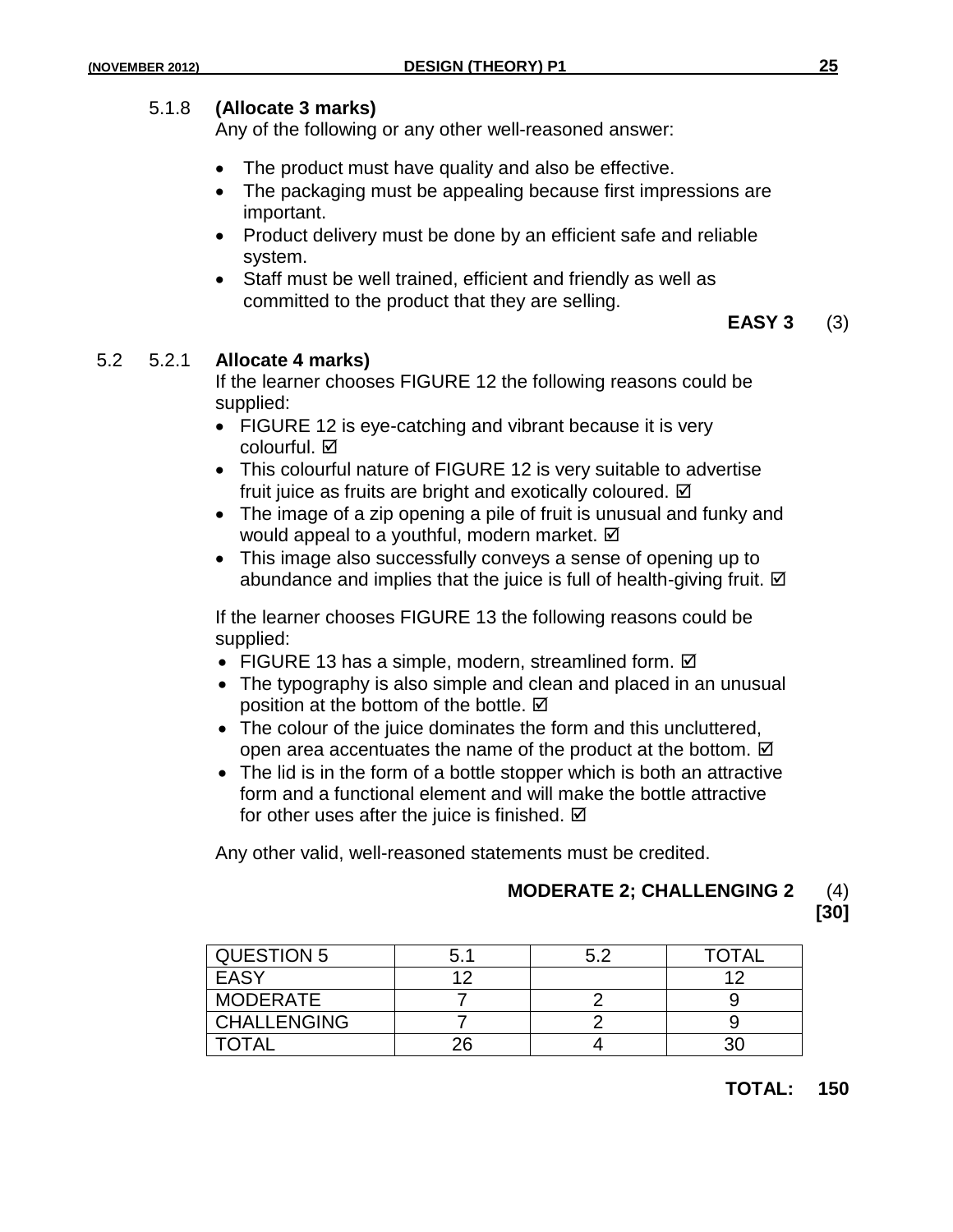| <b>QUESTION 1</b>  | 1.1            | 1.2            | 1.3            | 1.4                     | <b>TOTAL</b>    |
|--------------------|----------------|----------------|----------------|-------------------------|-----------------|
| EASY               | 3              |                |                | 3                       | 6               |
| <b>MODERATE</b>    | $\overline{2}$ | $\overline{2}$ |                | $\overline{\mathbf{4}}$ | 8               |
| <b>CHALLENGING</b> | 1              |                | $\overline{2}$ | $\overline{3}$          | $\overline{6}$  |
| <b>TOTAL</b>       | 5              | $\overline{2}$ | $\overline{2}$ | 10                      | 20              |
|                    |                |                |                |                         |                 |
| <b>QUESTION 2</b>  | 2.1            | 2.2.1          |                | 2.3                     | <b>TOTAL</b>    |
| <b>EASY</b>        | $\overline{2}$ |                | 6              | 6                       | 14              |
| <b>MODERATE</b>    | $\overline{4}$ |                | $\overline{2}$ | 8                       | 14              |
| <b>CHALLENGING</b> | $\overline{1}$ |                | $\overline{5}$ | 6                       | 12 <sub>2</sub> |
| <b>TOTAL</b>       | $\overline{7}$ |                | 13             | 20                      | 40              |
|                    |                |                |                |                         |                 |
| <b>QUESTION 3</b>  | 3.1            |                | 3.2            | 3.3                     | <b>TOTAL</b>    |
| <b>EASY</b>        |                |                | $\overline{3}$ | 6                       | 9               |
| <b>MODERATE</b>    | $\overline{c}$ |                | $\overline{4}$ | 6                       | 12 <sub>2</sub> |
| <b>CHALLENGING</b> | $\overline{2}$ |                | $\overline{3}$ | $\overline{4}$          | 9               |
| <b>TOTAL</b>       | $\overline{4}$ |                | 10             | 16                      | 30              |
|                    |                |                |                |                         |                 |
| <b>QUESTION 4</b>  | 4.1            |                | 4.2            | 4.3                     | <b>TOTAL</b>    |
| <b>EASY</b>        | $\overline{7}$ |                | 1              |                         | 9               |
| <b>MODERATE</b>    | $\overline{7}$ | $\overline{1}$ |                | $\frac{2}{2}$           | 12 <sub>2</sub> |
| <b>CHALLENGING</b> | 9              |                |                | $\overline{1}$          | 9               |
| <b>TOTAL</b>       | 23             |                | $\overline{2}$ | 5                       | 30              |
|                    |                |                |                |                         |                 |
| <b>QUESTION 5</b>  | 5.1            |                |                | 5.2                     | <b>TOTAL</b>    |
| <b>EASY</b>        | 12             |                |                |                         | 12              |
| <b>MODERATE</b>    | $\overline{7}$ |                |                | $\overline{2}$          | 9               |

# **ANALYSIS GRID**

CHALLENGING 7 2 9<br>TOTAL 26 4 30

TOTAL 26 4

| <b>QUESTION</b>    |    | 2  | 3  | 4  | 5  | TOTAL | $\%$ |
|--------------------|----|----|----|----|----|-------|------|
| <b>EASY</b>        | 6  | 14 | 9  | 9  | 12 | 50    | 30   |
| <b>MODERATE</b>    | 8  | 14 | 12 | 12 | 9  | 55    | 40,7 |
| <b>CHALLENGING</b> | 6  | 12 |    |    |    | 45    | 29,3 |
| <b>TOTAL</b>       | 20 | 40 | 30 | 30 | 30 | 150   | 100% |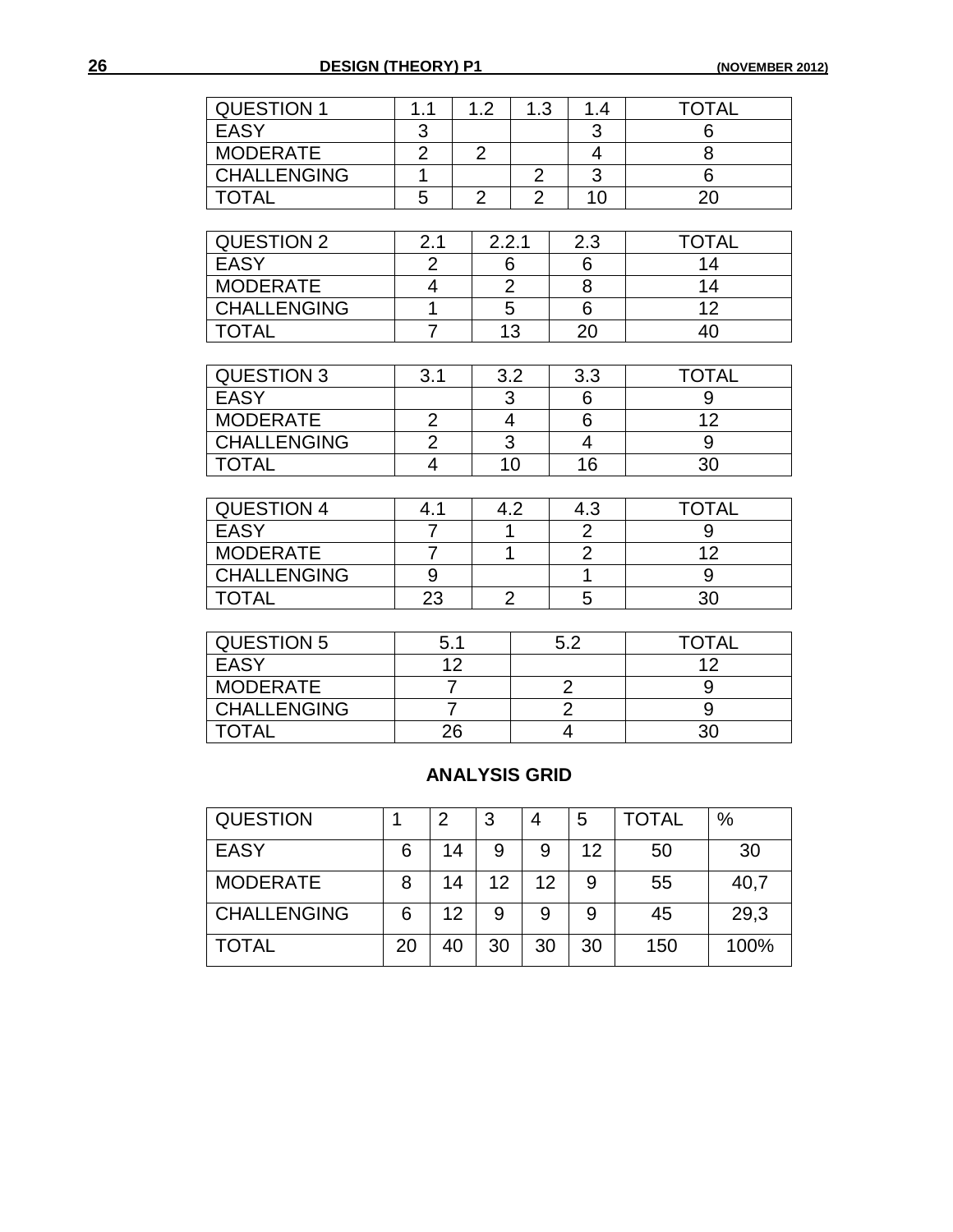| %00L | OS <sub>L</sub> | 30 | 30 | 30 | 0Þ | 50 | <b>JAATOT</b>    |
|------|-----------------|----|----|----|----|----|------------------|
| 50,5 | SÞ              | 6  | 6  | 6  | てし | 9  | <b>UITDAGEND</b> |
| 40'Z | SS              | 6  | ΖĻ | てし | ヤレ | 8  | <b>GENIDDEFD</b> |
| 30   | 09              | てし | 6  | 6  | ヤレ | 9  | <b>MAKLIK</b>    |
| %    | <b>JAATOT</b>   | G  | t  | ε  | Z  | ı  | <b>DAARV</b>     |

# **ANALISE ROOSTER**

| 30             | Þ                                                                                                                              |                          |                          | 97                          | <b>JAATOT</b>    |
|----------------|--------------------------------------------------------------------------------------------------------------------------------|--------------------------|--------------------------|-----------------------------|------------------|
| 6              | $\overline{\mathcal{C}}$                                                                                                       |                          | $\overline{\mathcal{L}}$ |                             | <b>UITDAGEND</b> |
| $\overline{6}$ | $\overline{\mathcal{C}}$                                                                                                       |                          |                          | $\overline{\mathcal{L}}$    | <b>GENIDDEFD</b> |
| 71             |                                                                                                                                |                          |                          | 71                          | <b>MAKLIK</b>    |
| <b>JAATOT</b>  | $\mathsf{S}^{\cdot}\mathsf{S}$                                                                                                 |                          |                          | ι'ς                         | <b>G DAAAV</b>   |
|                |                                                                                                                                |                          |                          |                             |                  |
| 30             | $\mathbf{G}% _{T}=\mathbf{G}_{T}\!\left( \mathbf{G}_{T}\right) ,\mathbf{G}_{T}=\mathbf{G}_{T}\!\left( \mathbf{G}_{T}\right) ,$ |                          | $\zeta$                  | $\delta$                    | <b>JAATOT</b>    |
| 6              | $\overline{\mathsf{L}}$                                                                                                        |                          |                          | 6                           | <b>UITDAGEND</b> |
| 7٢             | $\overline{z}$                                                                                                                 |                          | ŀ                        | $\overline{L}$              | <b>GEWIDDEFD</b> |
| $\overline{6}$ | $\overline{\mathcal{C}}$                                                                                                       |                          | l                        | $\overline{\mathcal{L}}$    | <b>MAKLIK</b>    |
| <b>JAATOT</b>  | $\mathcal{E}.\mathsf{A}$                                                                                                       |                          | $\zeta$ .4               | <b>レヤ</b>                   | <b>A DAARV</b>   |
|                |                                                                                                                                |                          |                          |                             |                  |
| 30             | 91                                                                                                                             | 0 L                      |                          | Þ                           | <b>JAATOT</b>    |
| 6              | Þ                                                                                                                              |                          | $\overline{\epsilon}$    | $\overline{\mathcal{C}}$    | <b>UITDAGEND</b> |
| <b>Z</b>       | 9                                                                                                                              |                          | $rac{1}{\epsilon}$       | $\overline{\mathcal{C}}$    | <b>GENIDDEFD</b> |
| $\overline{6}$ | $\overline{9}$                                                                                                                 |                          |                          |                             | <b>MAKLIK</b>    |
| <b>JAATOT</b>  | $\mathsf{S}.\mathsf{S}$                                                                                                        |                          | $\mathsf{S}.\mathsf{S}$  | r.e                         | <b>S DAAAV</b>   |
|                |                                                                                                                                |                          |                          |                             |                  |
| $0\nu$         | $0\overline{c}$                                                                                                                |                          | εı                       | $\mathcal{L}_{\mathcal{L}}$ | <b>JAATOT</b>    |
| <b>ZI</b>      | 9                                                                                                                              |                          | $\overline{S}$           | $\mathsf L$                 | <b>UITDAGEND</b> |
| ヤレ             | $\overline{\mathbf{8}}$                                                                                                        |                          | $\overline{\mathcal{C}}$ | $\overline{v}$              | <b>GEWIDDEFD</b> |
| ÞΙ             | $\overline{9}$                                                                                                                 |                          | $\overline{9}$           | $\overline{z}$              | <b>MAKLIK</b>    |
| <b>JAATOT</b>  | 2.3                                                                                                                            |                          | <b>1.2.1</b>             | <u>r.s</u>                  | <b>S DAARV</b>   |
|                |                                                                                                                                |                          |                          |                             |                  |
| 20             | 0 L                                                                                                                            | $\zeta$                  | $\zeta$                  | $\mathsf{G}$                | <b>JAATOT</b>    |
| 9              | $\overline{\varepsilon}$                                                                                                       | $\overline{\mathcal{Z}}$ |                          | $\overline{L}$              | <b>UITDAGEND</b> |
| $\overline{8}$ | $\overline{v}$                                                                                                                 |                          | $\overline{c}$           | $\overline{\mathcal{C}}$    | <b>CENIDDEFD</b> |
| 9              | ε                                                                                                                              |                          |                          | $\overline{\epsilon}$       | <b>MAKLIK</b>    |
| <b>JAATOT</b>  | Þ. Μ                                                                                                                           | E.f                      | $Z^{\cdot}$              | いし                          | <b>LOAASV</b>    |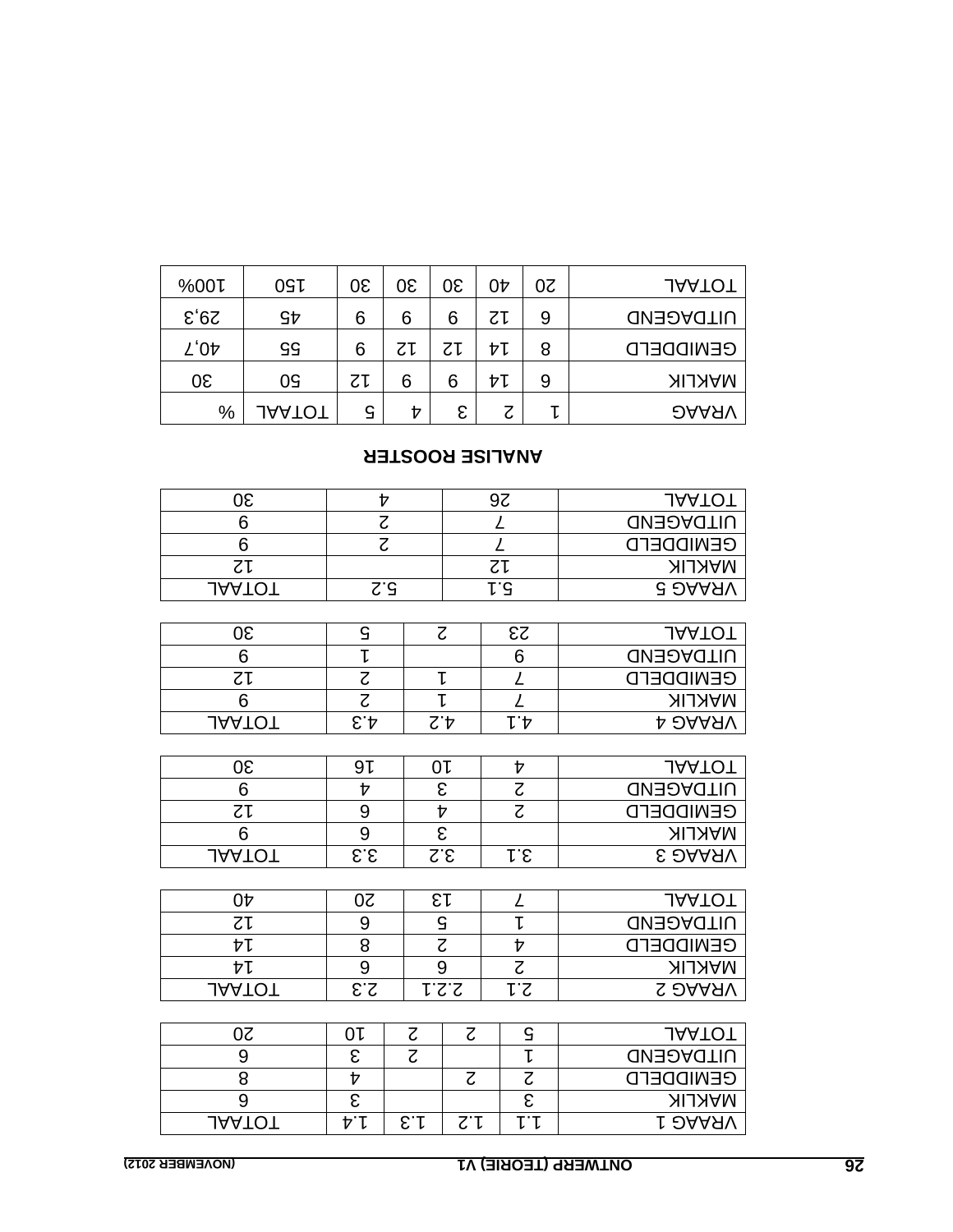#### **(Ken 3 punte toe)** 5.1.8

Enige van die volgende of enige ander goed beredeneerde antwoord:

- Die produk moet 'n kwaliteit produk wees en effektief wees.
- verpakking moet aantreklik wees want eerste indrukke is Die baie belangrik.
- Produk aflewering moet gedoen word deur 'n effektiewe, veilige en betroubare sisteem.
- Personeel moet goed opgelei wees en vriendelik sowel as toegewyd tot die produk wat hulle verkoop.

### (3) **MAKLIK 3**

### $5.2 \div 5.2 \div 1$  (Ken 4 punte toe)

As die leerder FIGUUR 12 kies kan die volgende redes gegee word: FIGUUR 12 vang die oog omdat dit lewendig en baie kleurvol

- $\boxtimes$  . sl Die kleurvolle natuur van FIGUUR 12 is baie geskik om vrugtesappe te adverteer omdat vrugte helder en eksoties . gekleurd is
- hoow van is van 'n rits van 'n roop vrugte oopmaak is van die oopmaak van die beeld van die beeld van die beel  $\boxtimes$  : xhem entrankland by die jeug en moderne mark.  $\boxtimes$
- our Die beeld dra ook die gevoel van oopmaak vir oorvloed suksesvol oor en veronderstel dat die sak vol gesondheid is.

As die leerder FIGUUR 13 kies kan die volgende redes gegee word:

- FIGUUR 13 het 'n eenvoudige, moderne en vaartbelynde vorm. E
- ongewone posisie is ook eenvoudig, skoon en in 'n Die boeisie is ongewone posisie geplaas aan die onderkant van die bottel.  $\boxtimes$
- Die kleur van die sap domineer die vorm en die lewendige, oop areas aksentueer die naam van die produk aan die onderkant. E Die dop is in die vorm van 'n bottelstopper wat beide aantreklik en

funksionele element is en sal die bottel aantreklik maak vir 'n meer as een gebruik nadat die sap op is.

Gee krediet aan enige ander goed beredeneerde antwoorde.

# (4) **UITDAGEND 2 ; GEMIDDELD 2**

#### **[30]**

|               |     | てし | <b>MAKLIK</b>    |
|---------------|-----|----|------------------|
| 30            |     | 97 | <b>JAATOT</b>    |
|               |     |    | <b>UITDAGEND</b> |
|               |     |    | <b>GEWIDDEFD</b> |
|               |     | Ζl | <b>MAKLIK</b>    |
| <b>JAATOT</b> | Z.d | ۰q | <b>G DAAAV</b>   |

#### **150 AL: A OT OOTT GR**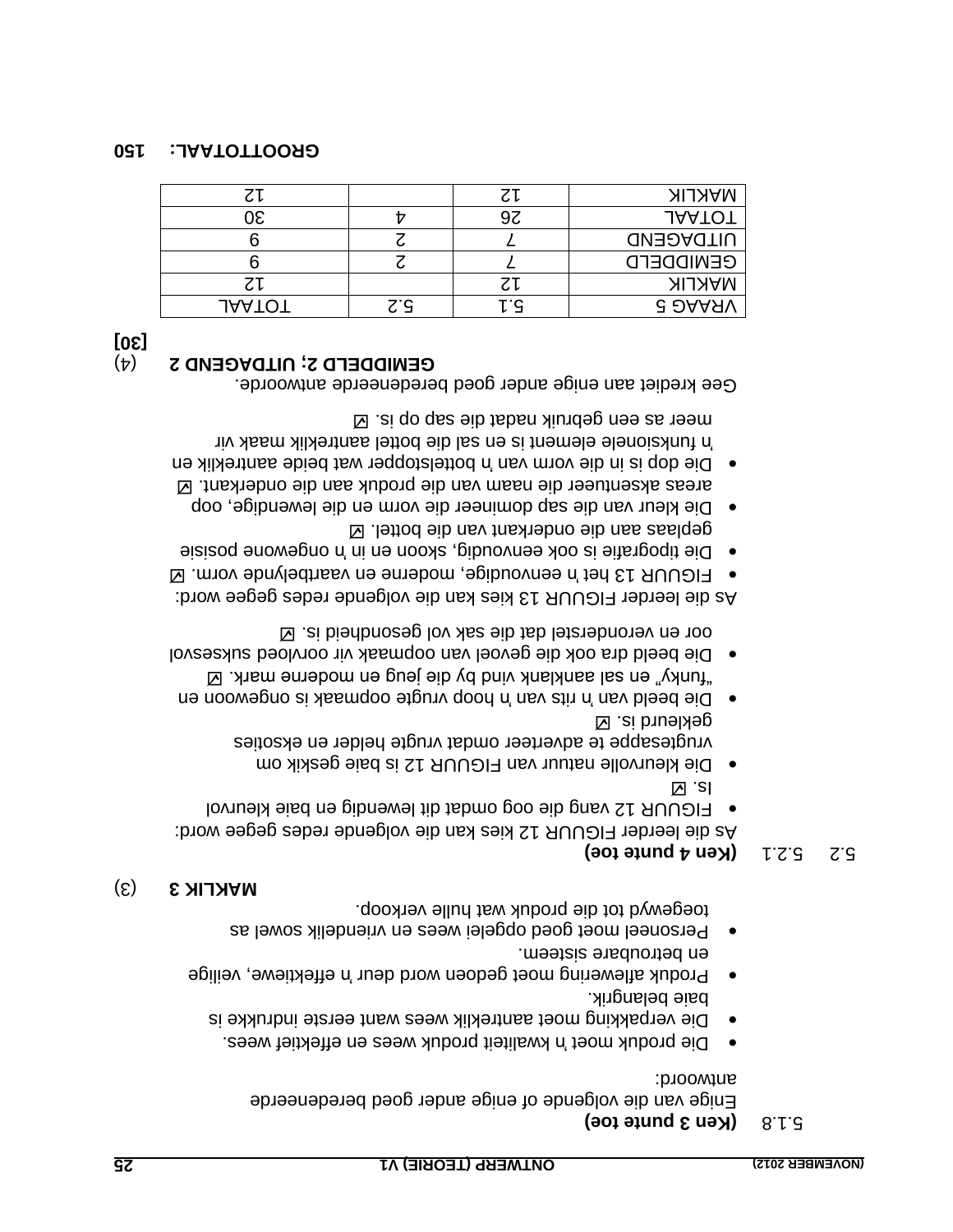OPSIE 2: BROSJURE

Die produk kan ook bemark word deur 'n brosjure, wat die volgende informasie sal insluit:

- Volledige beskrywing van die produk. 'n
- Soos die produkverpakking moet die voorkoms van die brosjure baie anders wees as die van die ander produkte se brosjures, sodat dit die potensiële kliënt se aandag kan trek. Die mees gepaste grootte, fatsoen en proporsie van die
- brosjure moet oorweeg word. Dit kan landskap, portret, vierkant of enige ander konvensionele fatsoen wees, solank dit in die koevert pas. **Z**
- Die voor- en agterblad moet saamwerk as 'n ontwerpuitleg en moet aandag trek.  $\boxtimes$
- Die binneblaaie moet die visuele effekte van die voor- en agterblad komplimenteer.
- Die lettertipe keuse moet dieselfde wees regdeur die brosjure.

### (4) **MAKLIK 2, GEMIDDELD 2**

# **S.1.7 (Ken 7 punte toe)**

Die doel van kostebepaling:

Ten einde doel aan it mealistiese prys te kom wat nie te hoog is nie en redelike bedrag wins kan oplewer, is dit belangrik om te 'n steeds weet wat dit kos om die produk te maak.

#### **EN**

 $\gamma$  moet oorweeg wat die mark kan hanteer – as prysbepaling ordentlik gedoen word sal jy die maksimum inkomste kry sonder om (1) potensiële kliënte af te sit. Dit meer te sit. Dit meer te sit. Dit meer te sit. Dit meer te sit. Dit meer te sit. Dit meer te sit. Dit meer te sit. Dit meer te sit. Dit meer te sit. Dit meer te sit. Dit meer te sit. D

- Die koste van die materiale wat benodig word om die produk te produseer moet in ag geneem word, asook:  $\boxtimes$
- Die koste van vervoer wat benodig is om hierdie materiale by die produksieplek af te laai.
- Die koste van gereedskap wat tydens produksie gebruik word.
- Die huur van die werkplek asook die oorhoofse kostes (elektrisiteit, water).
- Algemene administrasiekostes (telefoon, posgeld, skryfbehoeftes).
- Verpakkings- en etiketieringskostes.  $\boxtimes$
- Bemarkingskoste. Ø
- Die koste van die arbeid en bemarking wat dit geverg het om die produk te produseer. **Z**

Enige van die bogenoemde punte.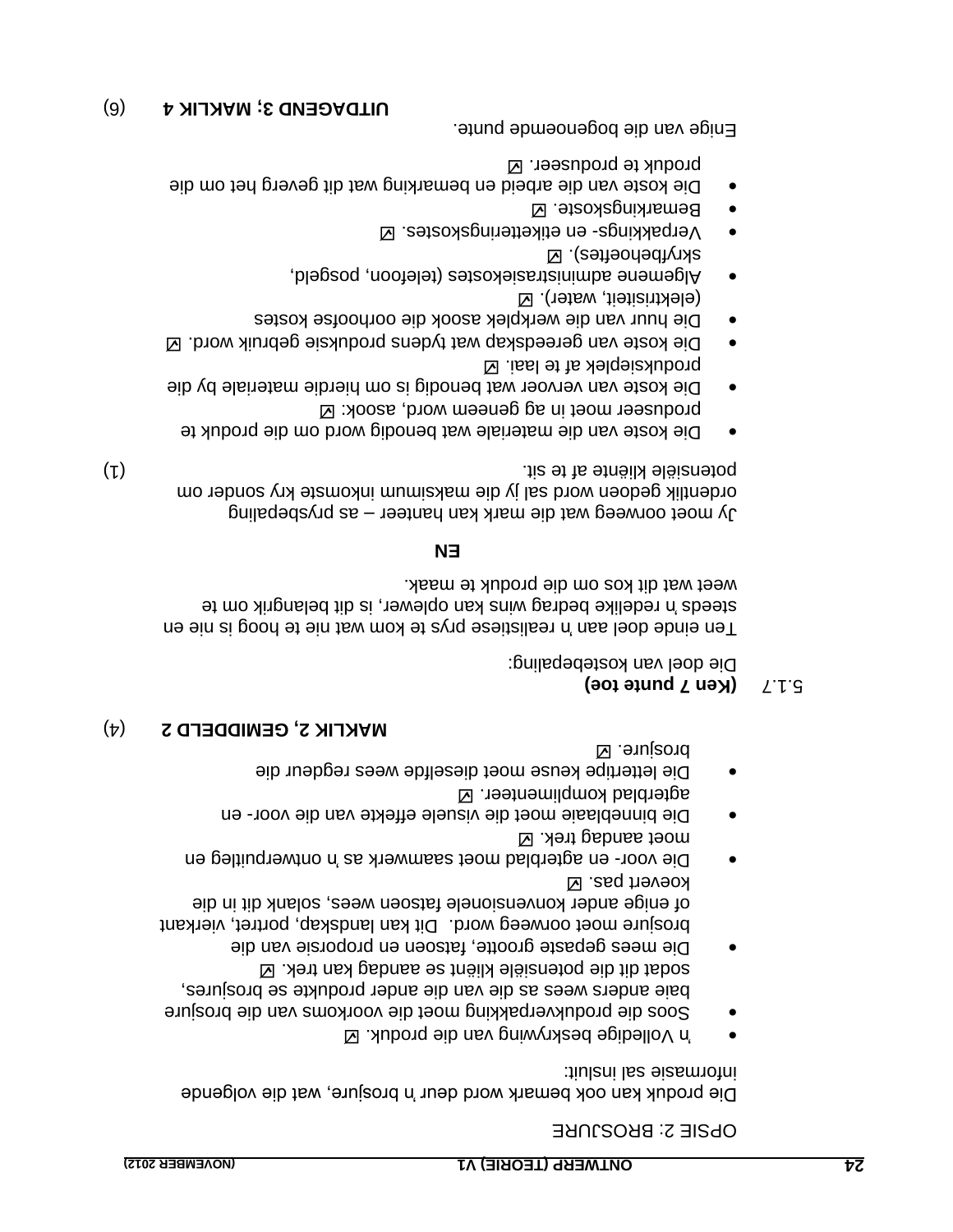#### **(Ken 2 punte toe) 5.1.4**

vorsing lig jou in oor die volgende: a Markn Die tipe persoon wat die produk sal koop. Die mees geskikte handelaar vir die produk. Watter tendense is tans populêr. Die huidige markverwante pryse vir soortgelyke produkte.

# (2) **GEMIDDELD 2**

#### **(Ken 4 punte toe)** 5.1.5

Moontlike bemarkingsmetodes is: Gedrukte advertensies by: Plakkate

- Pamflette Ø
- Briefhoofde **Z**
- Strooibiljette
- Brosjures
- e Etikette **Z**
- **Besigheidskaartjies Z**
- Radio advertensies
- Televisie advertensies

(4) (Enige 4 metodes wat van debassing is kan gelys word.)

# **(Ken 4 punte toe)** 5.1.6

Die karaktereienskappe van enige van die advertensies metodes wat bestudeer is, kan verduidelik word, bv.

OPSIE 1: PLAKKATE:

- 'n groot skrif hê wat gelees kan word van 'n Plakkate moet **N** .bnstate
- 'n duidelike, eenvoudige en direkte boodskap hê wat 'n Moet impak kan maak op die kyker in sekondes.
- Die visuele beeld moet ook aandag trek, maar moet van ⊠ . qsakbood eib qo геем pniazaqeot
- $\bullet$  'n Eenvoudige uitleg is noodsaaklik met 'n paar sleutelemente ⊠ .(ələusiv nə tinxa).
- Belangrike informasie moet ingesluit word, soos datum, tyd en plek. Ø
- Een element moet dominant wees om die oog eerste te vang  $-$  in opskrif of visuele beeld.
- Die visuele beeld moet van toepassing wees tot die boodskap of onderwerp. **Z**

(Enige van die boonste 4 of enige ander geldige eienskappe kan ) gelys word.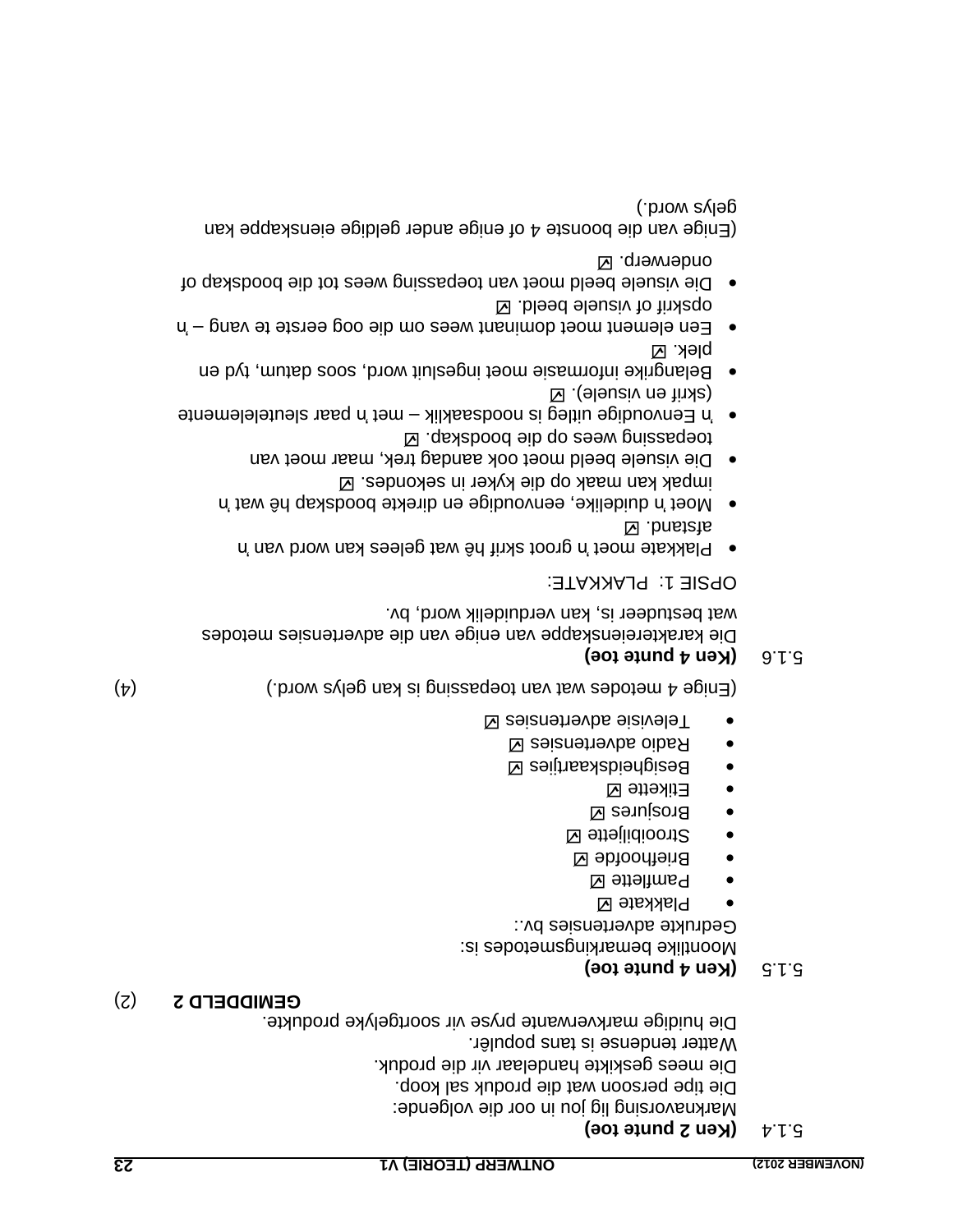#### **VRAAG 5**

- **reek die basiese feite betreffende die bepaal van kostes en p AS 3.11 Bes** pryse tydens die pemarking van **bemarking van die bemarking van** *Lensia* van *Lensia* van *Lensia* van *Lensia* van *Lensia* van *Lensia* van *Lensia* van *Lensia* van *Lensia* van *Lensia* van *Lensia* van *Lensia* van
- **As 3.12 Toon'n or modum on produkte en diensie te ontwerp in terms van**  $\mathbf{A}$ **teikenmarkte.**

 **en sosiale verantwoordelikheid van - besigheid AS 3.13 Begryp die ontwerpers.** 

### $5.1 \cdot 1.1 \cdot 1.1$  **(Ken 2 punte toe)**

Enige TWEE van die volgende is aanvaarbaar, of enige ander goed eredeneerde antwoord. b

### VOORDELE

- Dit is funksioneel as stoorplek en kan ook behulpsaam wees  $\boxtimes$  . sex n' mev eizeqe-ennid eib niv eizezinspro eib tem
- Dit is beweegbaar en kan aan enige kant van die kas geplaas word, soos benodig
- **Dit kan maklik verwyder word indien nodig.**  $\boxtimes$

### NADELE

- Dit is lomp en neem baie spasie op. El
- Omdat dit aan die reëling hang kan dit die reëling buig as dit te swaar raak.
- leeven dit soos 'n klere-hanger hang kan dit dalk te veel persoon op die doou probeer om die laaie oop te maak. E

#### ) 2( **UITDAGEND 2**

# **S.1.2 (Ken 2 punte toe)**

MOONTLIKE TEIKENMARKTE Enige geldige goed beredeneerde antwoord moet krediet ontvang. Leerders kan sê dat die ontwerp die jong, moderne, stylbewuste vrou teiken vir die volgende redes:

- $\blacksquare$  vrou.  $\blacksquare$  we have the nurglas factor and  $\blacksquare$
- Die rokvorm is "runky" en jeugdig. ⊠
- Die rokvorm is stylvol, eenvoudig, elegant, onversierd en kontemporêr/modern. Ø

Enige ander goed beredeneerde antwoord kan punte verdien.

### (2) **UITDAGEND 2**

# **S.1.3 (Ken 2 punte toe)**

Bemarking verwys na die verkoop van 'n produk.  $\boxtimes$ abhoudende proses is a proses en vra aanboudende proses en vra ander en vra annumentale en markende in Markors terugvoer van enigiemand en almal oor die ontwerp van die produk wat jy graag wil vervaardig, sodat die ontwerp steeds kontemporêr en aantreklik vir die teikenmark bly.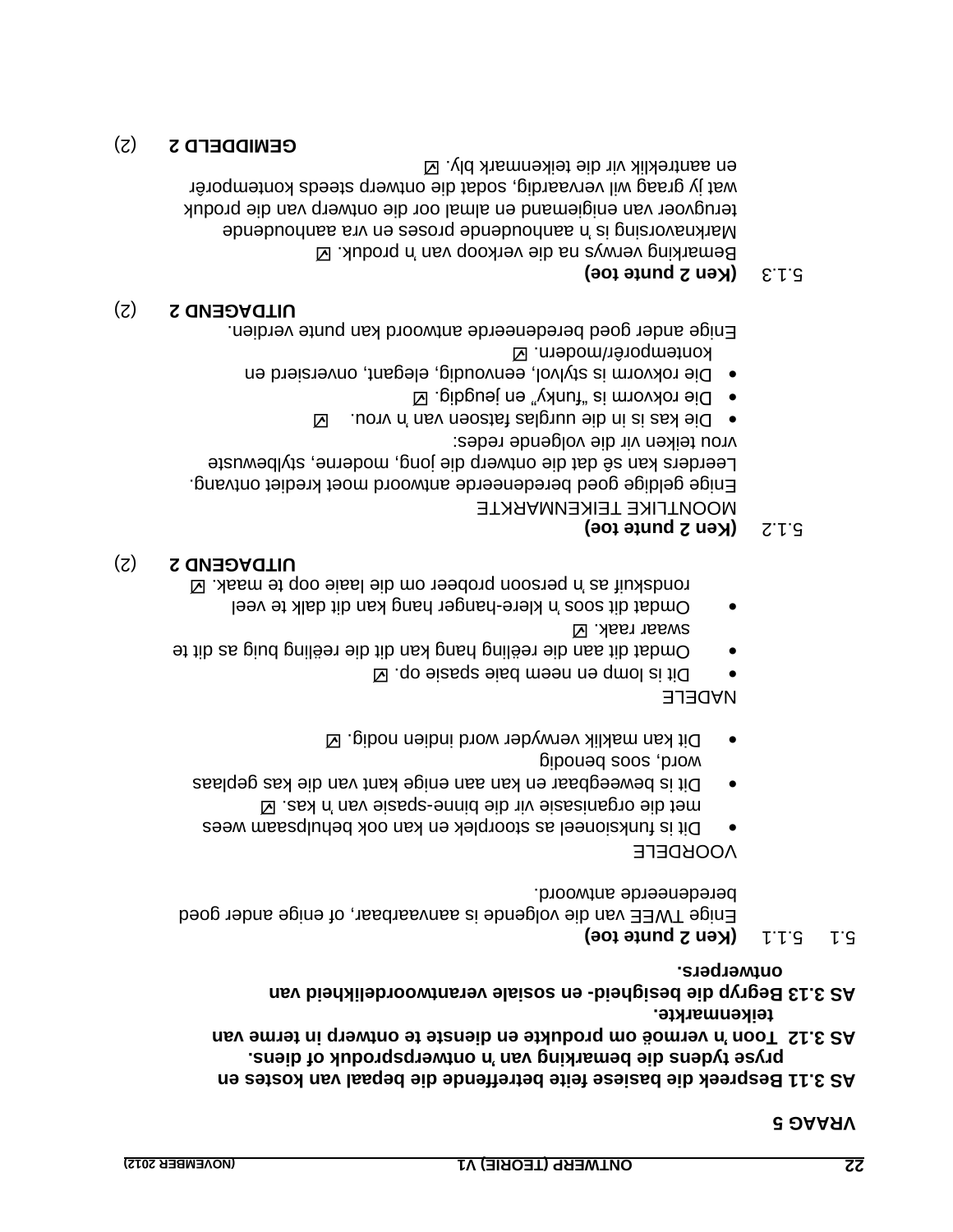Die drie stigters van die besigheid kom van uiteenlopende agtergronde en elkeen het 'n unieke en waardevolle bydra gelewer tot die sukses van die Sy Honneursgraad in Besigheidswetenskap. 'n Schofield het besigheid. huis is as sekuriteit gebruik om die besigheid op die been te bring. Rangwana het sy kennis van die draadkunsbedryf bygedra terwyl Ressel sy bemarkingsvaardighede bygedra het.  $\boxtimes$  Aan die begin was daar net twee kamer is deelt wat aangestel was op 'n deeltydse basis en het 'n kamer in Schofield se huis gebruik as 'n werksruimte. El Die bedigheid het gegroei en naderhand kon die eienaars nog twee geboue aankoop. Die Kaapstad e is a beigheid wat die kwaliteitsbeheer toepas. E

Wanneer dit goedgekeur Ontwerpspan skep nuwe draadkuns ontwerpe. 'n span draadkunstenaar wat in word template wat in word wat wat wat wat wat wat wat word tempelate wat tempelate  $\alpha$ dan die produk maak.  $\boxtimes$  om te sorg dat n'a bod die brondaard word, maak die spanleier seker dat die templaat presies nagevolg word en dat die produk deur die kwaliteitsbeheer proses gaan voordat dit aan die mark bekend gestel word.

Die maatskappy glo dat werkloosheid die grootste struikelblok vir ons Dit is nie net die oorsaak van maatskaplike probleme soos armoede land. nie, maar verhinder ook gemeenskapsgroei en ontwikkeling. Daarom - probeer die besigheid langtermyn werk skep vir so veel as moontlik Suid Afrikaners. Hulle probeer die lewenstandaarde van Suid-Afrikaners te verbeter deur werksplekke, permanente werk, 'n gevoel van waardigheid en toegang tot vaardigheidsbeiding en persoonlike ontwikkeling te voorsien. wisses are funcional our gevelopment, is no been as expended organisate organisate r Streetwires gestig is en streef daarna om gemeenskappe op te hef wat deu deur voorsiening te maak vir vaardigheidsopleiding, ontwikkeling van individuele kunstenaars en die skepping van uitreik inisiatiewe in weeshuise, skole en verarmde gemeenskappe.

Die voorwerpe wat gemaak word is beide dekoratief en funksioneel, byvoorbeeld promosie artikels en geskenke gemaak van krale (sleutelhouers, skuifspelde met 'n logo, besigheidskaarthouers),  $\boxtimes$  radio's, verskeie motormodelle gemaak van draad en krale en dier-, voël- en mensfiguur beeldhouwerke.  $\boxtimes$  Die vorms is hoogs gestileerd en vereenvoudig $\boxtimes$  nee bevat in element heelwat humor en speelsheid.  $\boxtimes$ Helder kleure en eenvoudige, kromagtige buitelyne domineer. Die draadkuns domineer ook. Materiale soos krale, opgesnyde blikke en botteldoppe word ook gebruik.  $\boxtimes$ 

| [05] |                                                       |  |
|------|-------------------------------------------------------|--|
|      | <b>NVKLIK 3: GEMIDDELD 3: UITDAGEND 2</b> $(\lambda)$ |  |

|               |   |  | <b>JAATOT</b>    |
|---------------|---|--|------------------|
|               |   |  | <b>UITDAGEND</b> |
|               |   |  | <b>GENIDDEFD</b> |
|               |   |  | <b>NAKLIK</b>    |
| <b>JAAIOI</b> | T |  | <b>A DAAAV</b>   |
|               |   |  |                  |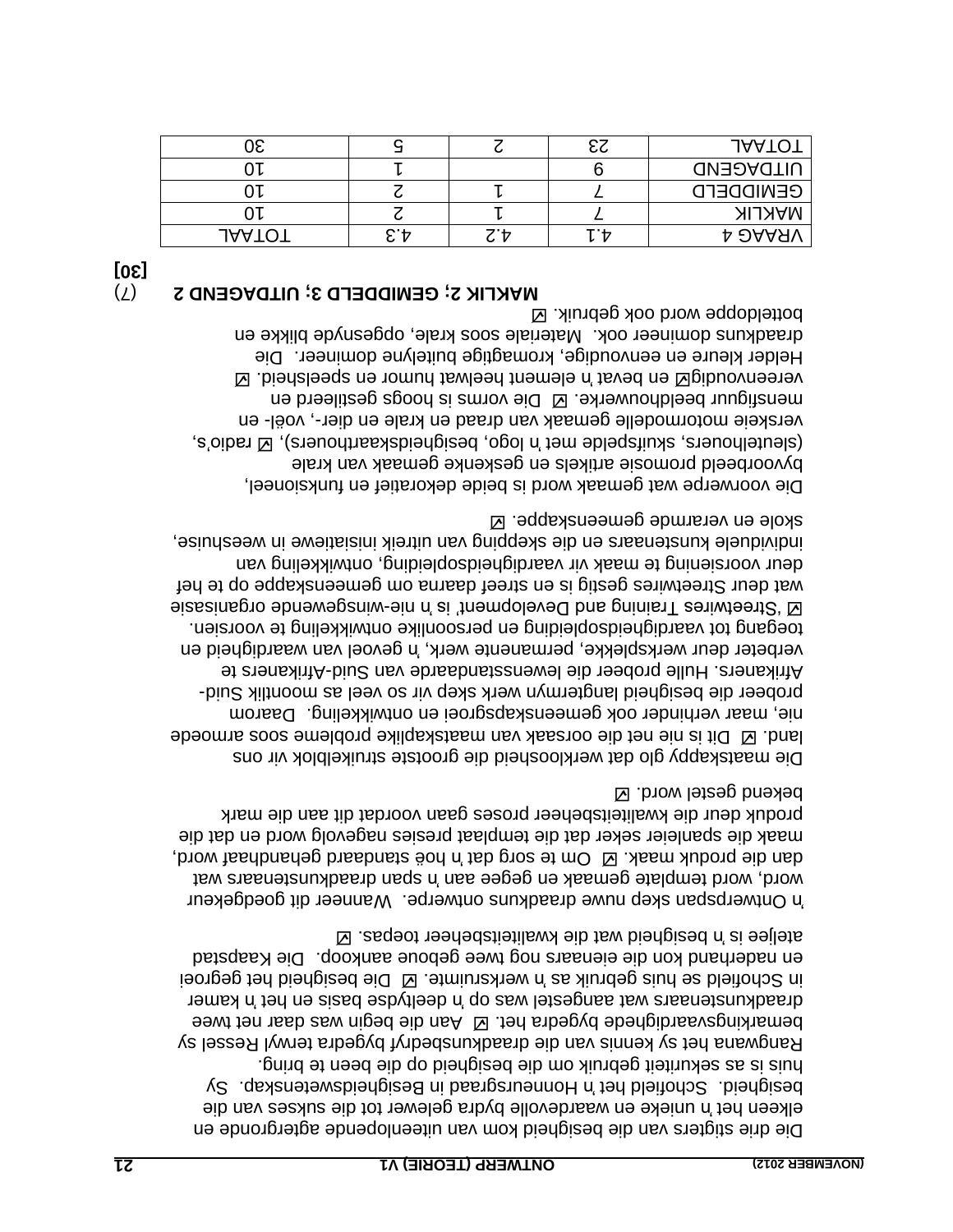### **toe vir een voorbeeld) (Ken 7 punte** 4.3

Leerders kan verwys na enige kontemporêre ontwerper of groep wie se werk sosiale verantwoordelikheid toon, bv. die Woolworths bron 'Living with Design Daily" of 'Craft Art in SA' deur E. Coetsee. Moontlike voorbeelde sluit in Mapula, Streetwires en die Mielie gemeenskapsontwikkeling projek. Leerders moet punte ontvang vir die uitlig van doelwitte, eienskappe en invloede van die ontwerper wat verband hou met sosiale verantwoordelikheid.

2 voorbeelde volg:

### MAPULA 1: VOORBEELD

is op die been gebring met die oog op werkskepping vir landelike Mapula wionens. Ø Dit is oorspronklik befonds deur 'n liefdadigheidsorganisasie  $\Theta$ ib tem brow leobed tew at if  $\Omega$  . gibristates lamet die signal word met die term 'bemagtiging'. E

Die vrouens skep hul eie ontwerpe gebaseer op natuurlike vorms soos blomme en bome.  $\boxtimes$  Hulle verwys ook na hul eie lewens in hul ontwerpe, In die begin . byvoorbeeld kinders wat speel in die landelike omgewing het die vrouens lesse gehad in oppervlakontwerp en borduurwerk en vind ook baie nuwe steke uit.  $\boxtimes$  Een van die steke wat hulle die meeste gebruik is die kettingsteek.

Hulle maak funksionele produkte sowel as kussingslope en tafellopers. Unieke kunswerke soos muurbehangsels word ook geskep. Ø Hulle werk gewoonlik op swart kartondoek en helder gare  $\boxtimes$  beklemtoon die Afrika-Oppervlaktes word baie dig geborduur en die swart identiteit van die werk. Die katoen is negatiewe ruimtes dien as die agtergrond. omgewingsvriendelik en volhoubaar en is geredelik beskikbaar in Suid-

) 2( Gee punte vir enige ander inligting.

Afrika.

# STREETWIRES VOORBEELD 2:

in Kontemporêre Suid-birikaanse Handwerk Besigheid en gemeenskapsontwikkeling projek:

Streetwires, 'n hoogs winsgewende handwerk-besigheid en gemeenskapsontwikkeling projek, is tot stand gebring deur Patrick Schofield, Winston Rangmana en Anthony Ressel. El Die besigheid produseer straat-draadkuns, 'n kenmerkende Suid-Afrikaanse genre. Een van die doelwitte van die besigheid is om die kwessies van werkloosheid en Die kunsvorm het waarskynlik sy oorsprong in . armoede aan te spreek die langelike gebiede van Mpumalanga en Zimbabwe, waar arm peezwagter-zenuz pul eie speelgoed gemaak het met ou hangerdraad, likke en enigiets anders wat hul kon vind. b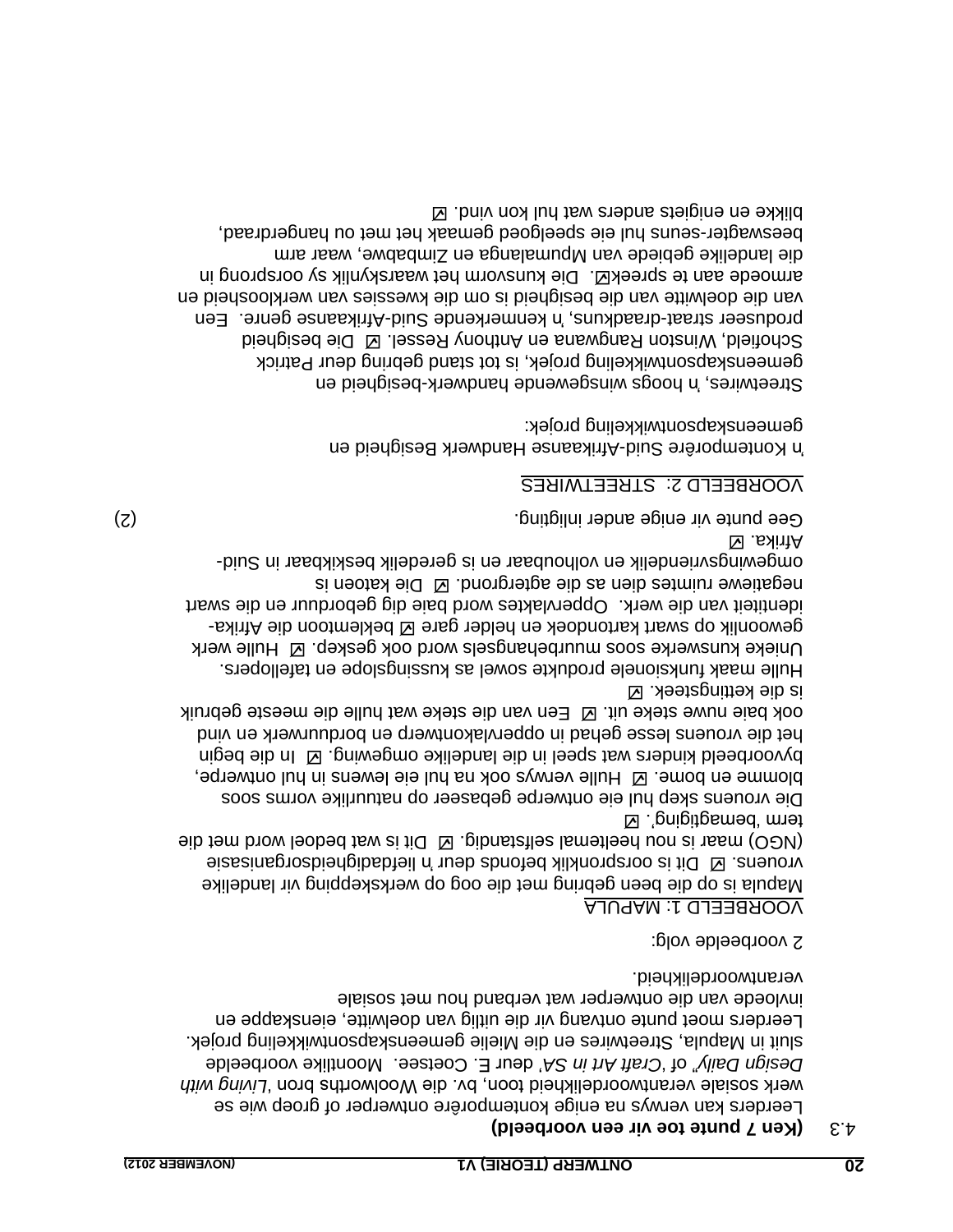### **(Ken 4 punte toe)** 4.1.3

DEFINISE VAN TIPOGRAFIE van Die uitkies en rangskikking van lettertipe elemente of die kuns drukwerk.

KATEGORIEË VAN TIPOGRAFIE

Enige twee van die volgende en 'n voorbeeld van waar dit gebruik word:

- Tekstipografie word in koerante, tydskrifte, boeke en dokumente gebruik.
- $\bullet$  Vertoontipografie vir plakkate, boekomslae, tipografiese logo's, verpakking, rekenaarskerm tentoonstellings, promosie en reklame materiaal.
- Kinetiese tipografie dit verwys na die lettertipe vir krediete of onderskrifte in films of op televisie wat beweeg.

# (4) **UITDAGEND 1 ; GEMIDDELD 1 ; MAKLIK 2**

### **a**  $\forall$   $\forall$  **(Ken 3 punte toe)**

- Die serif lettervorm het 'n kort streep wat vanuit die einde van die karakter/letter projekteer. **Z**
- Die Sans serif letter is gewoon en het nie die strepie aan die einde van karakter nie. Ø
- Die kursiefletter is skuinsgedruk en word gewoonlik gebruik om iets te beklemtoon of om woorde te groepeer.

### (3) **GEMIDDELD 1 ; MAKLIK 2**

# $\forall$  3.2.1 **(Ken 2 punte toe)**

Onverantwoordelike ontwerp verwys na enige ontwerp of promosie at gotblev eiznetrens in vid E vultatiu gakebood alsv n't av produk wat mense kan in produk wat nie werk nie 'n produk wat mense kan seermaak of skade aanrig.

Gee krediet aan enige ander geldige stellings. **GEMIDDELD 2** (2)

# **(Bot triangle 1 punt toe)**

Ken een punt toe vir die volgende of enige goed beredendeerde antwoord.

- Ontwerp kan gebruik word om sosiale verantwoordelikheid te vestig, bv. "Hou jou stad skoon" advertensie veldtogte.
- Dit kan gebruik word om eenheid in plaas van skeiding tussen verskillende kulture te bewerkstellig en om nie minagtend teenoor mense van ander kulture te bou deur verskillende advertensies veldtogte.
- sies aan Dit kan gebruik word om bewustheid van gevaarlike situa te wakker, bv. deur publieke skrywes, bv. 'Oppas vir die hond' by eie ingang van in die van die van die
- Dit kan 'n gemeenskap ekonomies help, by. die promosie van 'n dorp om toerisme en die plaaslike inkomste te verbeter

### (1) **GEMIDDELD 1**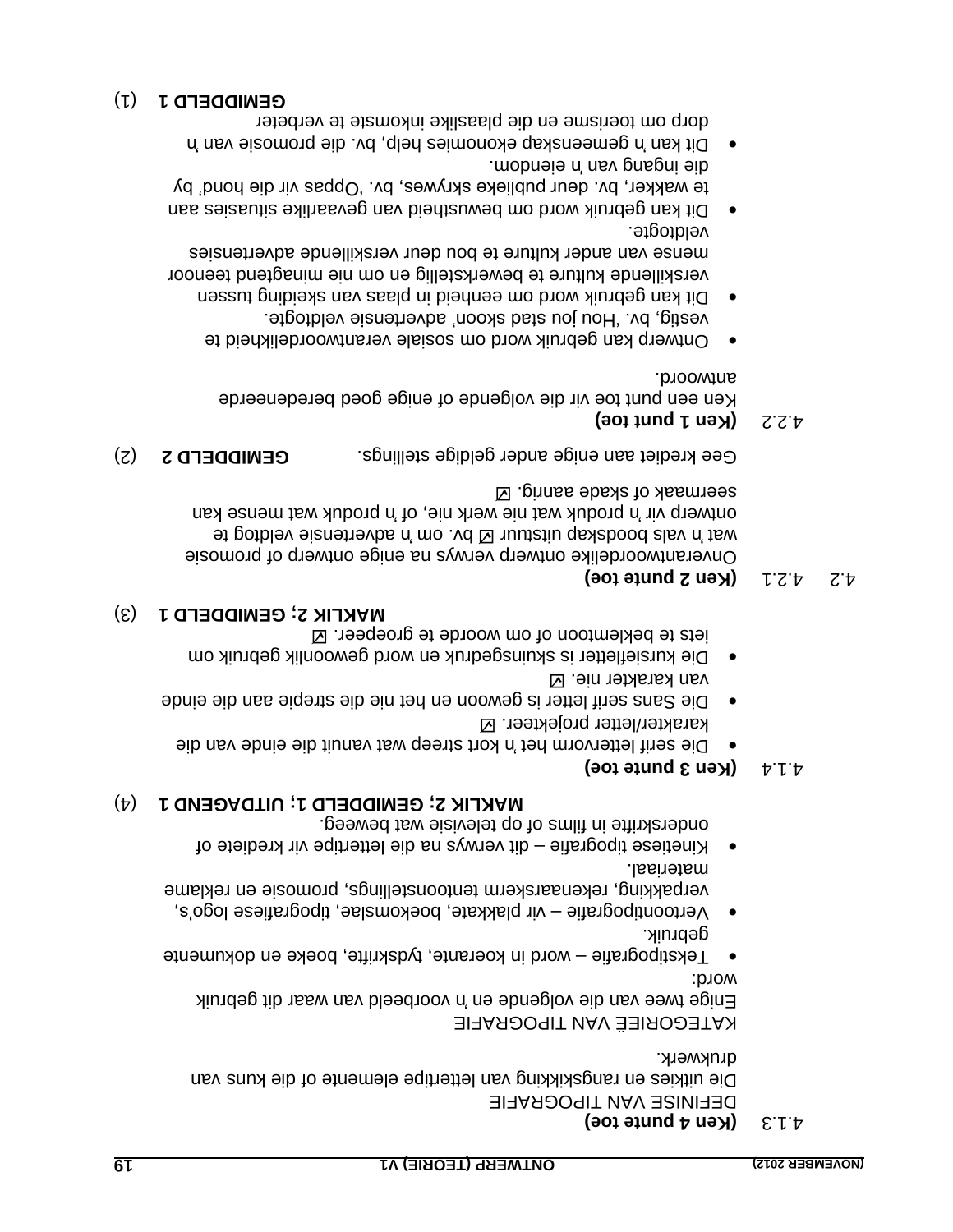FIGUUR 9 pie stelling, 'WILL ONLY WORDS REMAIN?' vorm 'n lyn op die linkerkantse onderste hoek van die plakkaat waar dit die meeste impak fatsoen van die Dit meng ook nie in met die geraamte fatwe naar die olifant Die slim gebruik van die woord "eliphant" om die geraamte te nie. vorm, help om die beeld met di3e agtergrond te integreer en los ook (2) verwys. die kyker sonder enige twyfel waarna die plakkaat

UITLEG

FIGUUR 8 Die plasing/uitleg van die teks en beelde help alles om die aandag na die hart in die hart die toto met die kinders te trek. El Met eerste oogopslag is die redenasie agter die boodskap nie baie Met nadere ondersoek kom die kragtige boodskap na duidelik nie. vore. **Z** 

FIGUUR 9

Die uitleg van die figure en tipe is eenvoudig, besig en volgebak en los die kyker sonder geen twyfel oor die boodskap  $\boxtimes$  Die inligting is duidelik rangskik in stroke of blokke van spasie om die leesbaarheid te verbeter. **Ø** 

In beide gevalle was die ontwerpers versigtig om hoofletters te gebruik teen die leë agtergrond, wat die leesbaarheid van die plakkate bevorder.

#### (2) **UITDAGEND 8 ; GEMIDDELD 2**

# **(Ken 3 punte toe )**

SPASIËRING VAN WOORDE

o Die spasie tussen die woorde. Dis gewoonlik die wydte van 'n klinker. (a, e, i, o, u).  $\boxtimes$ 

LEISPASIE

Dit verwys na die hoeveelheid spasie tussen lyntipes en dit kom van die horisontale loodstrepe wat tussen die metaaltipe lyne (1) Geplaas word om die woordlyne apart te hou.  $\boxtimes$ 

TIPE GERIGTHEID

Dit verwys na die posisie van die teks op die bladsy. Dit kan aan die linker- of regterkant of in die middel geplaas word.  $\boxtimes$ 

(1) **MAKLIK 3**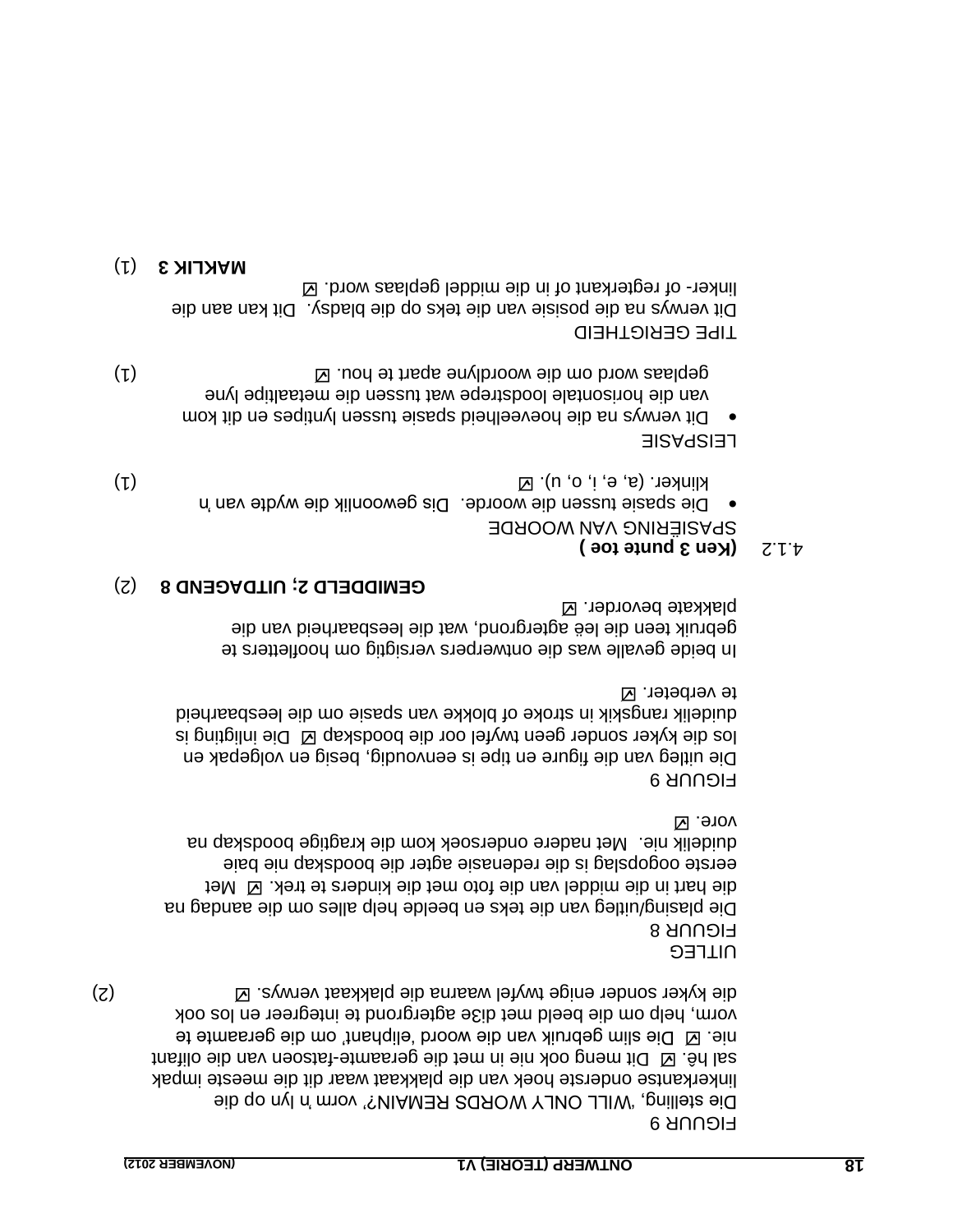# : **KLEUR**

FIGUUR 8:

- Die tenk, oorlogbeskadigde stad, die vliegtuig is alles in swart en Die letters is wit om die erns van die situasie te simboliseer. alles in wit, wat dit maklik leesbaar maak in kontras met die blou Iug.  $\boxtimes$  imerges in the inpolliseer of die verwoesting van onskuld deur hongersnood en armoede wat deur oorlog oorlog of dat die enigste sinvolle oorlog, die veroorsaak word. teen armoede is.
- Daar kan gesê word dat die blou lug die aandag na die feit trek dat die lewe aangaan soos gewoonlik, blind vir die goed wat gebeur, wat die mense se onvermoë om op te let, simboliseer.  $\boxtimes$
- Die enigste kontras vir die koel kleurskema is die rooi en groen aan die regterkant van die foto, wat die kyker se aandag na die fokuspunt trek. Ø
- Die logo is in oranje en alhoewel dit klein is, word dit uitgebring deur die blou van die lug, wat die komplimentêre kleur van oranje is.  $\boxtimes$  Die oranje word ook herhaal aan die regterkantse onderhoek.

FIGUUR 9 Die kleure wat gebruik word is oranje, geel, swart en ochre, wat as simbolies van Afrika beskryf word. El Die warm kleure kontrasteer met die wit teks, 'WILL ONLY WORDS REMAIN?' om die boodskap uit te (2) lig en die kyker se aandag op die erns van die situasie te vestig.

# **LETTERTIPE**

FIGUUR 8

Die hoofboodskap is in 'n groot eenvoudige sans-serif lettertipe.  $\boxtimes$  Die feit dat die letters lyk of dit beskadig is, versterk die boodskap.  $\boxtimes$  Die paragraaf of teks aan die regterkantse sy maak die stelling wat die idee van geld spandeer aan wapens vergelyk met kos steel, klere en skuiling vir die armes. Die boodskap in die paragraaf is les tib bnix n' tew soos endeliethers, soos wat 'n kind dit sal skryf, om die klem op deel van die samelewing te plaas wat die meeste deur armoede geraak word. Ø Die verskillende groottes skrif trek die kyker se aandag eerste na die belangrikste.  $\boxtimes$ 

# FIGUUR 9

Die eenvoudige sans-serif lettertipe is vetgedruk en in hoofletters wat (2) dit maklik maak om te lees en gee die boodskap meer impak.

**TEKS** FIGUUR 8 Die teks is op verskillende hoeke geplaas om die gevoel van verwarring wat 'n oorlog bring te versterk en soos die hoofopskrif is die teks "War on poverty". Die woord 'poverty' word herhaal om die

boodskap nog sterker na vore te bring. Ø Die kleiner teks is in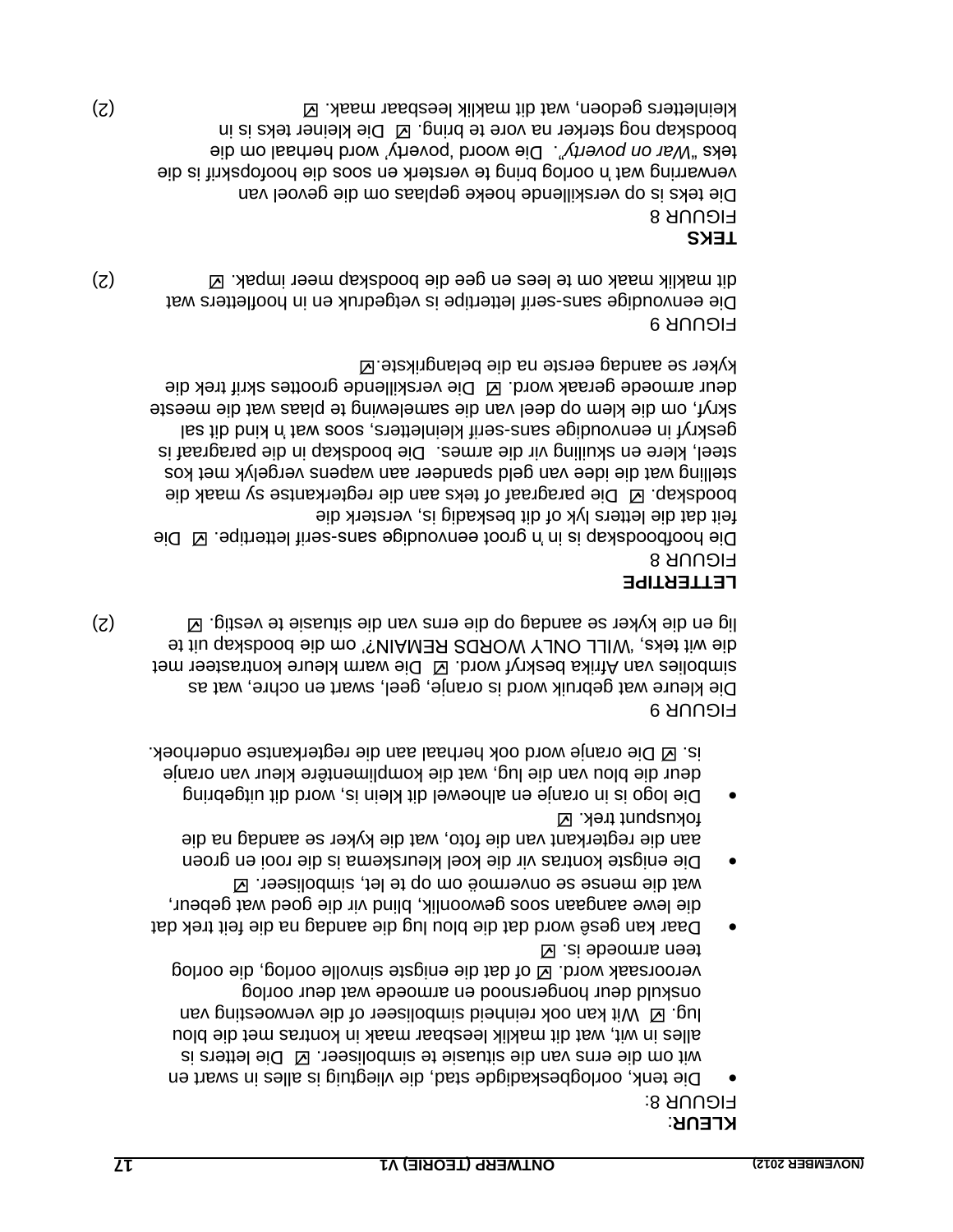#### **VRAAG 4**

# **en sosiale - kritiese oordenking oor hoe ontwerp die fisiese 'n Gee AS 3.9 omgewing vorm.**

#### **Demonstreer maniere waarop ontwerp gebruik kan word om die AS 3.10 samelewing te bevoordeel**

# $\mathcal{A} \cup \mathcal{A} \cup \mathcal{A}$  **(Ken 10 punte toe)**

Ken 2 punte toe vir elkeen. Die inligting wat verskaf word moet goed geredeneer wees en ondersteun word deur voorbeelde.

### **GEBRUIK VAN BEELDE**

**FIGUUR 8** 

- Drie beskadigde foto"s van kinders van verskillende agtergronde oorvleuel om die sentrale fokuspunt te vorm
- Die omgewing om dit is voorgestel as 'n oorlogsone, gesimboliseer deur die oorblyfsels van beskadigde geboue teen die agtergrond van die stad aan die onderkant  $\boxtimes$  in die boonste regterkantse hoek is 'n vliegtuig wat bomme gooi in die vorm van dollar tekens, wat die mors van geld kan simboliseer wat spandeer word om armoede te verlig.  $\boxtimes$  In die paragraaf aan die linkerkant kan die kyker net-net uitmaak dat die kind 'n koeël vashou.
- Die buitelyn van 'n hart is oor die foto van die kinders geteken en die gewere van die tenks wys direk na die hart, Ø wat gesê kan word om 'n epodom vir geweld en verwoesting te wees wat reg in die hart van verekie goed skiet, bv. liefde, vertroue, veiligheid en tuistes, veral vir kinders.

#### FIGUUR 9

 Die groot fatsoen van die olifant vorm 'n asimmetriese fokuspunt. lands is appear and staan de afrikal van die Afrika-landskap. Die watergat kan die simbool van die bron van lewe wees. El Die le ne $\boxtimes$  is easilodmize boob tew etmosteg n' nev mov eib ni si thetilo die beelde vorm silhoeëtte omdat die beeld afspeel tydens to an amper te laat ook kan simpoliseer dat dit anger te laat is om (2) aang te red. ⊠ beris te red. Die van uitwissing te red. Die van die red. Die van die van die van die van die van die van die van die van die van die van die van die van die van die van die van die van die van die van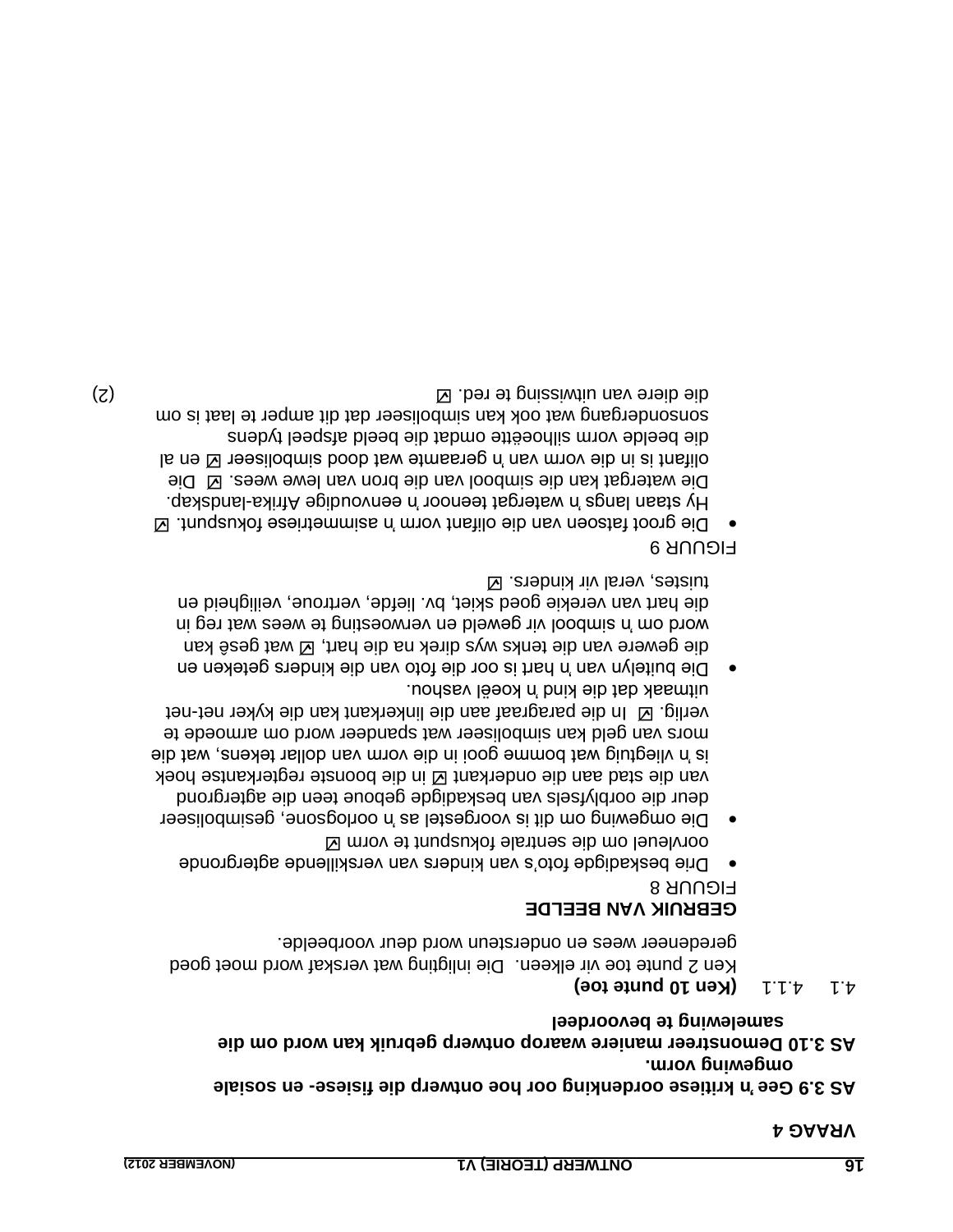#### S.2. Thomas Heatherwick <sup>12</sup>

Die Rolling Bridge & was ontwerp vir London's Paddington Basin, VN. **Ø Dit lig op vanaf die grond.** Sierlik en amper stil boog dit dit en een krul in 'n balvorm. En dan stadig, ontkrul dit en een kant punt na die lug voor dit terugbeweeg na die grond. E

Die Rolling Bridge werk met Hidromeganika. El Al die silnders word met 'n konstante snelheid aangedryf ongeag die lading op die segmente, dus beweeg die struktuur glad en neem twee minute om oop of toe te maak.  $\boxtimes$  Die pompe en ander toentering word geherberg in 'n aansluitende gebou met die gevolg dat die brug amper heeltemal stil is wanneer dit oop of toe maak.

Leerders moet presies en duidelik verduidelik hoe die ontwerper die lewens van mense benivloed het (bv. die omgewing geskep het).

# **MAKLIK 2; MIDDELMATIG 2; UITDAGEND 1** (6)

**[30]**

|               |     |     |    | <b>JAATO</b>     |
|---------------|-----|-----|----|------------------|
|               |     |     |    | <b>UITDAGEND</b> |
| ⊾ د           |     |     |    | <b>GENIDDEFD</b> |
|               |     |     |    | <b>MAKLIK</b>    |
| <b>JAATOT</b> | 3.3 | S.E | ÷с | <b>E DAAAV</b>   |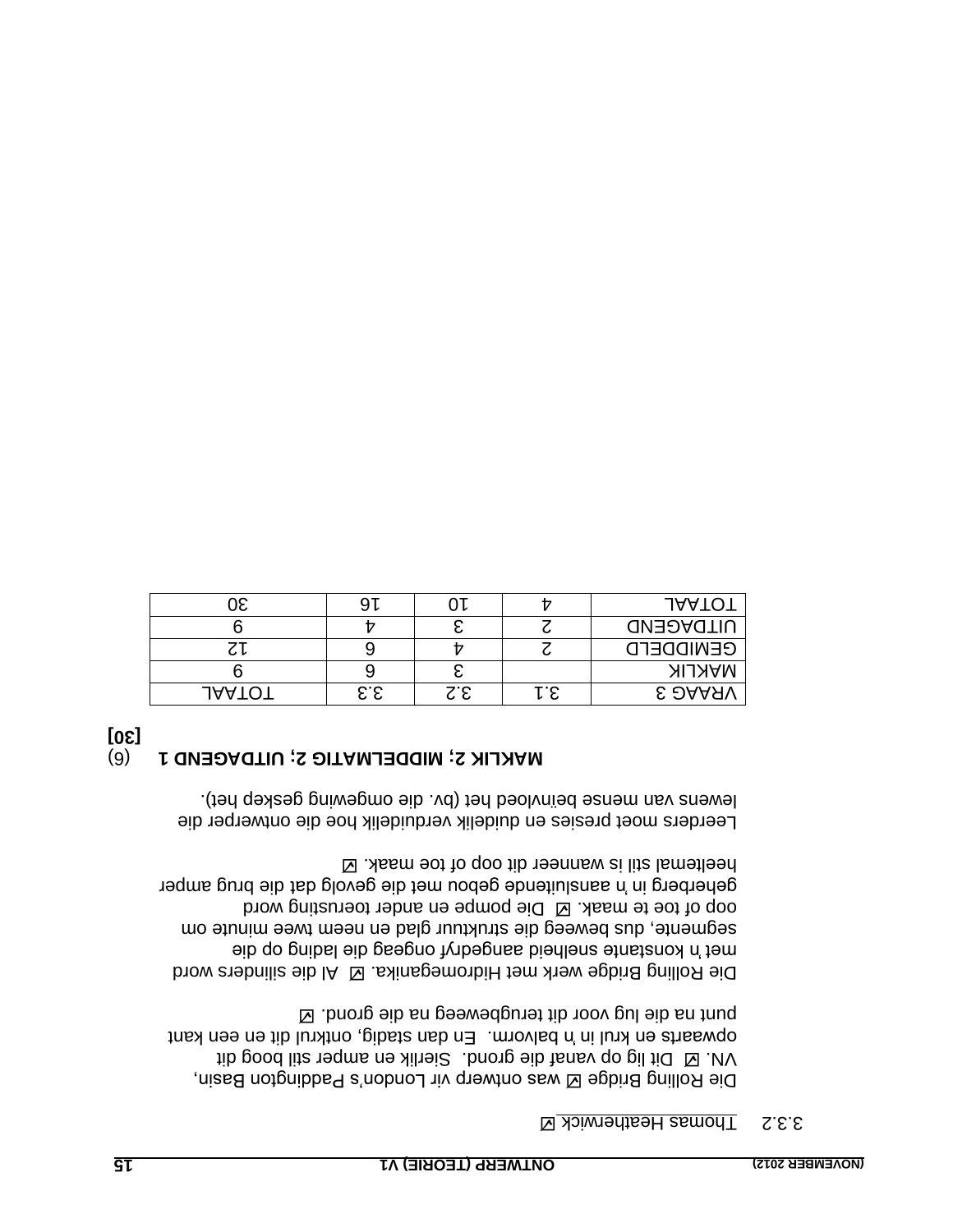#### NAAM EN KORT BESKRYWING VAN EEN WERK:

 $\boxtimes$  . ToH elenoisutitano $\lambda$  eans shith-biu $\geq$  eib niv "spangis" ne eqittettel ei $\Box$ 

Die Konstitusionele Hof is gebou op 'n perseel wat eens beset is deur 'n hoëdie "Ou Fort gevangenis". Regdeur die apartheidsjare was – sekuriteit gevangenis Vandag is die plek van onderdrukking, marteling en opsluiting. 'n die gevangenis simbool van gelykheid, demokrasie, waarheid, waardigheid en vryheid en sy 'n hof werk is om die regte van mense soos uiteengesit deur die Konstitusie van Suid-Afrika, geformuleer na 1994, te ondersteun.

Hy het alle sigbare lettertipes op die historiese perseel noukeurig gedokumenteer, insluitende die tronkgraffiti en die merke wat deur die bouers gemaak is om Sodoende iets nuuts te ontwerp. Om die lettertipe selfs meer simbolies te maak, word dit uitgebeeld in Suid-blinka se 11 amptelike tale, asook in die verskillende kleure van die nasionale vlag op die fasade van die hofgebou.

#### ) 4( **UITDAGEND 2 ; GEMIDDELD 1 ; MAKLIK 1**

#### **(Ken 10 punte toe) 3.3.1 3.3.3.1**  $\mathbb{R}^3$ **.**

Verwys na EEN Internasionale ontwerper van die LTSM, Design Culture Now.

Ken 2 punte toe v: een vir die naam van die ontwerper een vir die naam van in voorbeeld.

Vir 4 punte: Leerders moet 'n in-diepte bespreking en analise verskaf van die ontwerper se doelwitte, metode en materiale.

Leerders moet die invloede wat elke ontwerper op mense het **:** Vir 4 punte volledig verduidelik en regverdig.

By. 1. JULIE BARGMANNE ('n ontwerper wie se werk 'n belangstelling in omgewingskwessies reflekteer).

Julie Bargmann word internasionaal erken as 'n ontwerper wat , iu de bitant is wat die van die VSA (wat ernstig deur, byvoorbeeld mynwerk of die neerstort van rommel beskadig is) te hernu. Sy ondersoek die kreatiewe potensiaal van hierdie gedegradeerde landskappe en verander hulle tot herleefde landskappe.  $\boxtimes$ 

vorige steen 'n transformasie van 'n is " *Testing the Waters* Haar werk " koolmyn tot 'n park vir surrmyndreinering en gemeenskaps-ontspanning. B Die park bestaan uit 'n landmassa wat uitgekerf is om 'n passiewe AMD behandelingssisteem te skep wat die publiek toelaat om die  $s$ an soos –  $\boxtimes$  uoxanes te aanskou and the water suppose as a suite and  $s$ bekkens en deurvoerweë beweeg en kleur verander van oranje tot groen tot blou-groen.  $\boxtimes$  Die park bestaan ook uit 'n tuin van rye bome en struike goos eweiteg-spanned as lewos lessiwis tasked as one piekniekgronde, speel areas en wildslewe voetpaadjies.  $\boxtimes$ 

Leerders moet ook duidelik en presies verduidelik hoe die ontwerper mense se lewens beïnvloed het.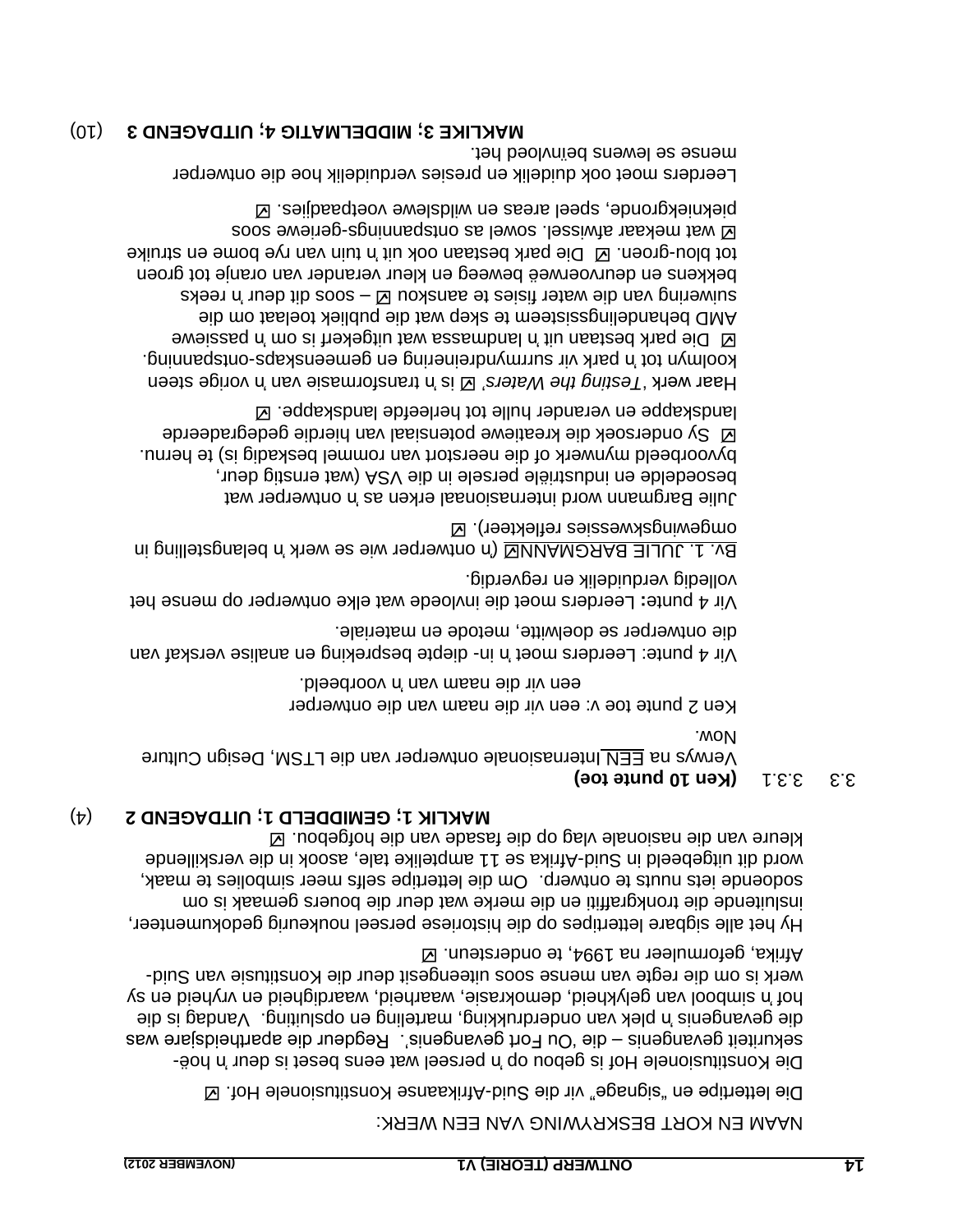Beweging: Die golwende/vloeiende diagonale van beide die uitklok gedeeltes van die romp skep die gevoel van beweging in teenoorgestelde rigtings. E

Kontras: Die patroon met vertikale lyne op die lyfstuk kontrasteer met die kurflinieêre gelynde patroon op die materiaal van die boonste deel van die

Die ligte patroon materiaal op die boonste deel van die romp, die boonste rand van die lyfstuk, die skouerbande en die dun vertikale lyne van die lyfstuk, kontrasteer met die donkerder eenvoudige materiaal van die onderste laag van die romp, die lyfstuk en die donker ingerygde gedeelte aan die agterkant van die rok.

Balans:

romp. **M** 

- Die balans is asimmetries a.g.v. die feit dat beide die bande oor die linkerskouer gaan. Die bande lei ook die oog na die buitekant totdat dit in lyn is met die uitklokromp op die linkerkant van die figuur.
- Die sterk fokus van die klem op die een kant word uitgebalanseer deur die uitklok van die patroon gedeelte van die romp op die teenoorgestelde kant. **Z**
- Verder, die uitgesnyde skouer gedeelte (die kant sonder skouerbande) word uitgebalanseer deur 'n ooreenstemmende uitgesnyde gedeelte aan uite onderkantse uitklok van die laer deel van die romp.

Enige 4, goed beredeneerde stellings moet krediet kry.

# (4) **MAKLIK 1; GEMIDDELD 1; UITDAGEND 2**

(1) . GARTH WALKER: GRAFIESE ONTWERPER VOORBEELD 2:

### AFRIKA INVLOED EN INSPIRASIE

Afrikaanse - Die maatskappy bevorder 'n plaaslike ontwerpstyl gewortel in 'n Suid Afrika. - ervaring; in die gewone mense op die straat en stadsgebiede van Suid

Die maatskappy publiseer 'n nie-kommersiële ontwerpstydskrif, *ljusi*, om in voeling te bly met die plaaslike kultuur waarin hul gewortel is, met die doel om geleenthede aan ontwerpers uit uiteenlopende agtergronde en kulture te gee **OM SABIG 2 DITAMITG 2 CONDITIG 2 CONDITIG 2 CONDITIG 2 CONDITIG 2 CONDITIG 2 CONDITIG 2 CONDITIG 2 CONDITIG 2 CONDITIG 2 CONDITIG 2 CONDITIG 2 CONDITIG 2 CONDITIG 2 CONDITIG 2 CONDITIG 2 CO** 

# ALGEMENE EIENSKAPPE

Garth Walker is geïnteresseerd in die wêreld waarin hy woon. Hy versamel 'n groot verskeidenheid kuns en fotografie.

Hy verken die onvoorsiene en die onkenbare om sodoende visuele kodes, wat . Natis alle dagage ontwoetings as a sport and as allements and  $\Xi$ 

Die "Orange juice Design" ateljee se portefeulje is die ontwerp van logo"s, en *Parepue is* "estugent bevordering en anderels en anderel" en anderel son *Tastic Rys".* "

### (3) **GEMIDDELD 1; UITDAGEND 1 MAKLIK 1;**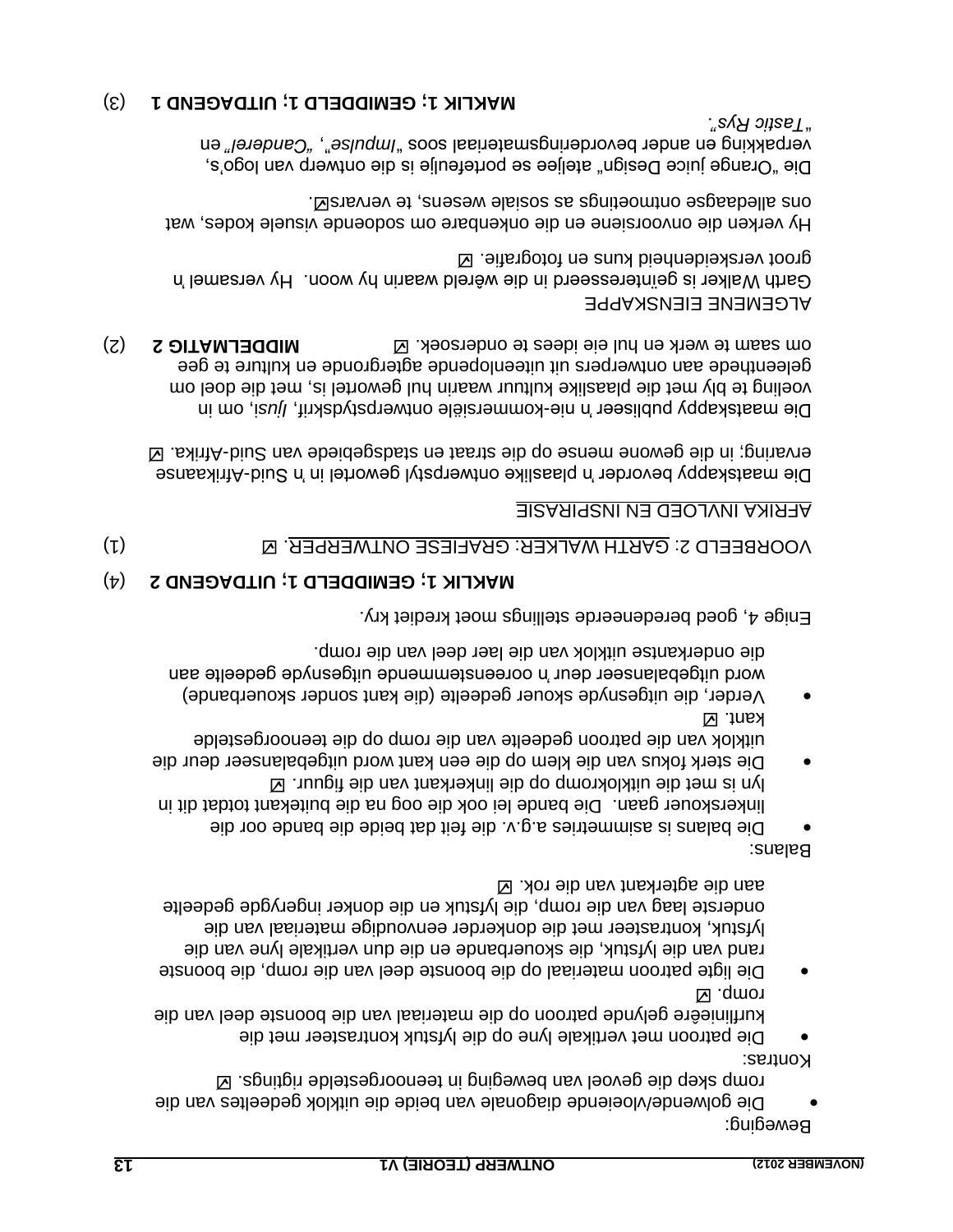#### Algemene eienskappe:

- Tekstuur, veral gedrukte materiaal (bv. shweshwe') meestal geometries  $\boxtimes$  . Werroon sterk in haar werk.  $\boxtimes$
- Haar ingenieurswese studies het 'n gevoel vir struktuur in haar gebring wat sterk in haar werk sigbaar is.  $\boxtimes$
- Sy gebruik 'n palet van net tradisionele, natuurlike materiale in haar slandisibent na eseitetnis nev eizenidmox n' mo piesa pibiun ai v2 . axes. materiale te gebruik. **Z**
- Sy voel nie aangetrokke tot hoofstroommode nie, maar leen elemente en neigings by hulle. Haar klere dra nog haar handtekening en oorspronge. **Ø**

# (3) **GEMIDDELD 1; UITDAGEND 1 MAKLIK 1;**

#### Naam en kort verduideliking van een werk deur die ontwerper:

### **Naam van ontwerp: Rok geïnspireer deur tradisionele Xhosa rok** Analise:

∶uʎ¬

Die klem is op die vertikale omdat:

Die ontwerp van die lyfstuk gemaak is van afwisselende, kontrasterende vertikale lyne. Dit help om die soliede gevoel van die lyfstuk se wye donker band oor te dra en herinner ons aan die trotse, regop postuur van W. Ieoveg etnagele n' tot snbyd trued eib mo tsw uonv-sxintA eib

Die vertikale klem word verbreek deur sterk horisontale lyne soos:

- Die ligband wat die boonste rand van die lyfstuk vorm
- Die donker onderste rand van die lyfstuk, wat 'n duidelike skeidingslyn tussen die heuplyn van die top en die lyfstuk. E

Sterk diagonale lyne is duidelik omdat:

- Beide die skouerbande gaan oor dieselfde skouer gaan, wat sterk
- diagonale lyne vorm wat die sterk vertikale/horisontale klem breek. Die lae van die uitklok gedeelte van die romp (elke laag is so gesny dat die een punt langer is as die ander, wat veroorsaak dat twee diagonale lyne mekaar kruis.) Ø
- Dieselfde teenoorgestelde diagonale spanning kan gesien word in die agonale kant op die agterkant van die lyfstuk.  $\boxtimes$
- Al die bogenoemde dra by tot die gevoel van dinamiek in die ontwerp.
- Kurflinieêre lyne word voorgestel deur:
- Die effense kurwe aan beide die bo en onderkant van die lyfstuk so wel as aan die soom van die dewee lae van die romp. Dit help om die diagonaleen horisontale lyne te versag en herinner aan die sagte, sensuele kurwes van die vroulike vorm.
- Die styfpassende lyfstuk en boonste gedeelte van die romp lê nog verdere klem op die kurflinieêre lyne van die vroulike vorm.
- Die klem op die kurflinieêre word verder uitgelig deur die herhaling van die patroon in die ligter kleur materiaal.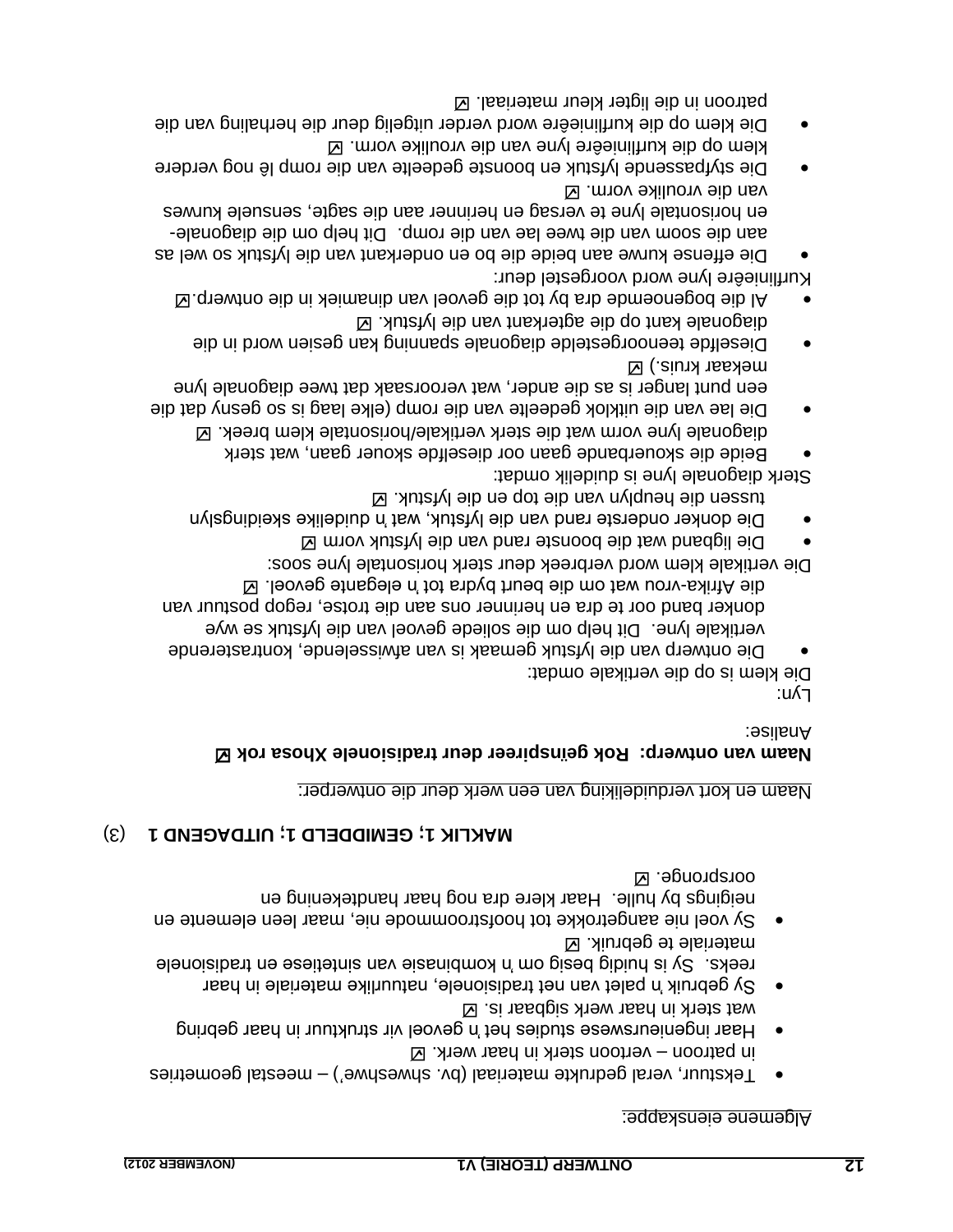#### **VRAAG 3**

# **AS 3.6 Analiseer en interpreteer voorbeelde en vind verbande met hul kulturele,** historiese- en kontemporêre kontekste.

#### **Verstaan en beskryf die materiale en prosesse gebruik deur AS 3.7 gemeenskappe of individuele ontwerpbeoefenaars.**

#### $3.1 \cdot 1.1$  (Ken 1 punt toe)

Die konstruksie van die sitplek herinner aan tradisionele mandjies.  $\boxtimes$ 

#### (1) **GEMIDDELD 1**

### **(Ken 3 punte toe)**

FIGUUR 7 is kontemporêr want: Dit is van moderne materiale gemaak bv. vlekvrye staal en

- plastiek. Dit is baie eenvoudig
- Die klem is op die struktuur en nie die oppervlak versiering nie.
- Fragisie is ingewerk in 'n nuwe, onverwagse wyse deur 'n sitplek te skep wat verwys na die lyne en strukture van mandjie-makery, maar moderne materiale word gebruik.  $\boxtimes$
- Die kleure is eenvoudige en glad aangewend.

### (3) **UITDAGEND 2 ; GEMIDDELD 1**

#### (Ken 10 punte toe) 3.2

Enige ontwerper uit die Woolworths bron 'Living with Design Daily' of Craft Art South Africa deur E. Coetsee.

#### VOORBEELD 1

Bongiwe Walaza: (Mode-Ontwerper)  $\boxtimes$ 

#### (1) **MAKLIK 1**

#### Afrika invloede en inspirasie:

Bongiwe is geïnspireer deur haar Xhosa agtergrond – die landskap, deur die perroue op 'shweshwe'  $\boxtimes$  ander Afrika tekstiele, sowel as deur die uiteenlopende kulture in ons land en wil die vele ongetapte style wat sy glo Sy voel dat die feit dat die feit dat die feit dat sy wet byna niks sy met byna niks  $\alpha$ begin het nie, het haar geleer om te improviseer.

#### (2) **MIDDELMATIG 2**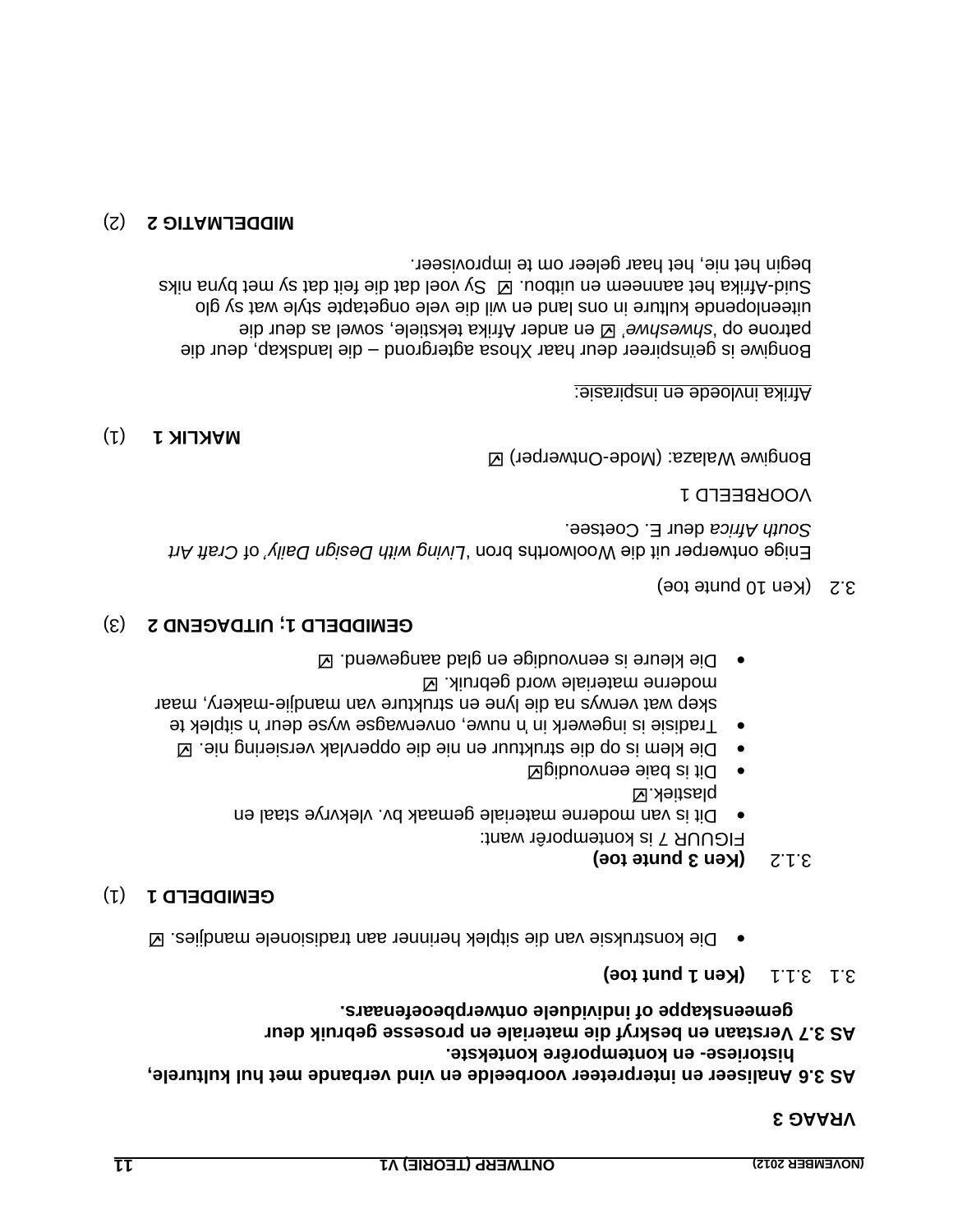- beskou en is die van is die van is die van die skaard van die verskaar van die verskaar van die van die van die wa gebruik as handel- of ruilhandelstuk – en is later gebruik as handel geldstelsel.
- **•** Soos die invloed van Hollands- en Engelse kulture Suid-binds and an engedequing het, het krale al meer toeganklik en beskikbaar geraak, wat die ontwikkeling van Xhosa kralewerk tot 'n uitvoerige kunsvlyt meegebring het.

#### (3) **GEMIDDELD 1 ; MAKLIK 3**

#### Gebruik van materiale, metodes en prosesse:

- eierdop is aanvanklik gemaak deur natuurlike materiale soos volstruis- eierdop en metale.
- Krale word vandag in winkels gekoop waar die koper soek vir helder, skoon kleure en goedgevormde krale met duidelike gaatjies.
- $\blacksquare$  levas de skep is krale vasgewerk aan rugkante uit koei en bokvel.  $\boxtimes$
- om Tradisioneel is vesel van die blare van in aalwyn, genoem ikhala, gebruik om sterk garing te maak. Vandag word katoengaring meestal gebruik.

### **GEWIDDELD**  $\mathbf{t}$  $(\mathbf{t})$

### Doelwitte/funksies:

- Vorm deel van daaglikse drag asook bedoel vir spesiale geleenthede. Armbande, been-bande, halssnoere, krae, voorskote, gordels en kopbande is van die items wat gedra is as versiering. Voorwerpe soos pype en tabaksakke is versier met krale en word gedra deur verskeie lede van die **Stam.**  $\boxtimes$
- verenigde faktor vir die gemeenskap 'n Xhosa kralewerk het ook gedien as Wanneer gevoel van eendersheid en samehorigheid. 'n deur die skep van beskou word as versamelings, skep die kralewerk 'n visuele rekord van die stam se geskiedenis.
- Gelukbringerhalssnoere word spesifiek gebruik om skade of euwel wat kinders beqreig.  $\boxtimes$
- Lede van die Xhosa samelewing beweeg deur verskeie lewens fases/stadiums wat gesimboliseer word deur verskeie stukke kralewerk.
- Kralewerk, sowel as die kleure wat gebruik word, kan spesifieke boodskappe oordra, bv. wit simboliseer verligtheid, suiwerheid en bemiddeling.  $\boxtimes$

#### (3) **UITDAGEND 3**

- $(0z)$   $(01 \times z)$
- **[40]**

| ∋₽            |                   |      |     | <b>JAATO</b>     |
|---------------|-------------------|------|-----|------------------|
| しレ            |                   |      |     | <b>UITDAGEND</b> |
| <b>Π7</b> μ   |                   |      |     | <b>GENIDDEFD</b> |
| ワレ            |                   |      |     | <b>MAKLIK</b>    |
| <b>JAATO!</b> | <b></b><br>Ō<br>◡ | 7'3′ | . . | <b>S DAARV</b>   |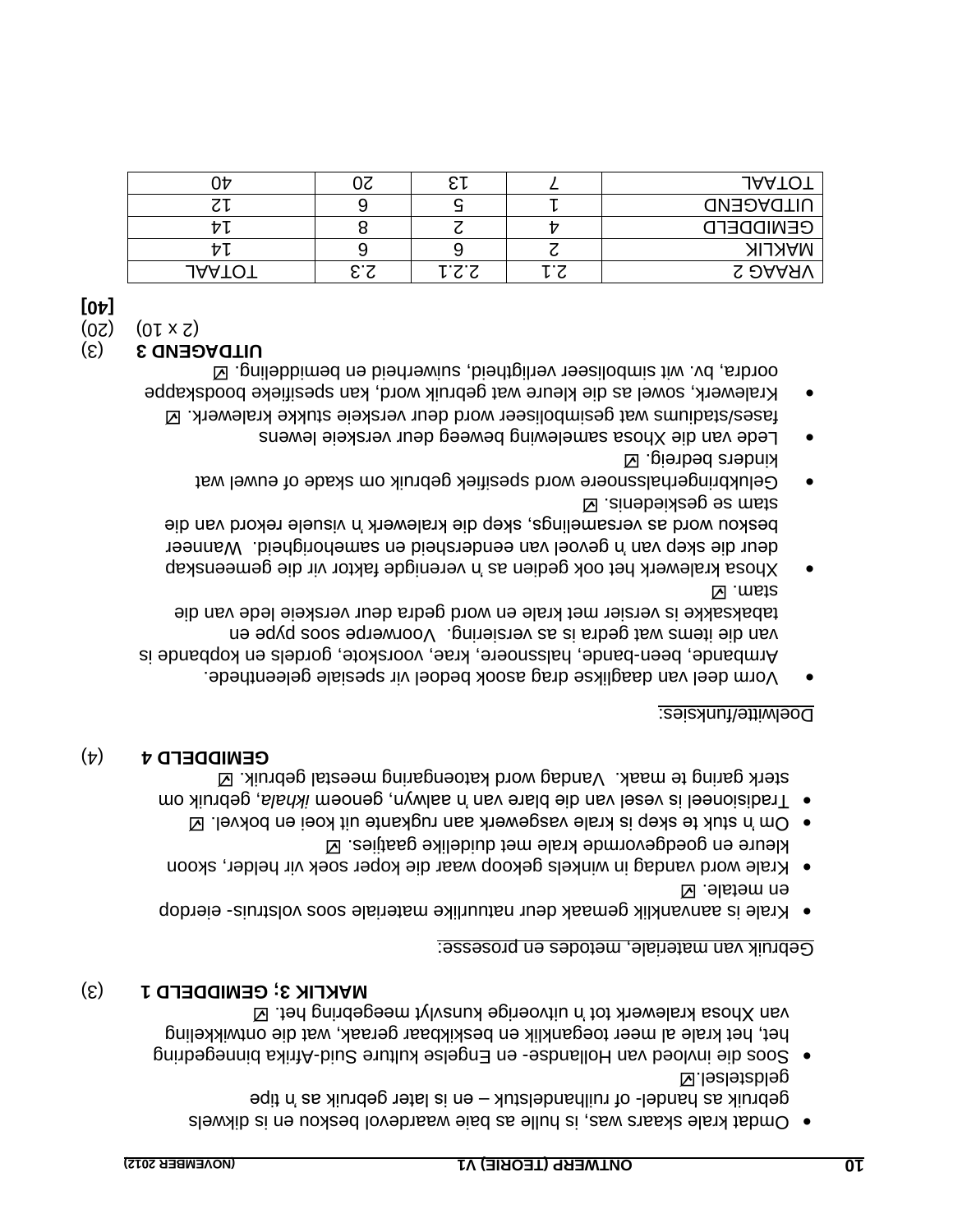#### van materiaal, metodes en prosesse: Gebruik

- Zoeloe potte is gemaak met die "coil" tegniek.
- Rooi en donker klei is uit die berge versamel en fyngemaal tot 'n poeier met 'n maalsteen en is dan uitgedroog totdat dit die regte digtheid en geskikte graad van rekbaarheid bereik. Ø
- Die wande van die vat word geleidelik opgebou vanaf 'n sirkelagtige basis. Versigtige aandag word geskenk aan simmetrie asook aan die korrekte wandwydte. Ø
- · Binne- en buitewande word gevorm en gepoleer met n'ans klak kalbas, klip of metaalgereedskap.
- Wanneer die pot voltooi is word dit met komberse toegemaak en in 'n hut  $\boxtimes$  . at b and the lib table total samples
- Dit word dan vir sewe dae buite uitgedroog.
- Daar is twee hoof Zoeloe versieringstegnieke: toegepaste en uitgekerfde
- versieringe.  $\circ$  Toegepaste versiering word aangewend deur klein klei balle aan potte vas te heg of deur druk van binne die pot uit te oefen om uitsteeksels aan die buitekant te vorm.
- $\circ$  Uitgekerfde versierings word gedoen deur patrone op die pot te teken en o dan uit te kerf. Ø
- $n<sub>q</sub>$  are potted in suppose many van die putvuring and word indeplase in  $n<sub>q</sub>$ vlak put en word bedek met droë aalwynblare en hout wat dan aan die brand gesteek word. Potte wat bedoel word om uit geëet of gedrink te word moet in tweede vuring ondergaan en droë beezma ivroed tydens die proses gepruik. <sub>N</sub>
- Potte verskyn uit die tweede vuringsproses met 'n swart gesig wat gevryf word met appelliefie blare, 'n klein plat klip en diervet wat dit 'n blinkswart ) 4( **MIDDELMATIG 4** afwerking gee.

### Doelwitte/funksies:

- Fatsoene en groottes varieer volgens funksie die grootste pot is die ", 'n pot wat gebruik word vir kook en wat tot 40 liter *imbiza* onversierde " tradisionele bier kan hou.
- Drinkpotte bevat 'n kruikfatsoen met 'n silindriese tuit wat mors voorkom en skink vergemaklik.
- Die 'umancishane', 'n kleiner pot, toon aan 'n besoeker wat bier ontvang het at net in kort besoek verwag word. d

#### (3) **3 UITDAGEND**

# VOORBEELD 3: XHOSA KRALEWERK

### 'n Kort geskiedenis:

- Kralewerk vorm al vir 'n lang tyd 'n integrale deel van die Xhosa kleding tradisie. Z
- Die eerste glas krale is na Suid-Afrika gebring deur Arabiese-, Portugese-, Hollandse- en Engelse handelaars.  $\boxtimes$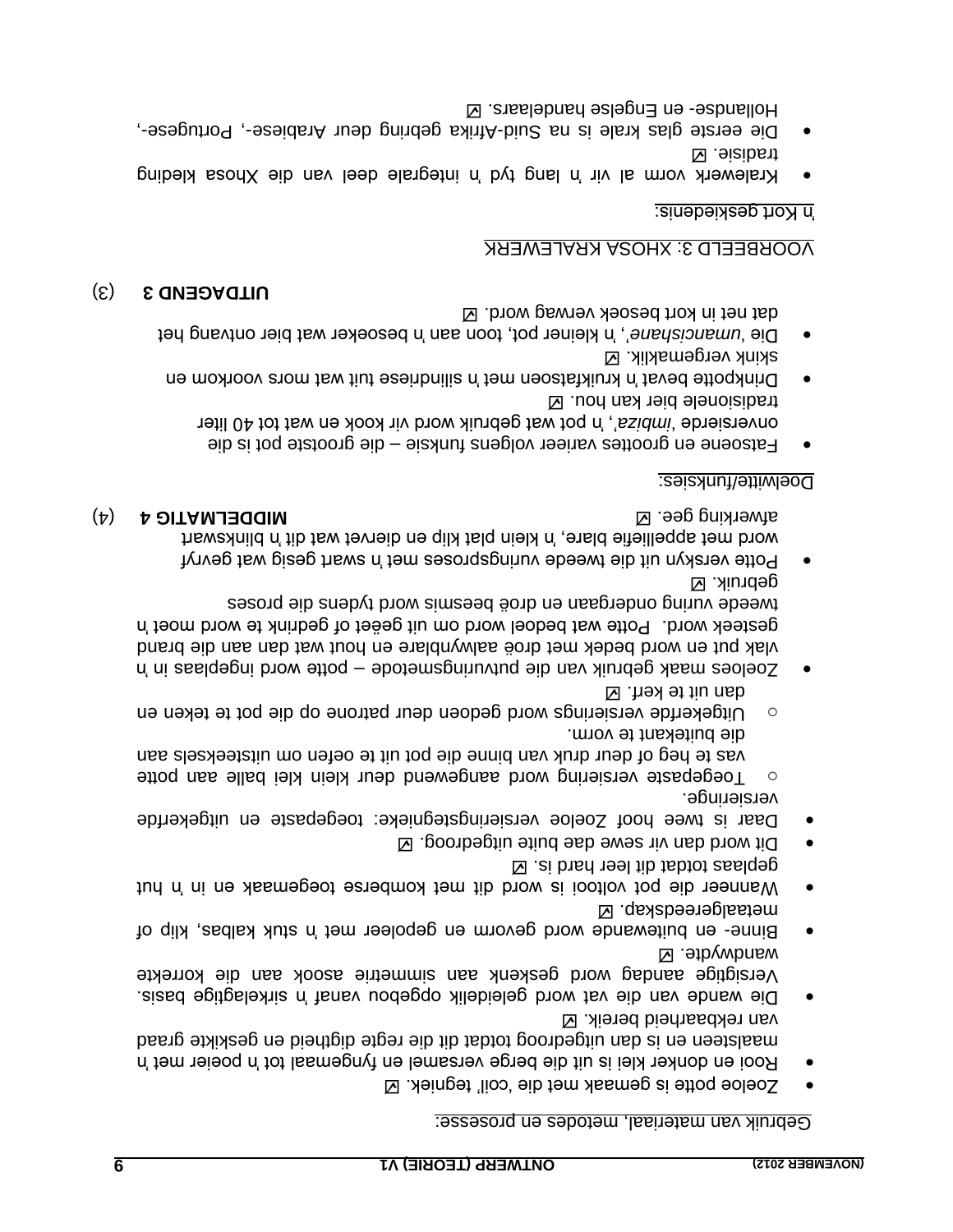- Voorbereiding van die vesels vir weefwerk is soos volg:
- Die plantvesels word skoongemaak deur dit eers te week. -
- Die skoon, droë vesels word dan gerol tussen die d palm van 'n hand en dy om 'n draad te vorm.
- Die voltooide draad word om twee stokke gedraai om te voorkom dat dit koek.
- Wanneer genoeg draad gemaak is, ('n skein), word dit gekleur en is dit reg vir weef.

Tekstiel kleursel:

- Indigo "ikat" gekleurde drade word gemaak van die Wilde Indigo plant en was gebruik om 'n reeks bloue te skep. Dit was ook gebruik as deel van 'n 'tie-dye'. weerstandproses om patrone op lap te skep.  $\boxtimes$  Patrone was gemaak deur plooisels, knope gemaak uit raffia, aaneenlopende steke in lyne of patrone of op die (staan bekend as Alabere) en deur stokke en klippe vas te maak in lap. <u>M</u>
- Groente en mineraal bronne van hulle eie omgewing was gebruik om blou, groen, bruin, rooi en geel te skep.
- Die drade was gewaak deur 'n twee-fase proses te gebruik. Die drade was gekook saam met blare van twee inheemse bome, of met n'angsel van de simple en gedroogte wilde grondsampioene.

### ) 4( **MIDDELMATIG 4**

#### Doel/Funksies

- Die geweefde lap word gedra as klere en/of kopdrag en word ook gebruik tydens rituele om 'n huis te "beklee", byvoorbeeld tydens 'n periode van rou.
- Om ontwerpe te skep wat simboliese betekenis het of 'n storie vertel, byvoorbeeld, die "spiëelpatroon" wat die draer teen die "bose oog" beskerm. oke" is die een waarmee die Yoruba die meeste vereenselwig as 'n - "Asa
- refleksie van hul bewustheid. Dit word gedra tydens belangrike funksies, gewoonlik leefstylfunksies soos bababenoemingseremonies en begrafnisse.

# (3) **3 UITDAGEND**

Leerders kan punte gegee word vir enige ander geldige en goed beredeneerde vat van die van die van die die die die van die vraag.

# ZOELOE KERAMIEKWARE VOORBEELD 2.

#### Kort geskiedenis 'n

- Keramiekware is sekerlik die oudste menslike kunsvorm.
- Die vroegste potte dateer terug na 6800 BC. Ø
- Die keramiekproses het basies onveranderd gebly vir duisende jare.
- Die eerste potte is handgemaak, maar daar is bewys van wielgegooide potte wat al so vroeg as 2500 BC in Mesopotamië.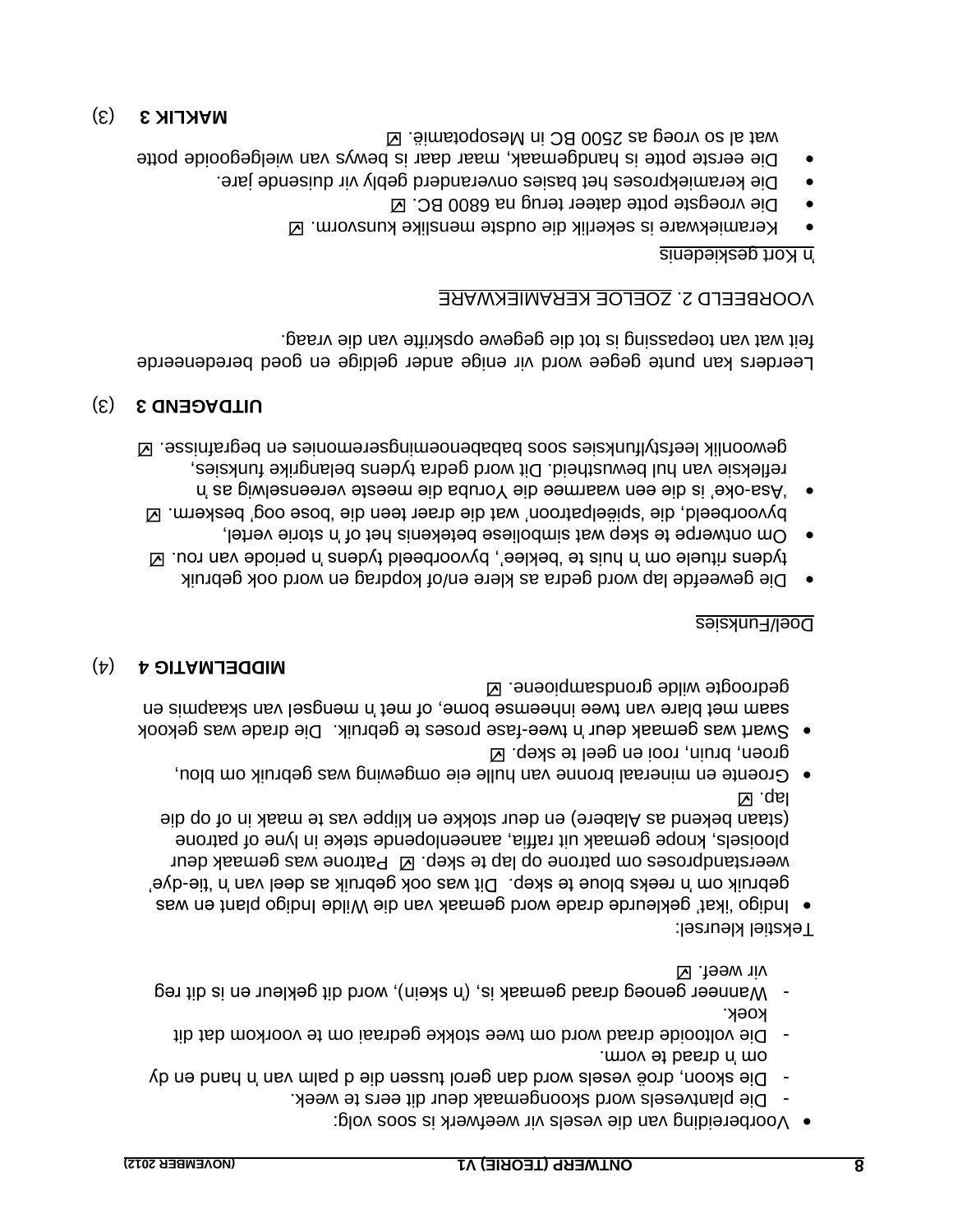# $2.3 \times 2.5$  **(Ken 10 punte toe x**  $2 = 20$ )

Daar is vele voorbeelde wat die leerders kan kies om te studeer. Die voorbeelde wat gekies is vir die memorandum van die vraestel kan gebruik word om te wys hoe 'n leerder die vraag kan beantwoord:

VOORBEELD 1: YORUBA TEKSTIELE

Kort geskiedenis

- Die Yorubastam bly in Yorubaland in Nigerië. Hulle weef en knoop-endoop ('tie-dye') hulle eie lappe.  $\boxtimes$
- Hulle geskiedenis van tekstiel produksie dateer terug na die 9<sup>de</sup> eeu. ⊠ Hulle is die beste geken vir hulle Adire (Indigo weerstand kleurstof) lappe.
- $\triangleright$ Vanaf die 16de eeu was hulle lappe van swakker kwaliteit gekoop en uitgevoer na Brasilië. Z
- Teen die 1920's en 30's het dit 'n groot plaaslike kunsvlyt geword en die lappe was verkoop reg oor Wes-Afrika.  $\boxtimes$
- Gedurende die 1930's het die mark onherstelbaar ineengestort as gevolg van die agteruitgaan van kleursel" kwaliteit en swak vakmanskap.
- Vandag is daar steeds ontwerpers wat produseer en gebruik 'n multigekleurde was weerstand tegniek.
- Mans se weefwerk floreer steeds.  $\boxtimes$

# (3) **MAKLIK 3**

### Materiale, Metodes en Prosesse:

- Lap was oorspronklik geweef uit 'n vesel wat bekend staan as 'Bast', wat Word uit die vlas plant. Ø Vandag word dit nie so dikwels gebruik nie en word meestal met katoen gemeng.
- $\blacksquare$  Lap word ook geweef uit wol, katoen, sy en raffia.  $\blacksquare$
- o Daar is twee tipes lap, 'Adire oniko', 'n 'tie- dye' tegniek wat gebruik maak lesyts n', oxele enibA' ne Messesong bansterew 'eyb-eit' elb la doine nav gebaseerde tegniek.  $\boxtimes$  Die stysel smeersel word gemaak uit die basis van die Cassava plant en word op die lap geverf met hoendervere, dun stukkies palmblare en vuurhoutjies as gereedskap.
- $\bullet$  Hulle werk met 2 of meer lae lap op n slag.  $\boxtimes$
- Patrone bestaan uit groot en klein sirkels, rangstrepe, driehoeke van verskillende groottes.
- Asa-oke (reep-weefwerk) word tradisioneel deur mans gemaak en bestaan uit repe, elk 4 duim breed, wat aanmekaar gestik word om 'n groter stuk lap te vorm. Z
- Weefwerk word handgetou. **Ø**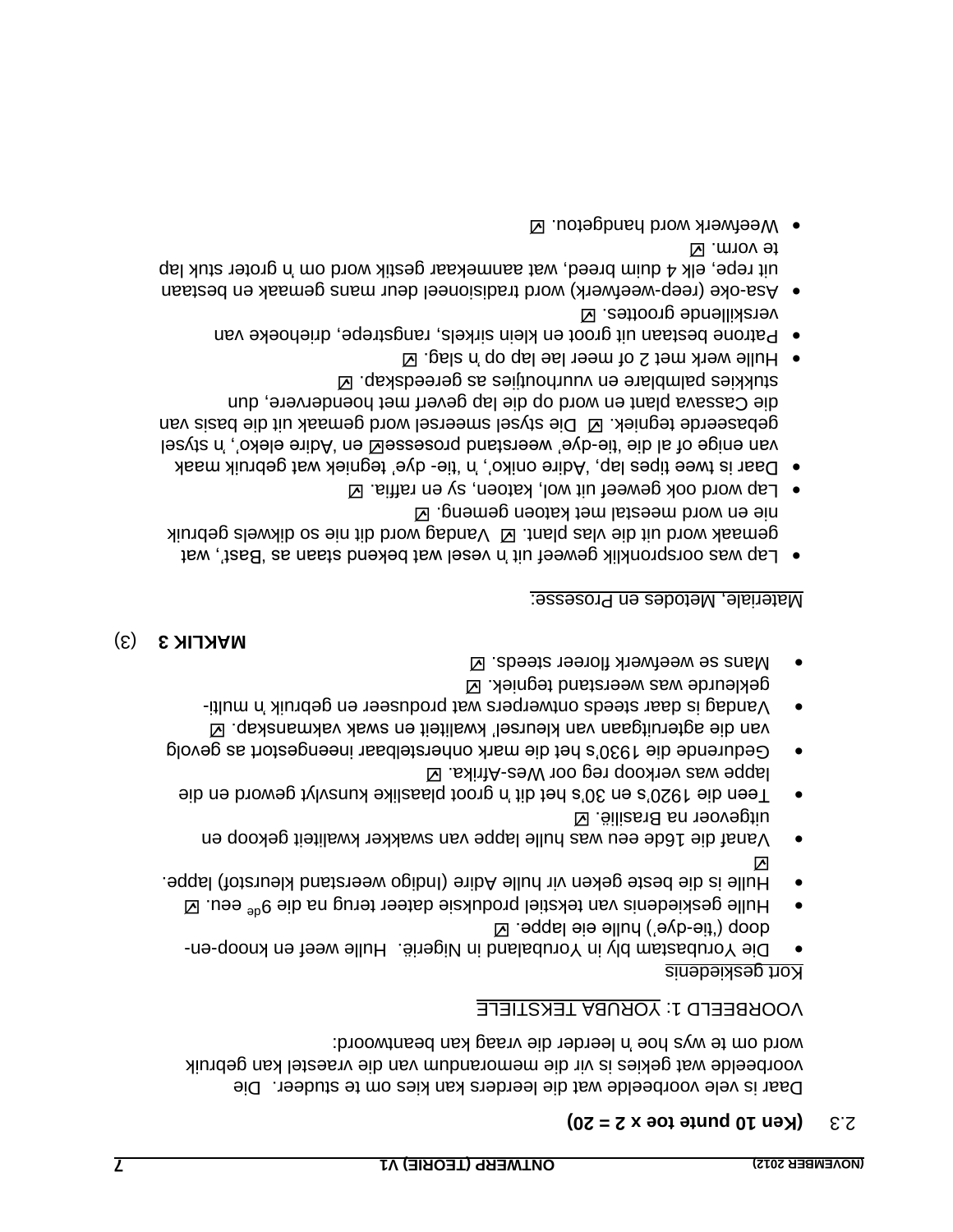INVLOEDE:

- Die Japanese gebruik van die eenvoudige vloeiende lyne en elegante ontwerp. **Z**
- Keltiese ontwerp van liggaamsornamente met die klem op die oordadige, kurflinieêre ontwerpe, wat dekoratief saam gevleg is.
- e Die Simboliste se gebruik van sensuele ontwerpe wat op die natuur en die vroulike figuur gebaseer is.  $\boxtimes$  is  $\boxtimes$

ALGEMENE KARAKTEREIENSKAPPE VAN ART NOUVEAU:

- Onderwerp: Diere, voëls, hoogs gestileerde rose, sonneblomme, lelies, poue en sensasionele vroulike vorm.
- Die gebruik van die sweepslag ("serpentine"/"whiplash") lyn Lyn: om gestileerde en eenvoudige lyne te skep.
- Vorm en fatsoen: Die vloeiende kurwes en vorms wat gebruik is om meubels en ander objekte te ontwerp reflekteer die ritme van lyne. au id selag (wpiplash) lyne.
- Kleur: subtiel en gedemp, (pastel-geel,-pienk en -groen). Die plat mat kleur is regdeur die kurwende lyn behou.  $\boxtimes$
- **Nombosisies** is omtrent altyd as intermies gebalanseerd.  $\boxtimes$

# (3) **GEMIDDELD 2 ; MAKLIK 6**

#### **(Ken 5 punte toe)** 2.2.3 EEN MOONLFIKE AOOKBEEFD

| (L) | ONTWERPER: Louis Comfort Tiffany Ø |
|-----|------------------------------------|
|     |                                    |

| $(\iota)$ | WERK: Die Druiwetros Lamp Z |
|-----------|-----------------------------|

# ANALISE

- e Die onderwerp is organies. El en beeld ripperde beeld van ugte (druiwe) en blare uit.  $\boxtimes$
- Die lampstaander vorm die stam van die wingerd en het 'n tekstuur wat jou aan hout herinner.  $\boxtimes$
- Die ligskerm is van verskillende stukkies deurskynende gekleurde glas gemaak. E wat in 'n lineêre metaalraamwerk
- geplaas is  $\boxtimes$  om vrugte en blare voor te stel. is glasstukkies vorm die vrugte en blare in die lampskerm en Die van platvlakkige kleure gemaak⊠ en die metaalraamwerk skep 'n
- dekoratiewe buitelyn vir elke stukkie gekleurde glas. . Die glasvorms is gestileerd en vereenvoudig

#### (3) **UITDAGEND 5**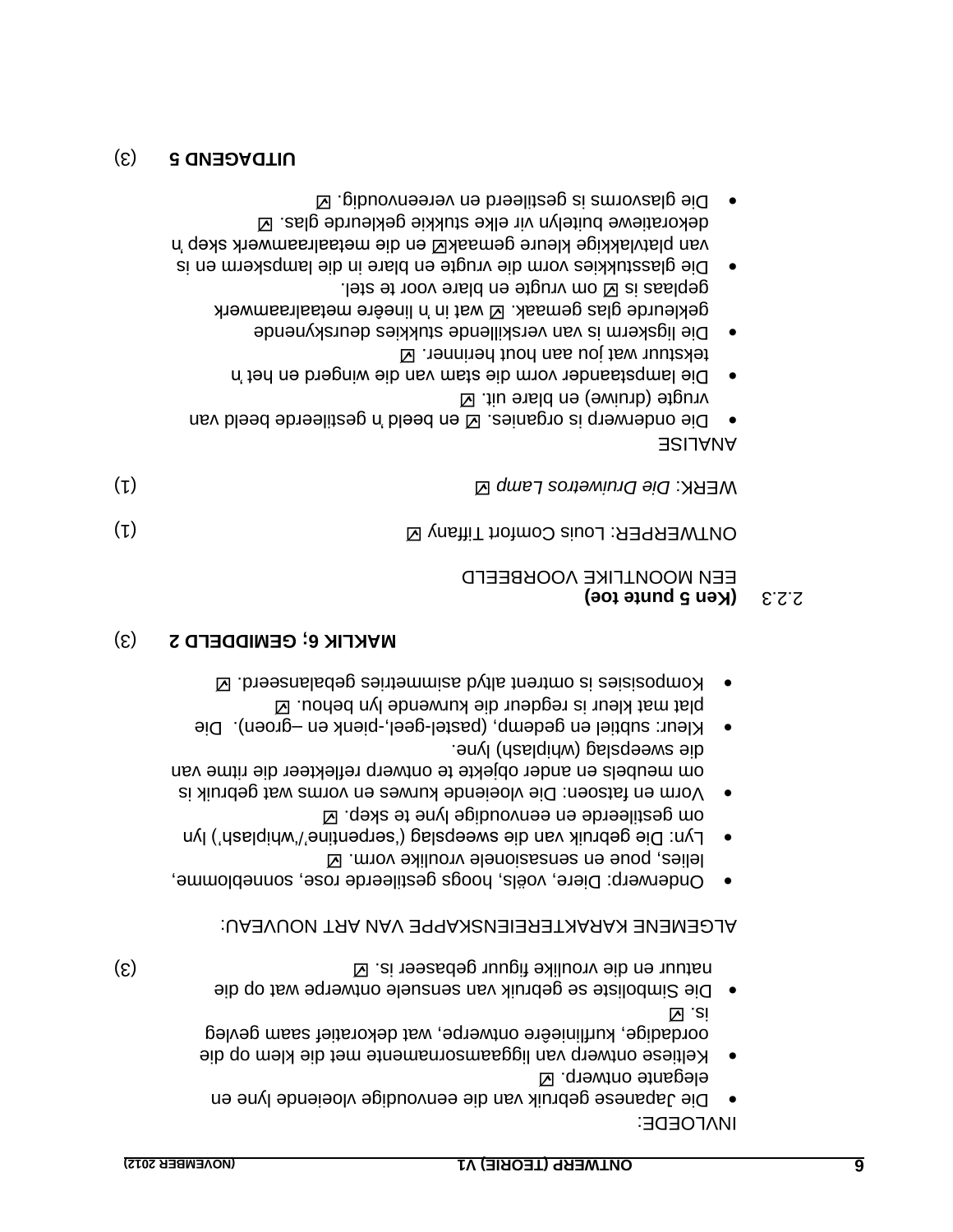#### **VRAAG 2**

**'n AS 3.5 Ondersoek, reflekteer op en interpreteer inligting vanaf verskeidenheid bronne en verstaan die invloede wat ontwerp**  ontwikkel het, insluitende Afrika en Suid-Afrikaanse ontwerp, in die **verlede en huidig.**

AS 3.6 Analiseer en interpreteer voorbeelde en verbind hulle met hul **en hedendaagse kontekste. - geskiedkundige , - kulturele** 

#### **Ken 2 punte toe)** 2.1.1 2.1

FIGUUR 3 behoort aan die Art Deco beweging  $\boxtimes$ FIGUUR 4 behoort aan die Bauhaus beweging  $\boxtimes$ 

#### (2) **MAKLIK 2**

#### **(Ken 5 punte toe)** 2.1.2

Enige 5 van die volgende is aanvaarbaar. (Gee ook krediet aan enige goed beredeneerde antwoorde wat gebaseer is op feite.)

Bauhaus en Art Deco het die volgende in gemeen:

- Beide het kwaliteit masjiengemaakte produkte gemaak.
- Pulle het ontwerp vir die industrie en massa-produksie. E
- Beide het ontwerp motiewe verminder na die eenvoudigste vorm sonder om die gesofistikeerde en verfynde voorkoms te verloor.
- Hulle het gebruik gemaak van gestileerde geometriese . vorms/fatsoene in hulle ontwerpe
- **Mulle behoort beide aan die Modernistiese beweging.**  $\blacksquare$
- Die koste van hulle ontwerpe het verseker dat dit ook
- bekombaar was vir die werkersklas mense. Hulle het gebruik gemaak van nuwe materiale, Ø bv. Art Deco het produkte gemaak van Perspex, chroom en plastiek. Bauhaus het van gewapende beton gebruik gemaak. Ø

#### (5) **UITDAGEND 1 ; GEMIDDELD 4**

### $Z \times Z$   $Z \times Z$  **b**  $Z \times Z$   $Z \times Z$

Kandidate moet ten minste TWEE DOELWITTE, DRIE INVLOEDE en DRIE KARAKTEREIENSKAPPE noem.

Die borsspeld is tipies van Art Nouveau omdat dit die volgende doelwitte, invloede en algemene karaktereienskappe toon.

#### DOELWITTE:

- Dit toon 'n noue verband tussen die kunstenaar/ontwerper en . vakman die
- Dit wys hoe hulle gepoog het om die waarde en die betrokkenheid van die vaardige vakman te herstel om te (2) probeer om die algehele kwaliteit van die werke te verbeter.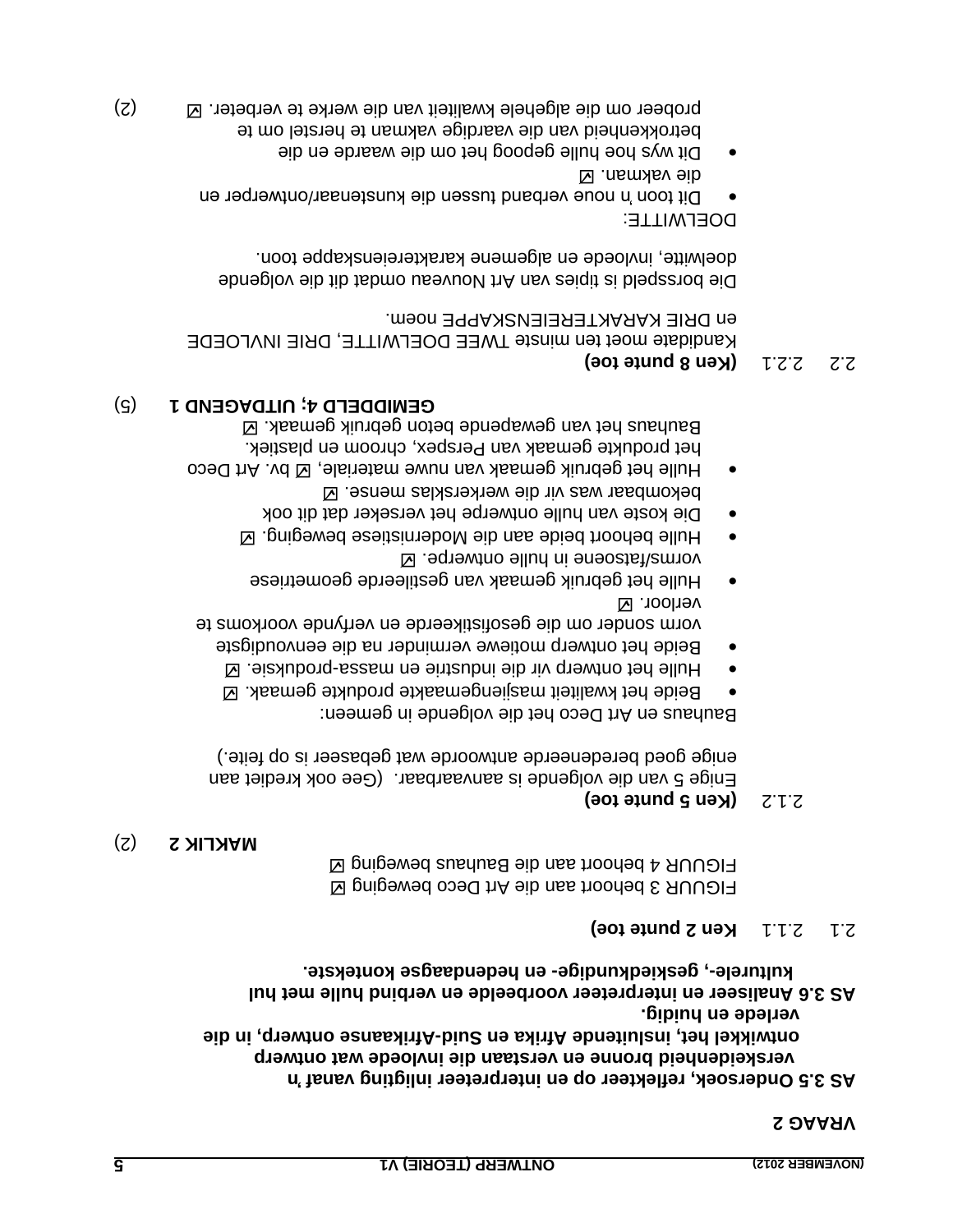- Die tipografie wat vir die name van die plekke gebruik is aan die onderkant van die plakkaat is ook vetgedruk en opvallend Want die letters is vet. Die kleinletters in 'n sens serif styl.  $\boxtimes$
- As die leerder "nee" antwoord moet dit gestaaf word deur duidelike 1.4.2 verwysing na die plakkaat. Moontlike redes kan wees:
- Die diagonale hoeke waarlangs die groepe woorde geplaas is, maak dit moeilik om te lees.
- Die feit dat woorde op verskillende hoeke geplaas is, skep 'n besige, volgepakte en verwarrende oppervlak.  $\boxtimes$
- frika Die eenvoudige geronde vorms is nie afgelei van tipiese A 'n vorms nie, wat meer geometries is en daarom nie geskik vir

 $\boxtimes$  . Sin test adverting and  $\Box$  and  $\Box$  and  $\Box$  and  $\Box$  is suided in all  $\Box$  is and  $\Box$   $\Box$ 

Gee krediet aan enige goed gemotiveerde stellings.

# (3) **UITDAGEND 2 ; GEMIDDELD 1**

### **(Sen 1 punt toe)**

KLEUR: De plakkaat maak gebruik van 'n wye reeks van suiwer, ligte, helder kleure soos lemmetjie groen, violet, pienk en oranje wat aandag trek (1) en ook opwinding en genot oordra.

# $\forall$   $\forall$  **(Ken 2 punte toe)**

Die leerder kan "ja" antwoord en moet twee redes gee. Moontlike reqes kan wees:

- $\blacksquare$  and arou se juwele herinner aan Afrika kralewerk.  $\blacksquare$
- $\Delta$  . bleedeptiu brow slagmi ne breqleems n'e coez en ibishina  $\bullet$
- $\Box$  lytansed saint alb tem vor met die Afrika haarstyl.  $\Box$

As die leerder 'nee' antwoord, kan dit om die volgende redes wees: Die kleure is nie tipiese Afrika kleure nie en lyk of dit chemies

- vervaardig, helder en nagemaak is. • Die tipografie, die plat, eenvoudige fatsoene en die helder kleure
- is tipies van Pop ontwerp, wat 'n Westerse kunsvorm is.

# (2) **UITDAGEND 1 ; GEMIDDELD 1**

**[20]**

|         |              |     | <b>JAATO</b>     |
|---------|--------------|-----|------------------|
|         |              |     | <b>UITDAGEND</b> |
|         |              |     | <b>GENIDDEFD</b> |
|         |              |     | <b>MAKLIK</b>    |
| 799 I G | $\mathbf{r}$ | . . | r ƏAAXV          |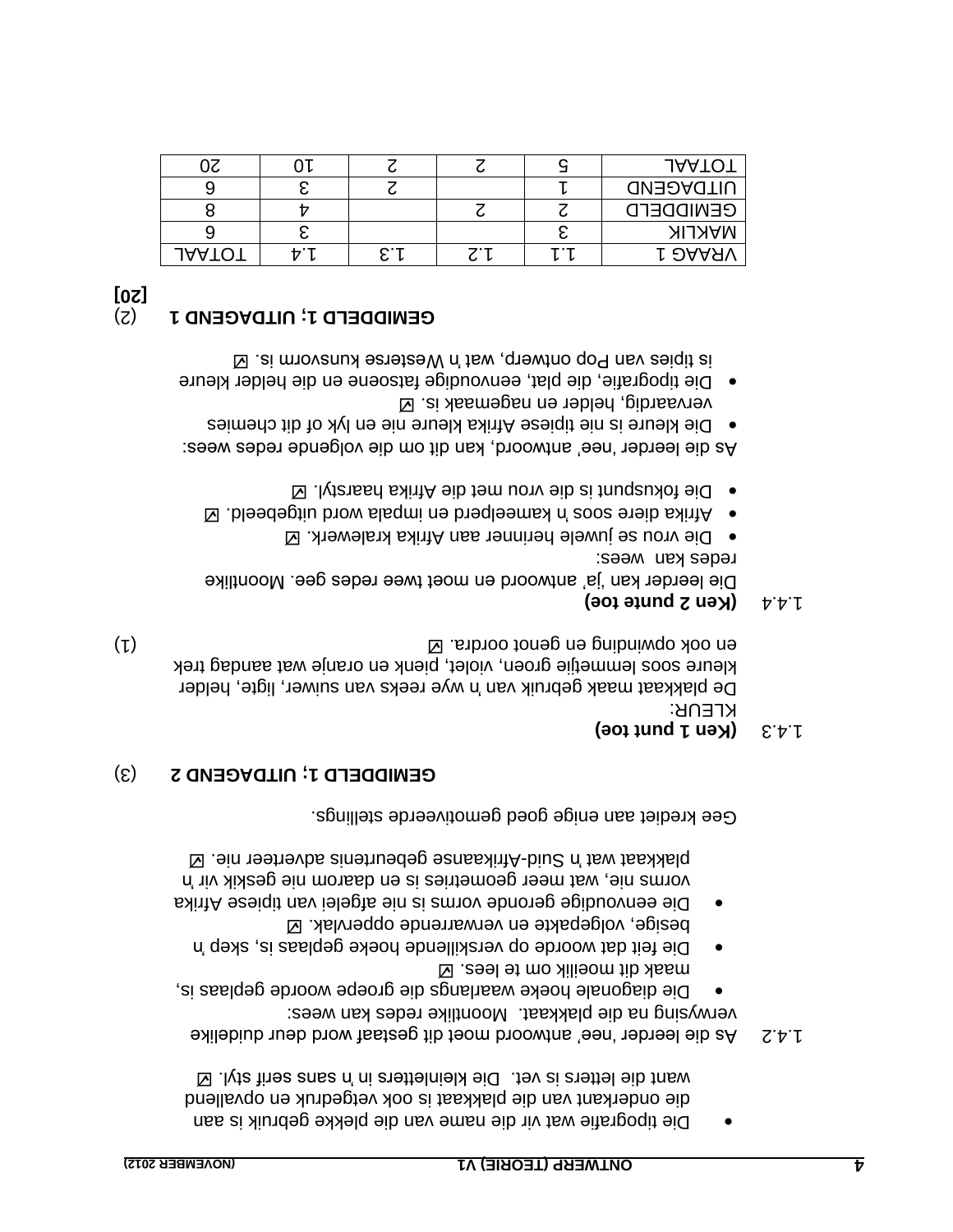# **(Ken 2 punte toe)**

POSITIEWE ASPEKTE:

Dit is 'n esteties bevredigende, goed gemaakte vorm, wat beide sterk kleur en en daarom sal dit as 'n het gekombineerde in dit as 'n het gekombineerde fatsoene versiedenige versiedenigtigi . dekoratiewe stuk dien, bv. om die omgewing waarin dit geplaas is te verfraai (1) . Dit kan ook 'n praktiese doel dien bv., as stoorplek

#### NEGATIEWE ASPEKTE:

Dmdat dit 'n opening tussen die draadwerk het, sal dit nie vloeistof kan hou meg Die tan on aan uitsteek kan onprakties wees omdat dit aan goed kan haak en die wolagtige tekstuur kan maklik stof en vuiligheid optel.  $\boxtimes$  Dit sal (1) moeilik wees om skoon te maak.  $\boxtimes$  . Moreover,  $\boxtimes$ 

Een positiewe en een negatiewe aspek moet genoem word. Gee krediet aan enige relevante antwoorde.

### **UITDAGEND 2**

#### **eib naam van die 1.4.1 vir elke simbool – een vir die naam van die simbool en een vir die betekenis.)**

Enige geldige stellings moet krediet kry.

- o Die silhoeëtte van 'n vrou met 'n 'afro' haarstyl M met oorbelle, halssnoer en kopband wat Afrika kralewerk voorstel, simboliseer Afrika.
- Die strook filmband wat bo die gedagtewolkie geplaas is om soos  $\boxtimes$  .bienhoods to qoon ne sdeilt reeslodmis  $\boxtimes$   $\forall$ yl et goodneen n'
- Die swaeltjies aan die bokant van die plakkaat stel migrasie voor en kan gesien word as simbool vir die ander lande wat by die fees verteenwoordig gaan word.
- Skoenlappers en blomme is kleurvol en mooi en herinner aan vrede en gelukkigheid.
- o Palmbome herinner mens aan die strande en die tropiese klimaat en simpoliseer 'n sorgvrye, idilliese bestaan sowel as ontspanning en genot.  $\boxtimes$
- Die bok is deel van die Afrika veld en help om te simboliseer dat **E** . bnivzaslq tnenitnox-sxintA eib qo zmoxnesvd eib (4) **GEMIDDELD 2 ; MAKLIK 2**

# $7.4.2$  **(Ken 3 punte toe)**

Die leerder kan "ja" antwoord en dan die volgende moontlike redes dee:

- Die hoofopskrif, 'Durban International Film Festival' is groot en vetgedruk en om hierdie rede opvallend.
- Die woorde is in verskillende groottes en kleure en sommige afdelings van die letteripe is op verskillende hoeke geplaas om 'n opwindende oppervlak te skep.  $\boxtimes$
- Die meeste van die woorde is in kleinletter wat die plakkaat 'n vriendelike gevoel gee.  $\boxtimes$
- "Film Festival" is uitgebeeld in die geronde "pop styl" lettertipe wat prettige, ligte gevoel weergee. 'n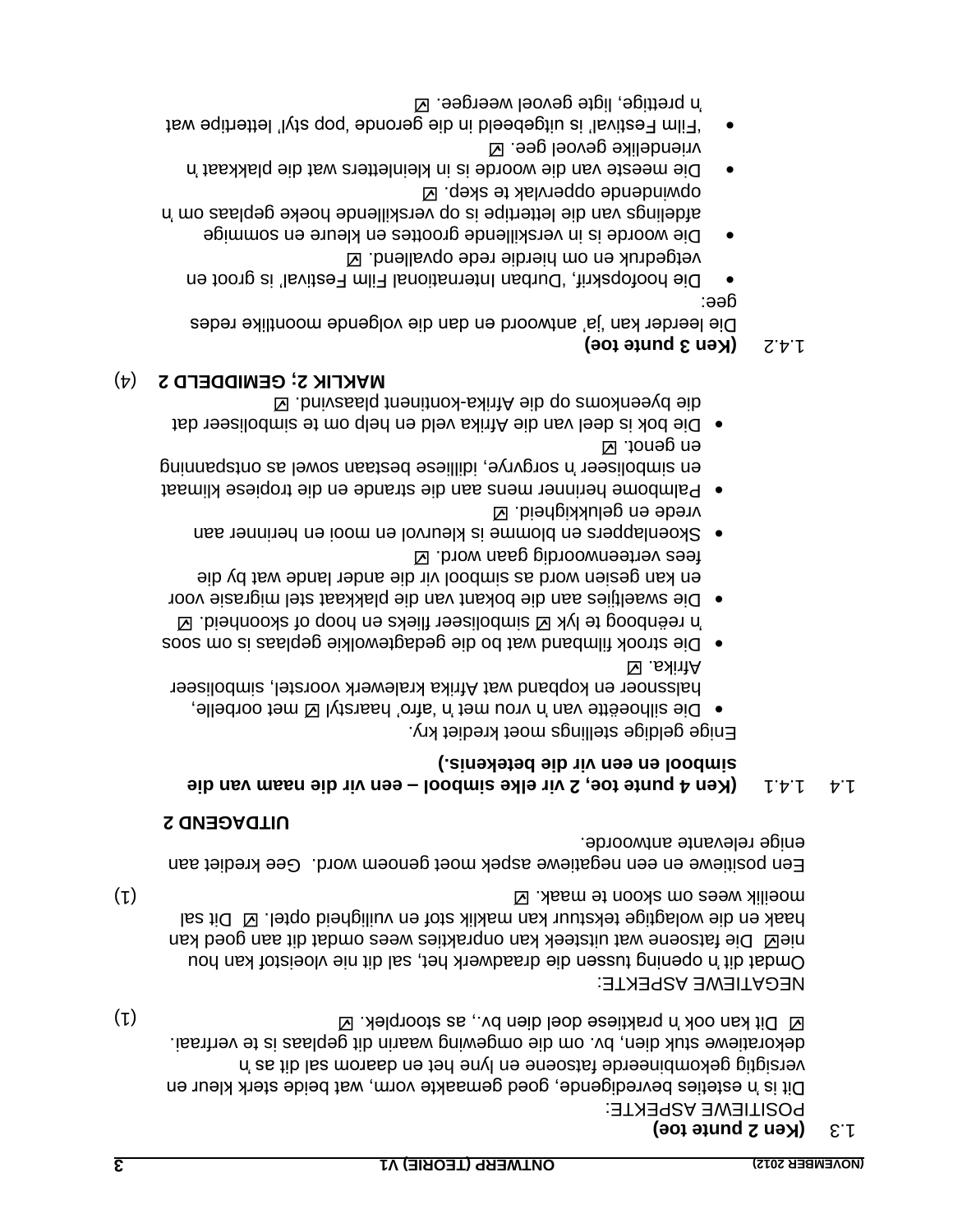#### **1 VRAAG**

- **AS 3.3 Demonstreer kennis van die basiese teorie van ontwerp en kennis van die terminologie wat ontwerp beskryf.**
- **Bespreek en verduidelik die konteks en doel van produkte, beelde, AS 3.4**  fekens en simbole wat gepruik word in ontwerp.
- $\int \cdot \cdot \cdot$  **(Ken 6 punte toe 2 punte vir elke element)**

LYN:

- Die dominante lyne in die houer word gevorm deur die buitelyne van al die blomme en varings en is dus kurflineêr en organies. El Meer rigiede, . Fatsoene vorm die vorm die sprond die agtergrond in plaarvormige in blaarvormige in blaarvormige in blaarvormige Die lyne is baie dig opmekaar en skep 'n baie besige en lewendige
- oppervlak. **Z** - Die buitelyne van die houer self is onreëlmatig en natuurlik a.g.v. die blom

plek - en blaarfatsoen wat losserig aan die agtergrond vasgesit is en plek (2) No. 2013 is a set of the set of the set of the set of the set of the set of the set of the set of the set of the set of the set of the set of the set of the set of the set of the set of the set of the set of the set of

: FATSOEN

Die blomme en blare is gestileer om plat, organiese fatsoene te . vorm

Hierdie organiese fatsoene gee beweging en vloei aan die werk. E

WERKLIKE TEKSTUUR:

- Die houer lyk of dit uit 'n feltagtige stof gemaak is, wat oor draad gespan is  $\boxtimes$  . seprestive on sagtheid on buigbaarheid weerges.  $\boxtimes$
- Wolmateriaal of felt word nie normaalweg gebruik om houers te maak nie en die gebruik daarvan gee 'n onverwagse verrassingselement aan die ontwerp. **Z**

# (2) **UITDAGEND 1 ; GEMIDDELD 2 ; MAKLIK 3**

# **(Ken 2 punte toe)**

EENHEID:

Die herhaling van die blompatroon en die blaarvorme, sowel as die enkele rooi kleur van die houer help om eenheid in die ontwerp teweeg te bring. (1)

KONTRAS:

Die ronder stervormige blomme kontrasteer met die meer reguit, eib ni enyl tiuge in die dun die baie dun, reguit lyne in die agtergrond kontrasteer met die gladder, plat voorgrond fatsoene. E Hierdie kontraste help om visuele belangstelling te prikkel.  $\boxtimes$ 

Krediet moet ook gegee word aan enige ander goed beredeneerde en gepaste antwoord.

#### **GEMIDDELD 2**